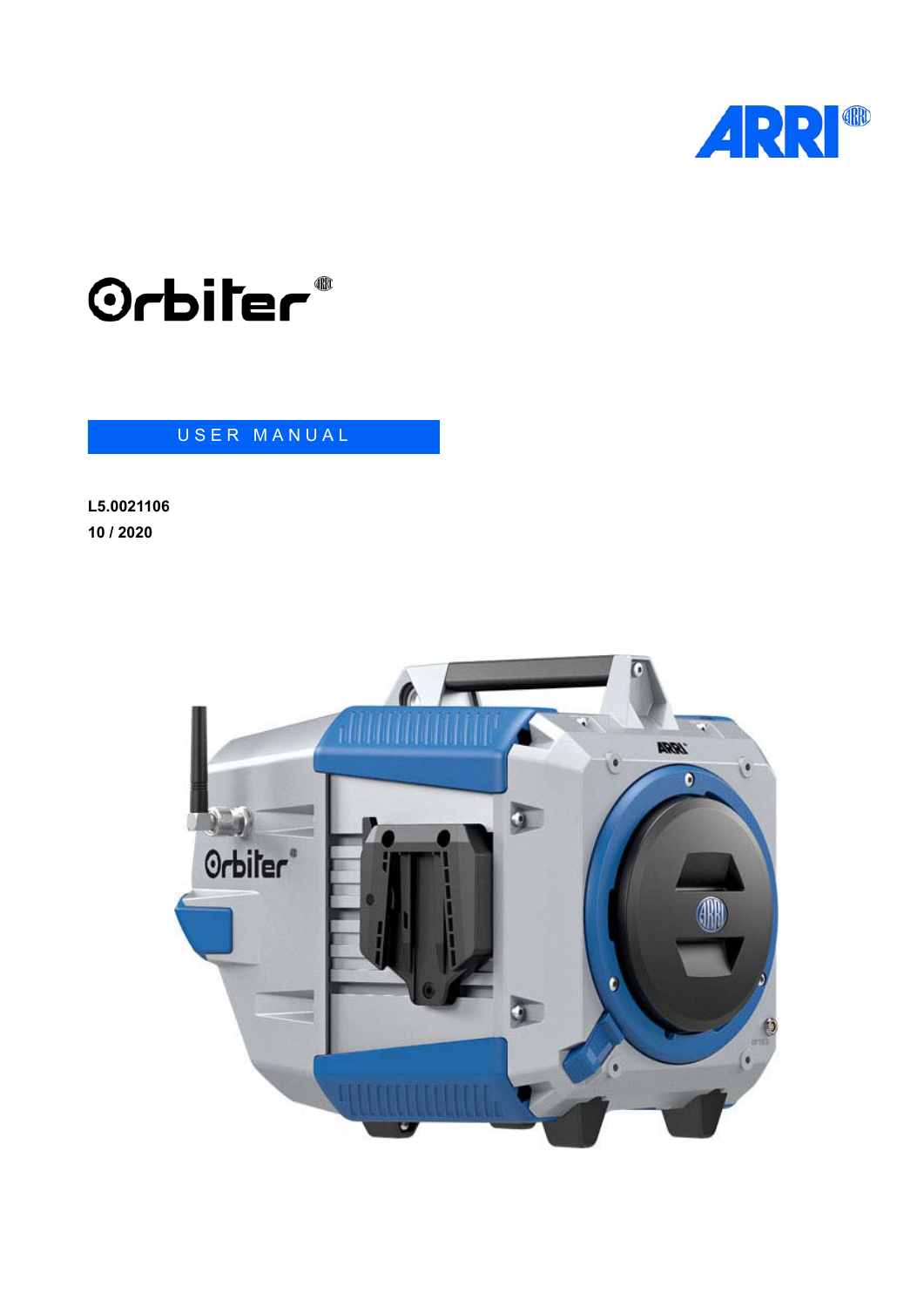#### *Revision History*

| <b>Date</b> | <b>Revision</b> | <b>Changes</b> | Revisor |
|-------------|-----------------|----------------|---------|
| 20-09-01    |                 | First release  | mfg     |

© 2020 Arnold & Richter Cine Technik GmbH & Co. Betriebs KG. All rights reserved.

Information subject to change without notice. ARRI and all affiliated companies disclaim liability for any injury, damage, direct or indirect loss, consequential or economic loss or any other loss occasioned by the use of, inability to use or reliance on the information contained in this document.

No part of this document may be used for distribution, reproduction, transmission, transcription, storage in a data retrieval system, or translated into any language in any form by any means without the prior written permission of ARRI<sup>®</sup>. If you are downloading files from our web pages for your personal use, make sure to check for updated versions. ARRI® cannot take any liability whatsoever for downloaded files, as technical data are subject to change w/o notice.

The products offered by ARRI are approved for use in a number of countries, including Canada, the European Union, Japan, and the USA. Product-specific information on approval can be found in the respective operating instruction manuals. Import and use in countries other than those mentioned in the respective operating instructions may be subject to legal, regulatory, or official requirements and regulations. Before the products are imported into these countries or used in these countries, compliance with the existing legal, regulatory, and administrative requirements and regulations must be ensured.

It is the importer's or the user's responsibility, prior to importation or use, to inform themselves of the applicable legal, regulatory, and administrative requirements and regulations and to ensure compliance with these requirements and regulations, including applying for and obtaining any necessary approvals or registrations.

As far as reasonable and legally possible, ARRI will support requests in relation to such applications by providing technical documents or declarations.

As an importer or user, you confirm that you are familiar with and comply with the legal, regulatory, and administrative requirements and regulations that apply in the countries to which you ship or use the products. You further confirm that you will arrange for any necessary registrations, enrolments, or authorizations that are required in such countries.

You release ARRI from all obligations resulting from any legislative, regulatory, or administrative requirements regarding import or use of the products, except in countries where ARRI has obtained a registration or certification. You agree to indemnify, defend, and hold ARRI harmless from any and all claims, damages, losses, liabilities, costs, and expenses (including reasonable fees of attorneys and other professionals) that may arise out of a demand on ARRI in connection with your obligations mentioned above.

Art-Net<sup>™</sup> Designed by and Copyright Artistic Licence Holdings Ltd.

#### License agreement open source software

This device contains open source software. The associated license texts can be retrieved via the web interface of the device. To access the web interface of the device, please connect the Orbiter to your network and call the following address in the web browser: http://<IP address of the Orbiter>/licenses/.

ARRI, the ARRI Logo, ARRIMAX, ARRISUN, EB, LiOS, L-Series, MAX Technology, M-Series, Orbiter, POCKETPAR, Quick Lighting Mount, True Blue, SkyPanel, SKYPANEL, T 12 and T 24 are registered trademarks of Arnold & Richter Cine Technik GmbH & Co. Betriebs KG.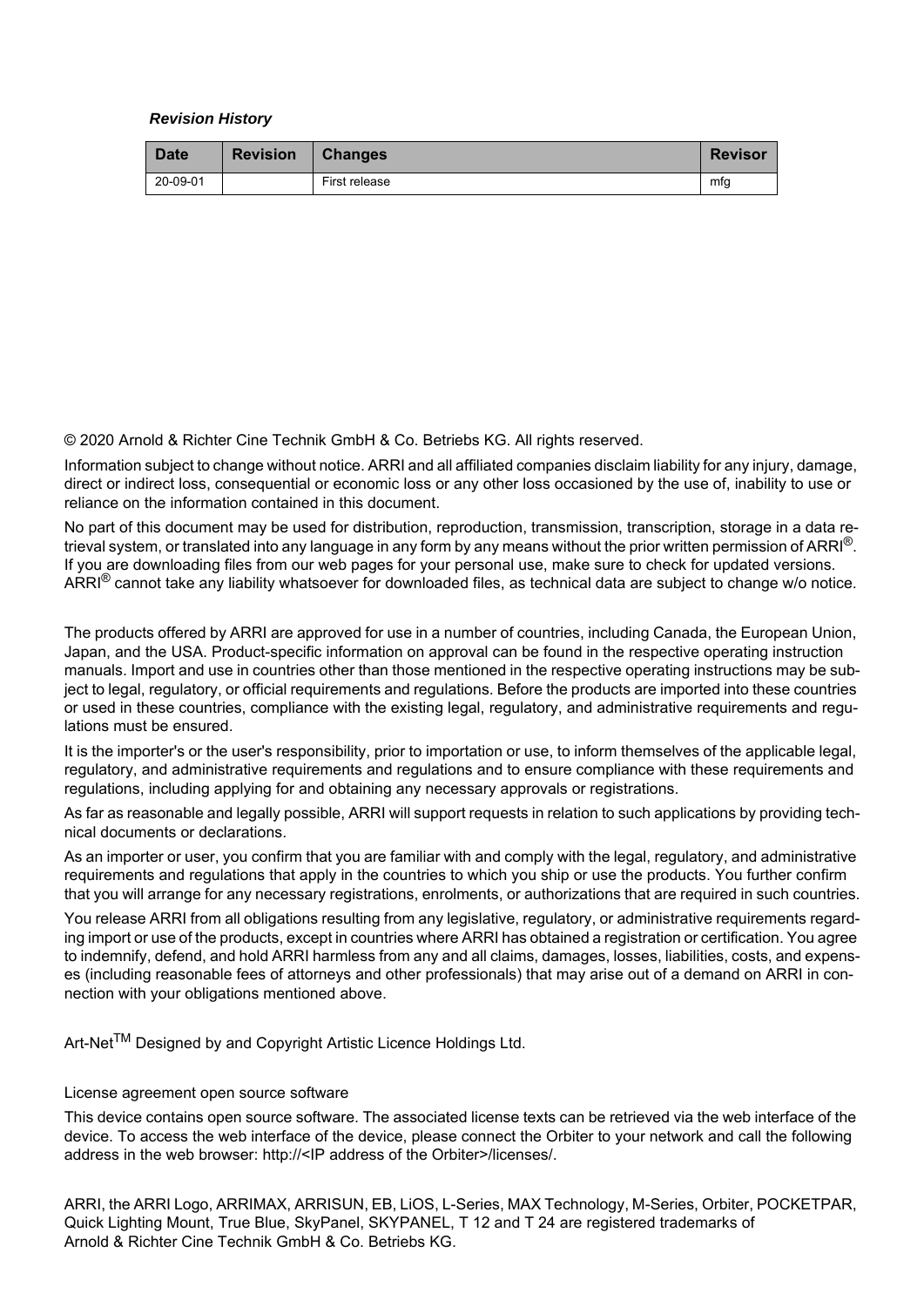# **Content**

| Quick Lighting Mount Accessory Holder (and the content of the content of the content of 5                                                                                                                                     |  |
|-------------------------------------------------------------------------------------------------------------------------------------------------------------------------------------------------------------------------------|--|
|                                                                                                                                                                                                                               |  |
|                                                                                                                                                                                                                               |  |
|                                                                                                                                                                                                                               |  |
|                                                                                                                                                                                                                               |  |
|                                                                                                                                                                                                                               |  |
|                                                                                                                                                                                                                               |  |
|                                                                                                                                                                                                                               |  |
|                                                                                                                                                                                                                               |  |
|                                                                                                                                                                                                                               |  |
|                                                                                                                                                                                                                               |  |
|                                                                                                                                                                                                                               |  |
|                                                                                                                                                                                                                               |  |
|                                                                                                                                                                                                                               |  |
|                                                                                                                                                                                                                               |  |
|                                                                                                                                                                                                                               |  |
|                                                                                                                                                                                                                               |  |
|                                                                                                                                                                                                                               |  |
| <b>Favorites</b>                                                                                                                                                                                                              |  |
|                                                                                                                                                                                                                               |  |
|                                                                                                                                                                                                                               |  |
| To Use the Modes Network (1199) 1994 (1994) 1995 (1996) 1996 (1996) 1996 (1997) 1996 (1997) 1997 (19                                                                                                                          |  |
|                                                                                                                                                                                                                               |  |
|                                                                                                                                                                                                                               |  |
|                                                                                                                                                                                                                               |  |
|                                                                                                                                                                                                                               |  |
|                                                                                                                                                                                                                               |  |
|                                                                                                                                                                                                                               |  |
| To set the Light Source Type in Source Matching Mode <b>Construent Construent Inc.</b> The Light Source Type in Source                                                                                                        |  |
|                                                                                                                                                                                                                               |  |
|                                                                                                                                                                                                                               |  |
|                                                                                                                                                                                                                               |  |
|                                                                                                                                                                                                                               |  |
|                                                                                                                                                                                                                               |  |
|                                                                                                                                                                                                                               |  |
|                                                                                                                                                                                                                               |  |
|                                                                                                                                                                                                                               |  |
|                                                                                                                                                                                                                               |  |
| Operational Mode (educational contract of the contract of the contract of the contract of the contract of the contract of the contract of the contract of the contract of the contract of the contract of the contract of the |  |
|                                                                                                                                                                                                                               |  |
|                                                                                                                                                                                                                               |  |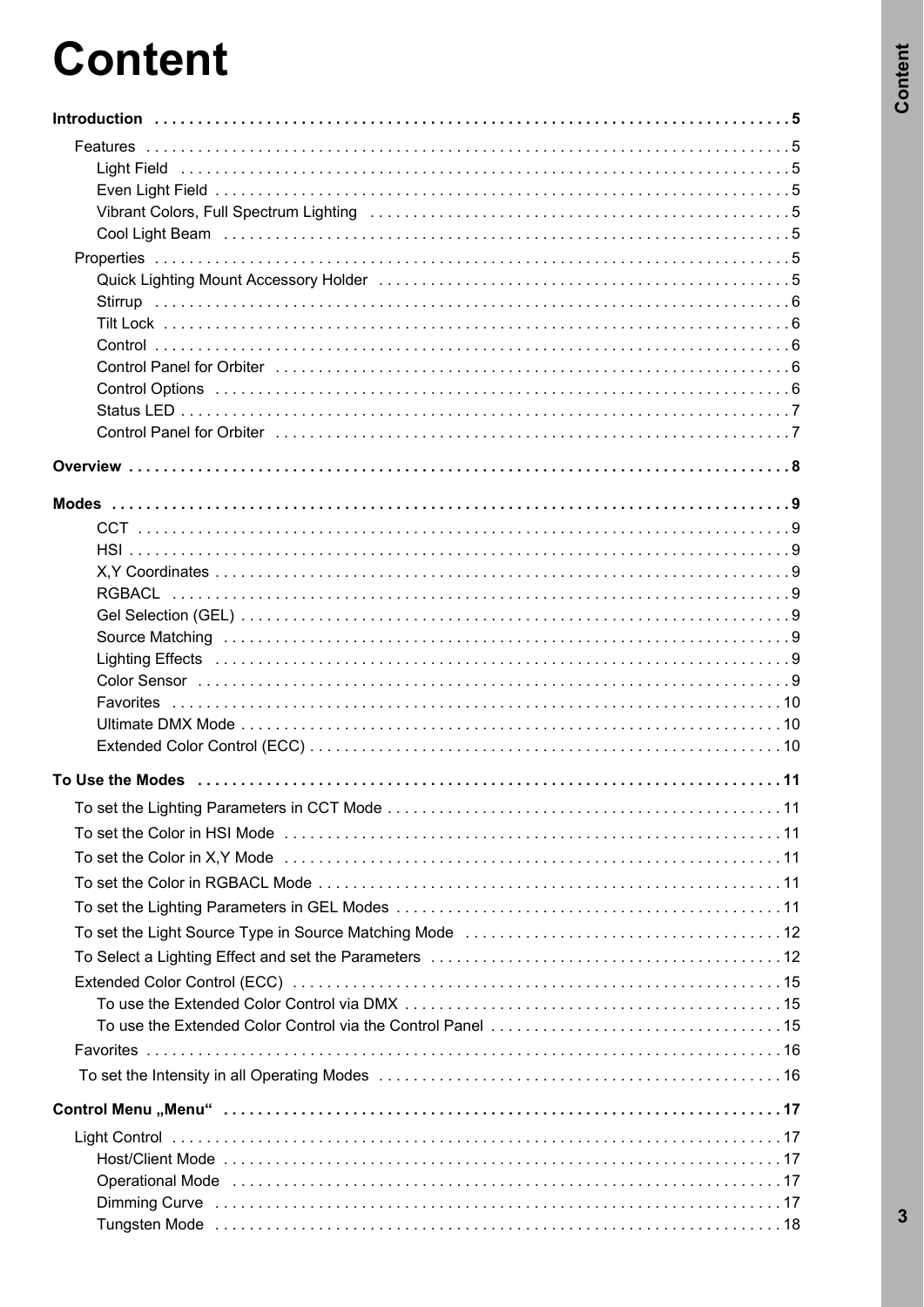| High Speed Mode entertainment and the material speed of the High Speed Mode entertainment and the High Speed Mode |  |
|-------------------------------------------------------------------------------------------------------------------|--|
| Color Sensor Mode (and according to the control of the color Sensor Mode (and the control of the color of the c   |  |
|                                                                                                                   |  |
|                                                                                                                   |  |
|                                                                                                                   |  |
|                                                                                                                   |  |
|                                                                                                                   |  |
|                                                                                                                   |  |
|                                                                                                                   |  |
|                                                                                                                   |  |
|                                                                                                                   |  |
|                                                                                                                   |  |
|                                                                                                                   |  |
|                                                                                                                   |  |
|                                                                                                                   |  |
|                                                                                                                   |  |
|                                                                                                                   |  |
|                                                                                                                   |  |
|                                                                                                                   |  |
|                                                                                                                   |  |
|                                                                                                                   |  |
|                                                                                                                   |  |
|                                                                                                                   |  |
|                                                                                                                   |  |
|                                                                                                                   |  |
|                                                                                                                   |  |
|                                                                                                                   |  |
|                                                                                                                   |  |
|                                                                                                                   |  |
|                                                                                                                   |  |
|                                                                                                                   |  |
|                                                                                                                   |  |
|                                                                                                                   |  |
|                                                                                                                   |  |
|                                                                                                                   |  |
|                                                                                                                   |  |
|                                                                                                                   |  |
|                                                                                                                   |  |
|                                                                                                                   |  |
|                                                                                                                   |  |
|                                                                                                                   |  |
|                                                                                                                   |  |
|                                                                                                                   |  |
|                                                                                                                   |  |
|                                                                                                                   |  |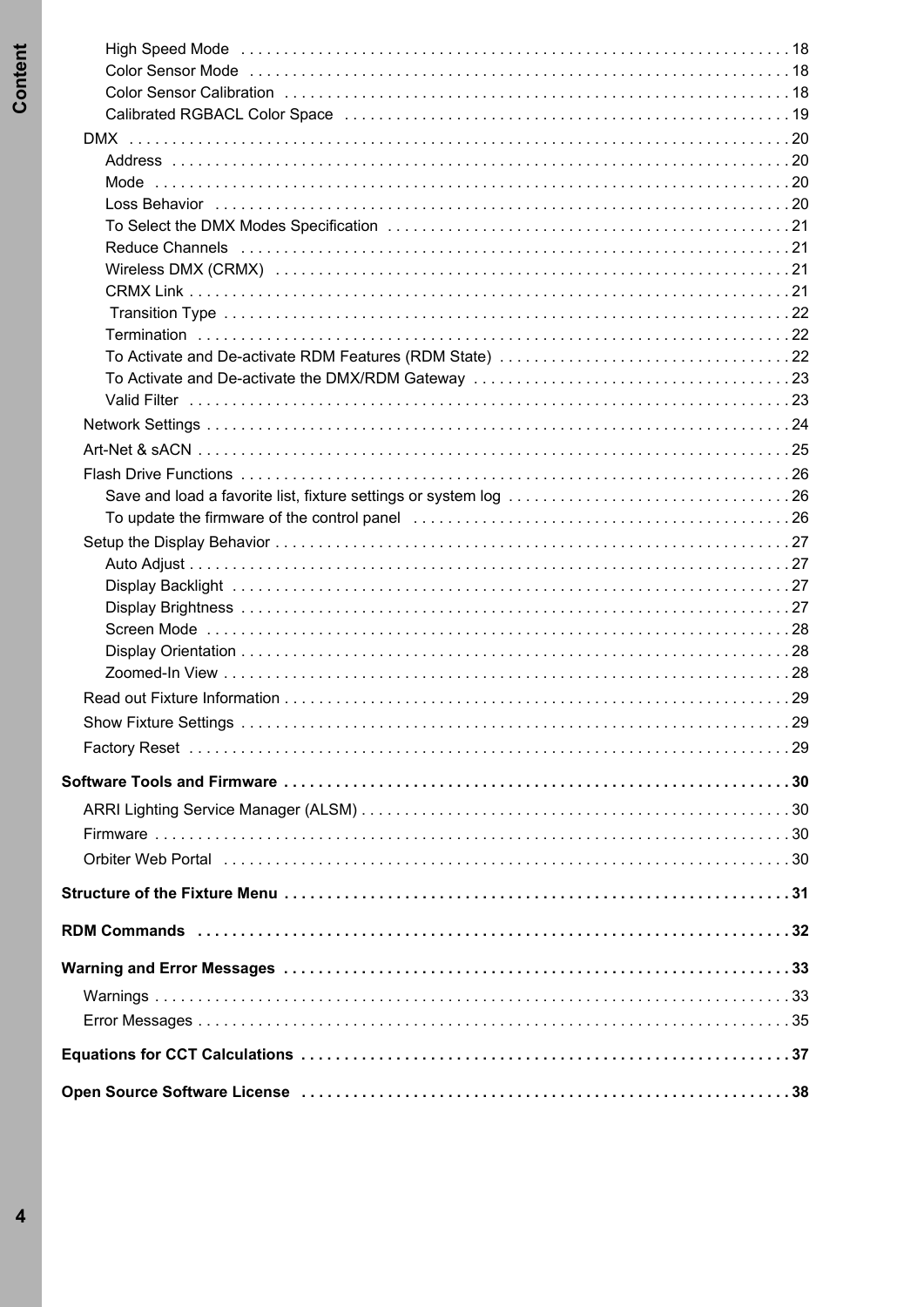# **Introduction**

The Orbiter from ARRI is a very bright LED spotlight. The spotlight features a holder for optical accessories and two stirrup holders with quick release fasteners. Similar to the ARRILITE series or the ARRI M-Series, the Orbiter is designed for direct or indirect illumination of objects. The high output allows a large distance of the light source to the object. Like all ARRI LED products, the Orbiter has a fully tunable light source.

The Orbiter produces white or colored light with adjustable color temperature and adjustable green-magenta point. The light spectrum has been optimized for excellent color reproduction and perfect interaction with digital cameras. All models can be controlled via the DMX512-A protocol, LumenRadio CRMX (wireless DMX), RDM, Art-Net protocol, sACN, web portal or the control unit for the Orbiter.

Please follow the safety and installation instructions for the Orbiter. You will find the Safety and installation instructions for free download in the download section of the ARRI website www.arri.com.

## **NOTICE**

Please observe the safety and warning instructions in the "Orbiter Short Instruction" and the "Safety and Installation Manual". They are available for free download on the website www.arri.com.

# <span id="page-4-1"></span><span id="page-4-0"></span>**Features**

# **Light Field**

Depending on the optical accessories used, the Orbiter offers the same dramatic possibilities as a conventional open-face spotlight or profile spotlight.

# <span id="page-4-2"></span>**Even Light Field**

The Orbiter allows homogeneous illumination of the scene via indirect lighting or highlighting of certain objects. It delivers natural results.

# <span id="page-4-3"></span>**Vibrant Colors, Full Spectrum Lighting**

True-to-life color rendition is an outstanding feature of the Orbiter. The fully tunable white light of the Orbiter can be adjusted for different skin tones, camera sensors and mixed light environments. Full gamut color mixing enables the rendition of all color shades. The extensive gel library and the favorite list offer a wide range of familiar colors at the user's fingertips.

# <span id="page-4-4"></span>**Cool Light Beam**

The Orbiter emits, compared to a conventional lamphead, only few heat at the front, making actors feel comfortable in the light beam.

# <span id="page-4-6"></span><span id="page-4-5"></span>**Properties**

# **Quick Lighting Mount Accessory Holder**

The quick lighting mount accessory holder on the front of the fixture (Quick Lighting Mount) holds the optical accessories from the ARRI range of accessories for the Orbiter. The receptacle has an interface port for communication with the optical accessory and a power supply for the optical accessory when required.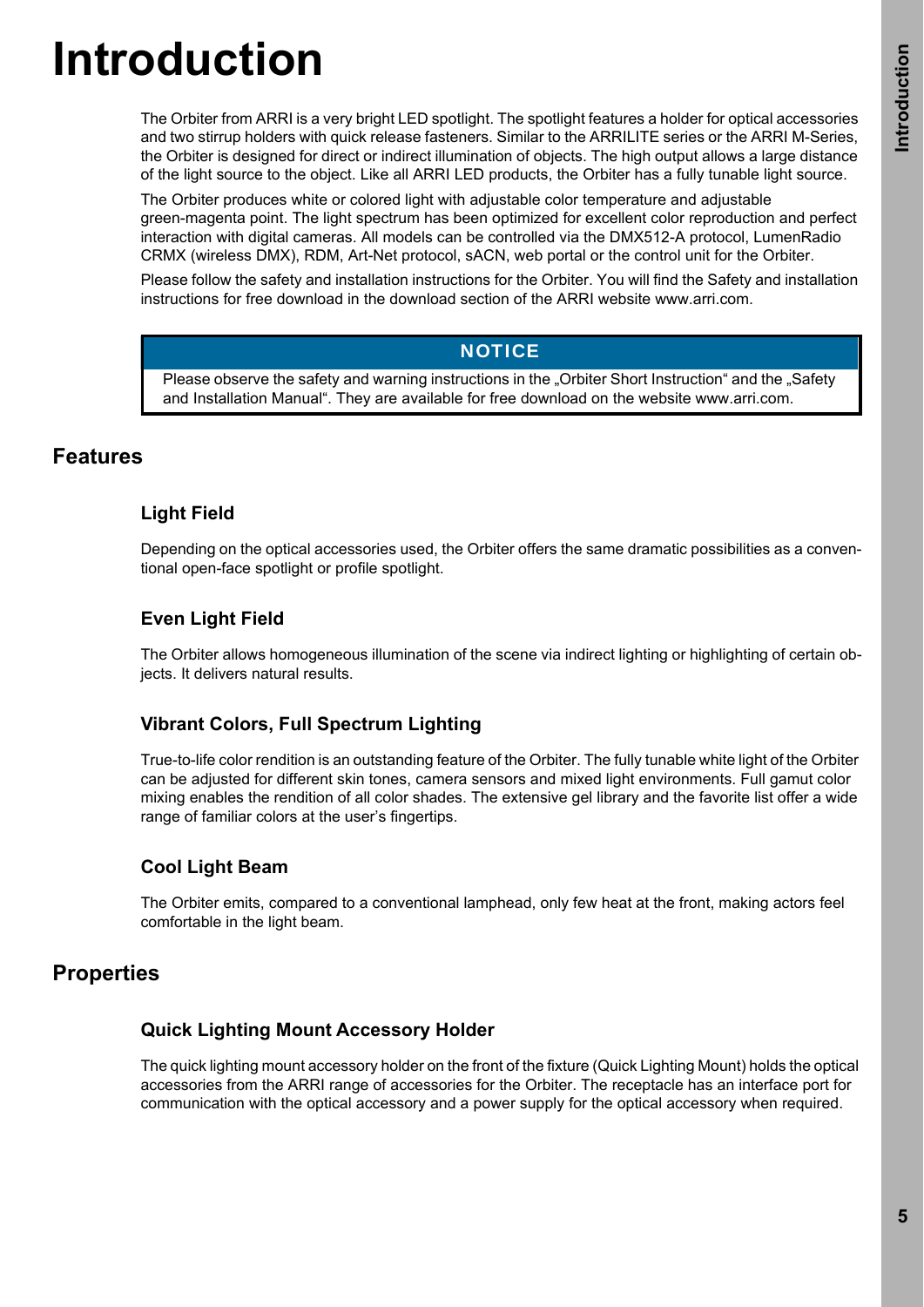# <span id="page-5-0"></span>**Stirrup**

Two stirrups are available for the Orbiter. The manual stirrup made of aluminum is stable and lightweight. The P.O. stirrup is made of steel and designed for rod operation.

The two quick-release latches on both sides of the Orbiter allow for quick mounting and removing of the stirrup or other stirrup types from ARRI. The stirrup is not included and must be ordered separately.

## <span id="page-5-1"></span>**Tilt Lock**

The high strength tilt locks on each side of the stirrup provide secure locking. It eliminates movement and slippage and ensures that the Orbiter will stay where you put it.

# <span id="page-5-2"></span>**Control**

All functions of the Orbiter are controllable through DMX (cabled), CRMX (wireless DMX) or Art-Net. The Orbiter is also fully RDM compatible (via DMX and Art-Net with suitable controllers) and is equipped with an RDM feedback channel for reporting all set parameters including system status.

The Orbiter is equipped with an integrated LumenRadio CRMX receiver for wireless DMX control and RDM data transfer.

## <span id="page-5-3"></span>**Control Panel for Orbiter**

For location use a control panel for the Orbiter is available. The control panel supports control of intensity, color temperature, green-magenta point, hue, saturation and much more parameters. The control panel can be stowed and used on the backside of the Orbiter or off the fixture via a connector cable.

# <span id="page-5-4"></span>**Control Options**

You can set up or control the Orbiter with the options listed in the table below:

| <b>Option</b>                     | <b>Control</b> | Configuration | <b>Information</b>                                                 |
|-----------------------------------|----------------|---------------|--------------------------------------------------------------------|
| <b>Control Panel for Orbiter</b>  | Yes            | Yes           | See user manual "Control<br>Panel" (Download from<br>www.arri.com) |
| <b>DMX</b>                        | Yes            | No            | See DMX Modes Specifi-<br>cation (Download from<br>www.arri.com)   |
| LumenRadio CRMX<br>(wireless DMX) | Yes            | No            | page 21                                                            |
| <b>RDM</b>                        | No.            | Yes           | page 32                                                            |
| Art-Net and sACN                  | Yes            | No            | page 25                                                            |
| <b>ALSM</b>                       | No.            | Yes           | page 30                                                            |
| <b>Orbiter Web Portal</b>         | No.            | Yes           | page 30                                                            |
| Stellar App                       | Yes            | No            | www.arri.com/stellar/                                              |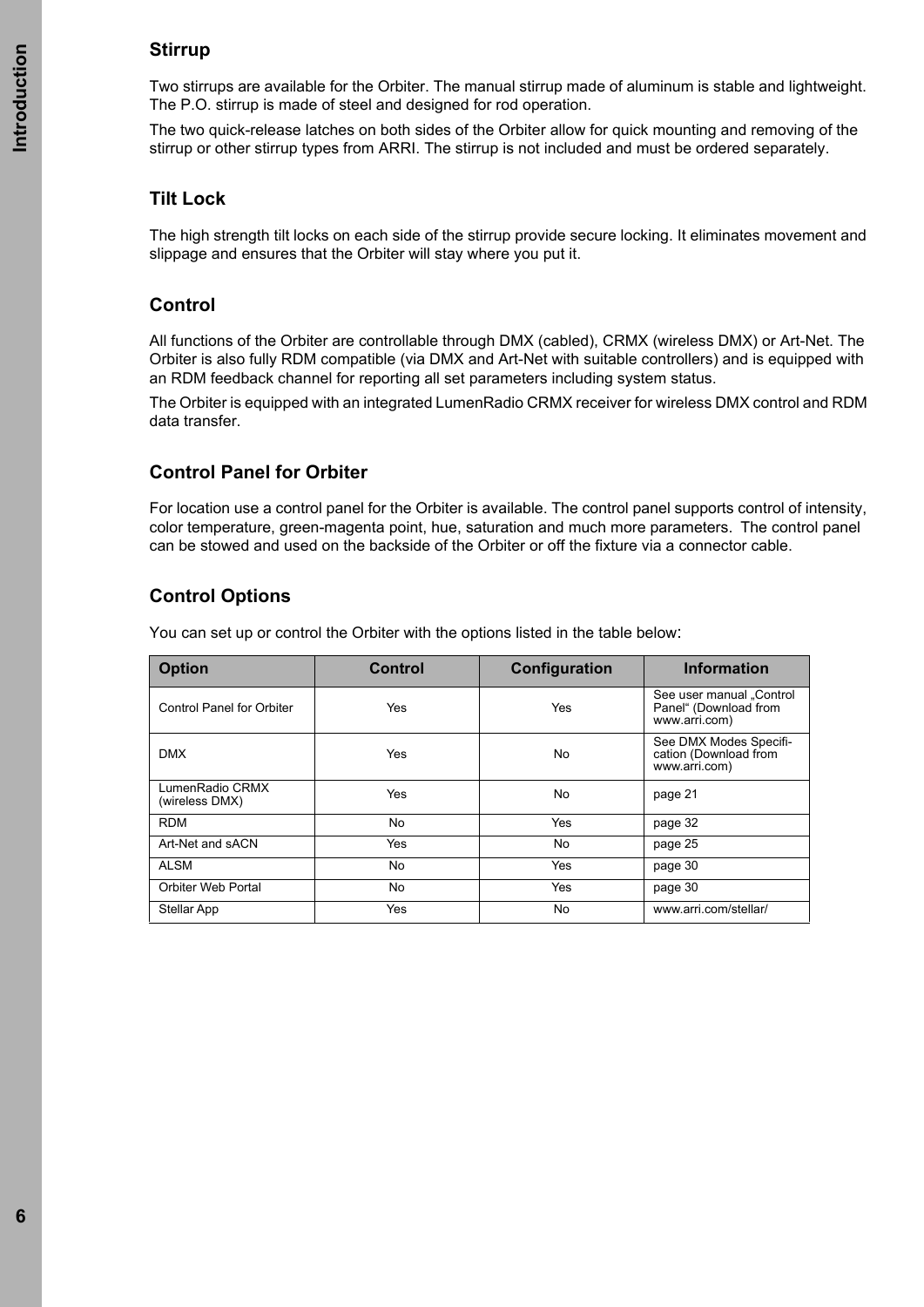# <span id="page-6-0"></span>**Status LED**

The status LED on the back panel of the Orbiter indicates the status of the fixture:

| <b>Status LED Behaviour</b> |                               | <b>Beschreibung</b>                                      |
|-----------------------------|-------------------------------|----------------------------------------------------------|
|                             | Green / Always on             | Normal operation                                         |
|                             | Green and blue / Always on    | Normal operation<br>Art-Net, DMX, sACN traffic receiving |
| $\Box$                      | Green and blue / Blinking     | Normal operation<br>Wireless DMX traffic receiving       |
|                             | Orange / Blinking slow (2 Hz) | Warning, degraded mode                                   |
|                             | Red / Always on               | Error (Fail safe)                                        |

# <span id="page-6-1"></span>**Control Panel for Orbiter**

A detailed description of the control panel for the Orbiter and the menu structure can be found in the user manual "Control Panel for Orbiter". The manual is available for free download in the download area of the ARRI website www.arri.com.

The illustration shows the designations of the operating elements of the control panel as used in the section ["To Use the Modes" on page 11.](#page-10-0)

The control panel is not shipped with the fixture as a standard. It is available as an accessory.

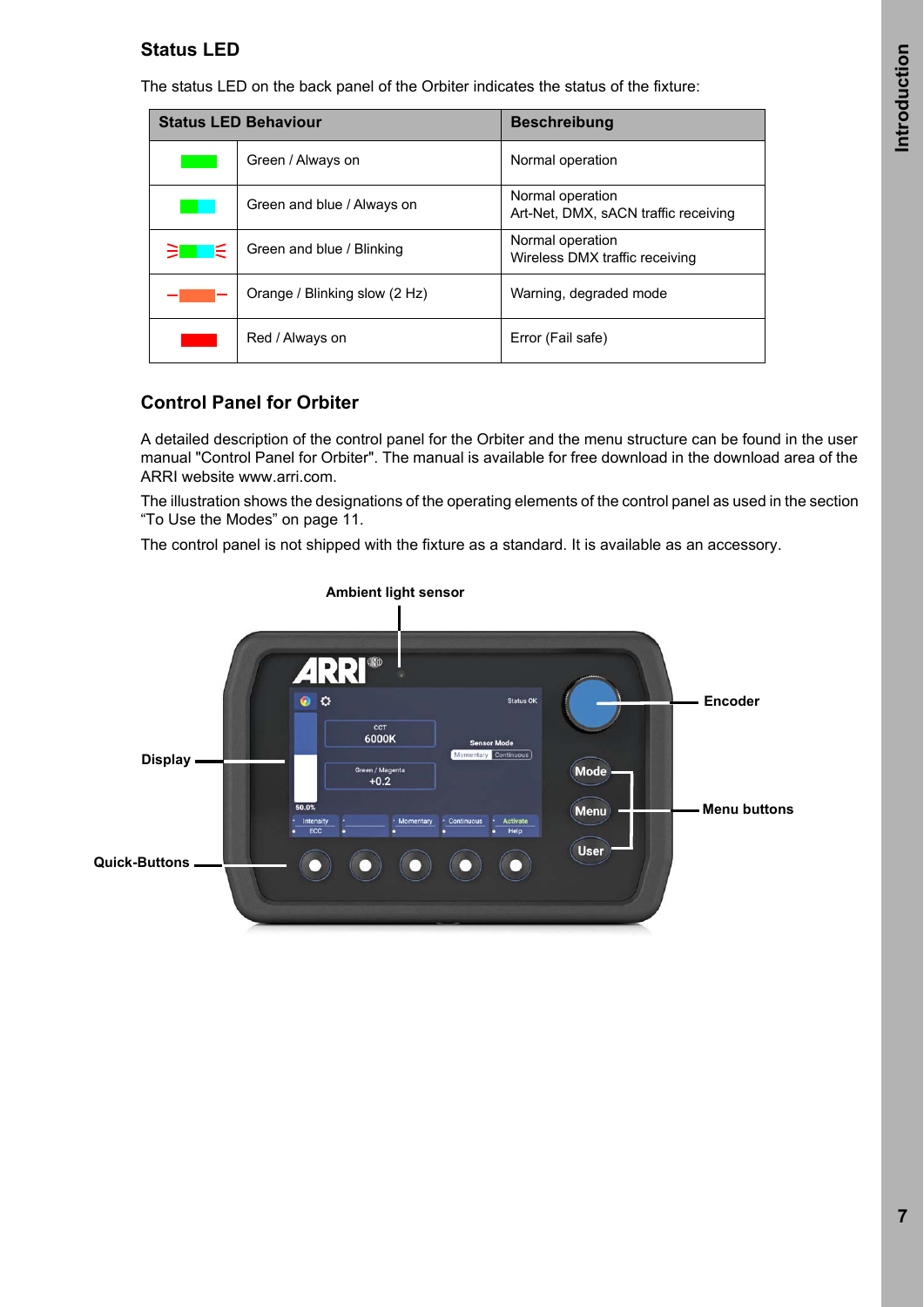# <span id="page-7-0"></span>**Overview**



Orbiter with manual yoke & control panel\* Safety Loop Attachment



*\*Yoke & control panel must be ordered separately*

#### Connector Panel



- Yoke
- Spigot (junior pin)
- Upper handle
- Protective cap
	- Rubber feet
- Locking slider
- Quick release lever
- Yoke bracket
- Antenna (wireless DMX)
- Communication interface (5-pin Lemo)

 

- Digital optics interface (5-pin)
- Light output with protective glass
- Guide for locking pin
- Safety loop attachment
- Ambient light sensor
- Connector for Control panel extension cable
- Control panel
- Focus handle
- Mains in and out
- **20** Battery connector  $48 \text{ V}$   $52 \text{ V}$  =
- Tilt lock
- SD card slot
- USB ports
- DMX in
- DMX out
- Ethernet connector (RJ45)
- Ethernet connector (RJ45)
- Status LED
- SYN connector (SMA)
- Reset button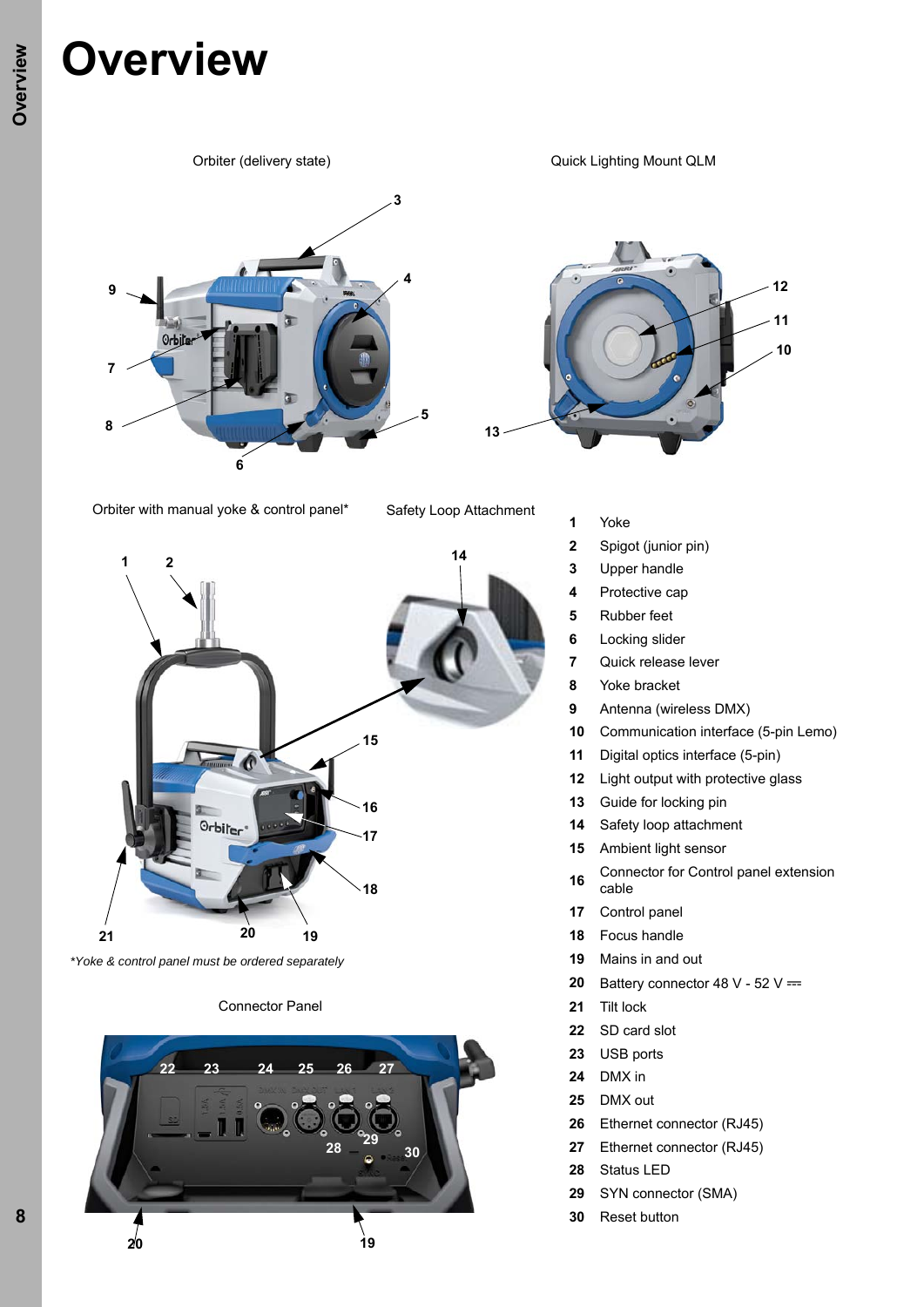# <span id="page-8-0"></span>**Modes**

The Orbiter supports 18 operating modes when controlled via DMX. The 8-bit modes should be used for simple light control (dimmer consoles).

The 16-bit modes are used in combination with a DMX or Art-Net / sACN controller that supports 16 bit resolution. The increased resolution compared to the 8-bit modes provides for stepless dimming and continuous color adjustment.

Below you will find a short description of the supported modes. A detailed overview can be found in the document "Orbiter DMX Modes Specification", which is available for free download on the ARRI website www.arri.com.

# <span id="page-8-1"></span>**CCT**

Mode for operation with white light only when few channels are available. Control of intensity, color temperature and adjustment of the green-magenta point.

# <span id="page-8-2"></span>**HSI**

Simplified mode for control of hue, saturation and intensity. Use this mode when the control offers only a limited number of channels.

# <span id="page-8-3"></span>**X,Y Coordinates**

The X,Y mode defines the color of the light via its X,Y coordinates in the CIE-1931 diagram with 8 or 16 bit resolution. One channel defines the type of color transition.

# <span id="page-8-4"></span>**RGBACL**

Simplified mode for the generation of colored light when only few channels are available. It allows control of the overall intensity and the intensities of the colors red, green, blue, amber, cyan and lime. Please note the color space setting (see [page 19\)](#page-18-0).

# <span id="page-8-5"></span>**Gel Selection (GEL)**

An extensive filter library is available in GEL mode. The color temperature of the virtual white light source can be set to 3,200 K or 5,600 K. The intensity is adjustable.

# <span id="page-8-6"></span>**Source Matching**

Choose the appropriate light source for your requirements. Source Matching saves a lot of time. Choose the light source that best matches the illumination of the scene from 46 different light sources.

# <span id="page-8-7"></span>**Lighting Effects**

The Orbiter is equipped with an extensive effect generator supporting a lot of different lighting effects. Activate a lighting effect via the control panel, DMX, Art-Net or sACN and adjust the parameters. In no time you can create exactly the effect you need.

# <span id="page-8-8"></span>**Color Sensor**

In color sensor mode, the Orbiter measures the color temperature of the ambient light and adjusts the light output to the currently measured ambient light or follows the ambient light continuously.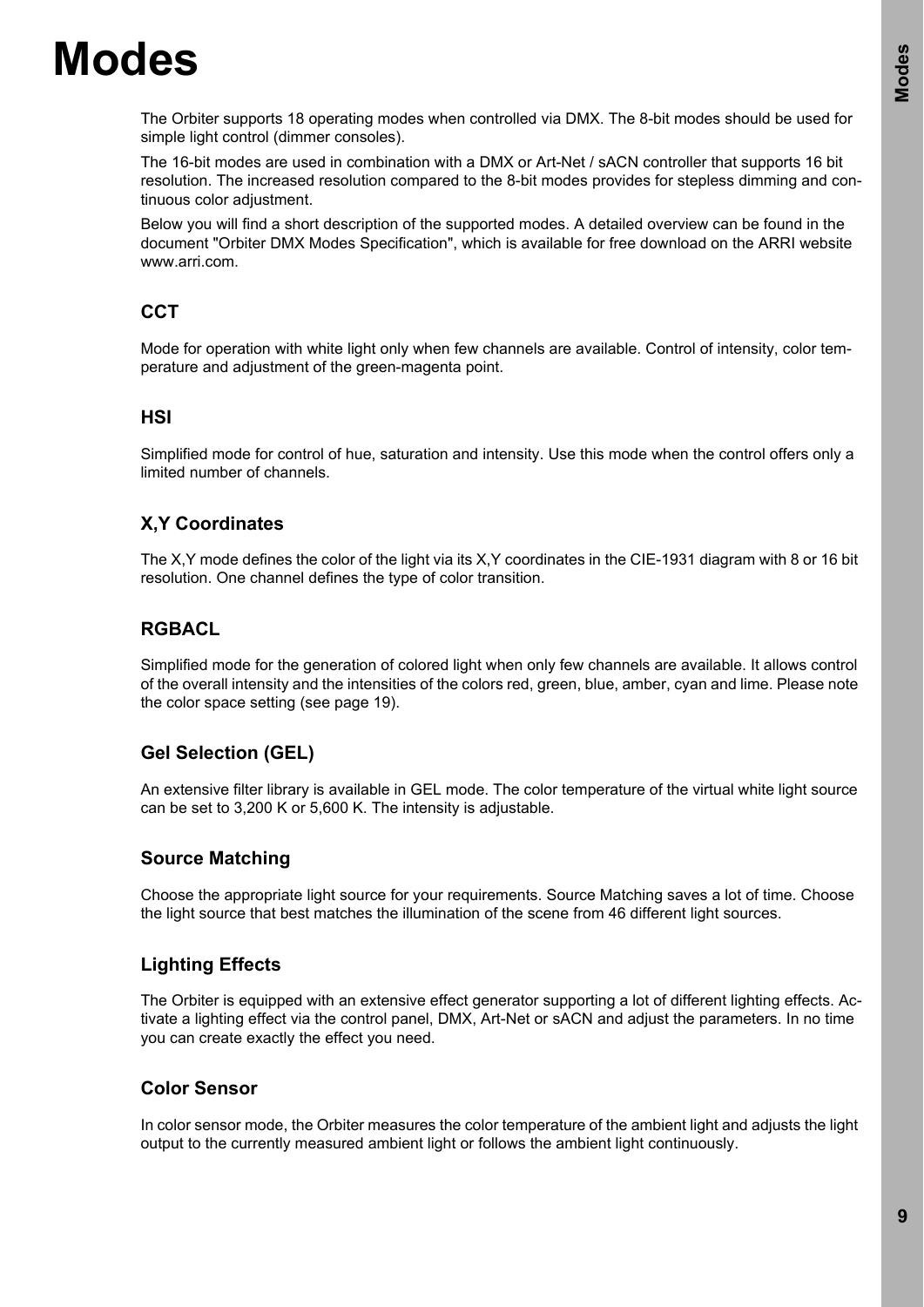# <span id="page-9-0"></span>**Favorites**

The user can store up to 246 favorites in the Orbiter. A favorite can freely be modified by the user and called up any time. The favorites are stored permanently, they are still available after a power cycle.

# <span id="page-9-1"></span>**Ultimate DMX Mode**

The ultimate DMX mode allows the combination of different control modes. You can pre-select two different modes and crossfade between them. This allows you to quickly select, prepare and crossfade the most suitable control modes for your needs.

# <span id="page-9-2"></span>**Extended Color Control (ECC)**

The extended color control allows the intuitive modification of a selected color tone. When the Extended Color Control is active, eight parameters are added to each control mode (see ["Extended Color Control](#page-14-0)  [\(ECC\)" on page 15\)](#page-14-0). Depending on the selected mode (except Lighting Effects), 8 (8-bit modes) or 16 (16 bit modes) additional DMX channels are assigned per fixture.

## **NOTE**

Depending on the selected mode, the required address space should be reserved in the fixture patch to enable independent control of all fixtures.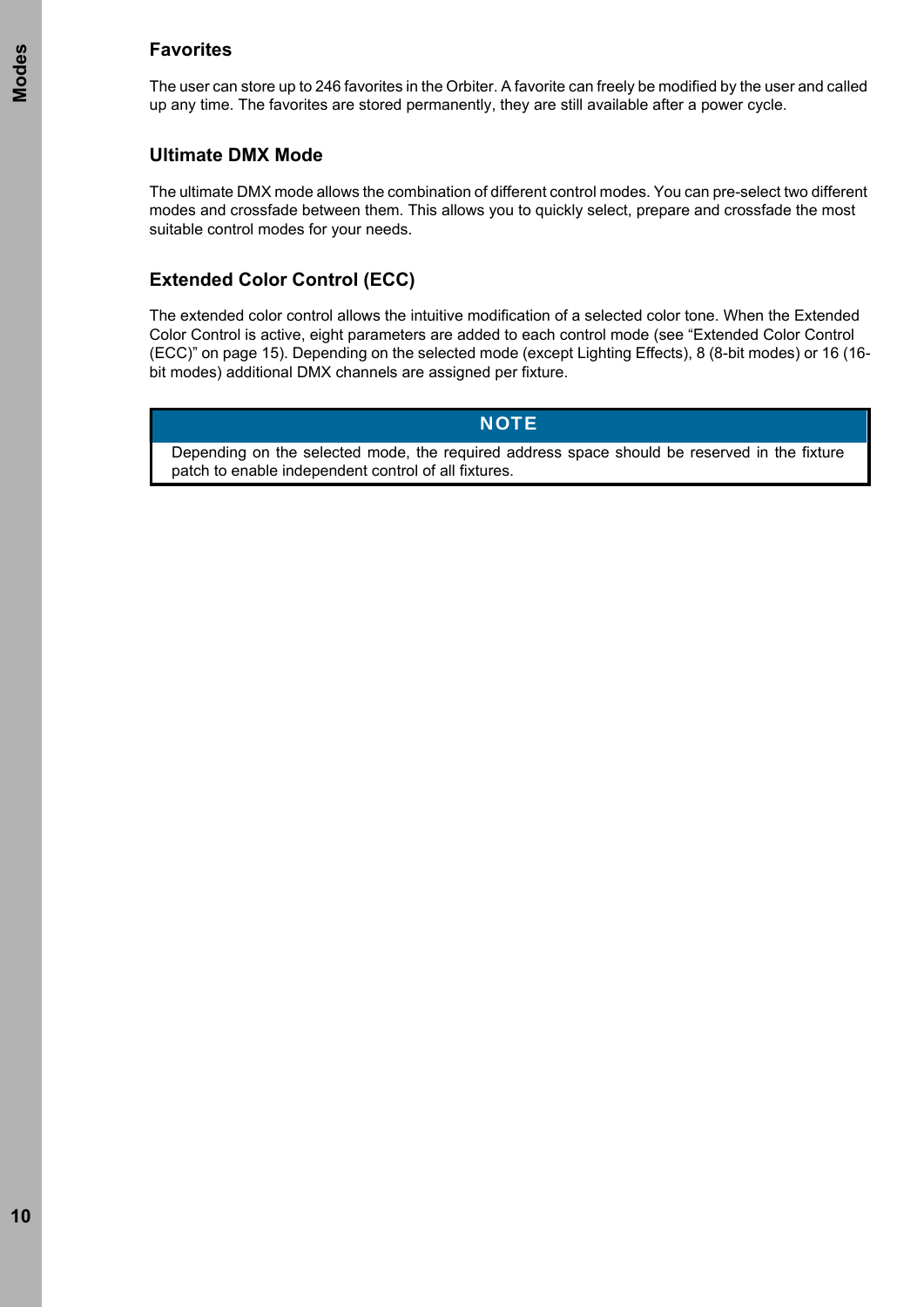# <span id="page-10-0"></span>**To Use the Modes**

This section describes the use of the operating modes via the control panel.

A complete overview of the parameters and options of the individual features and the structure of the fixture menu can be found in the Control panel user manual, which is available for free download at www.arri.com.

# <span id="page-10-1"></span>**To set the Lighting Parameters in CCT Mode**

Select the parameter to set with a quick button (Intensity, color temperature CCT, green-magenta point G/M). Press "ECC" to open the extended color control menu (see [page 15](#page-14-0)). Set the value of the selected parameter with the encoder. Press "Mode" long to save the setting as a favorite.

# <span id="page-10-2"></span>**To set the Color in HSI Mode**

Select the parameter to set with a quick button (Intensity, hue, saturation). Press "ECC" to access the extended color control menu (see [page 15\)](#page-14-0). Set the value of the selected parameter with the encoder. Press "Mode" long to save the setting as a favorite.

# <span id="page-10-3"></span>**To set the Color in X,Y Mode**

Select the parameter to set with a quick button (Intensity, x value, y value). Press "ECC" to access the extended color control menu (see [page 15\)](#page-14-0). The value range both of the x any y coordinate is from 0.0000 to 0.8000. Press "Mode" long to save the setting as a favorite.

# <span id="page-10-4"></span>**To set the Color in RGBACL Mode**

Select the parameter to set with a quick button (Intensity, red, green, blue, amber, cyan, lime). Press "ECC" to access the extended color control menu (see [page 15](#page-14-0)). Press "Calibration" to select the calibrated or the non-calibrated color space (see [page 19](#page-18-0)). Set the value of the selected parameter with the encoder. Press "Mode" long to save the setting as a favorite.

# <span id="page-10-5"></span>**To set the Lighting Parameters in GEL Modes**

Select the parameter to set with a quick button (Intensity, gel, brand, category, no color [remove all gels], base CCT [color temperature of the virtual white light]). Press "ECC" to access the extended color control menu (see [page 15\)](#page-14-0). Press "Mode" long to save the setting as a favorite.

The table below shows the available filter brands and categories implemented in the gel library.

| <b>Rosco</b>             | <b>LEE</b>              |
|--------------------------|-------------------------|
| <b>Color Correction</b>  | <b>Color Correction</b> |
| CalColor                 | <b>Color Filters</b>    |
| <b>Storaro Selection</b> | 600 Series              |
| Cinelux                  | <b>Cosmetic Filters</b> |
|                          | 700 Series              |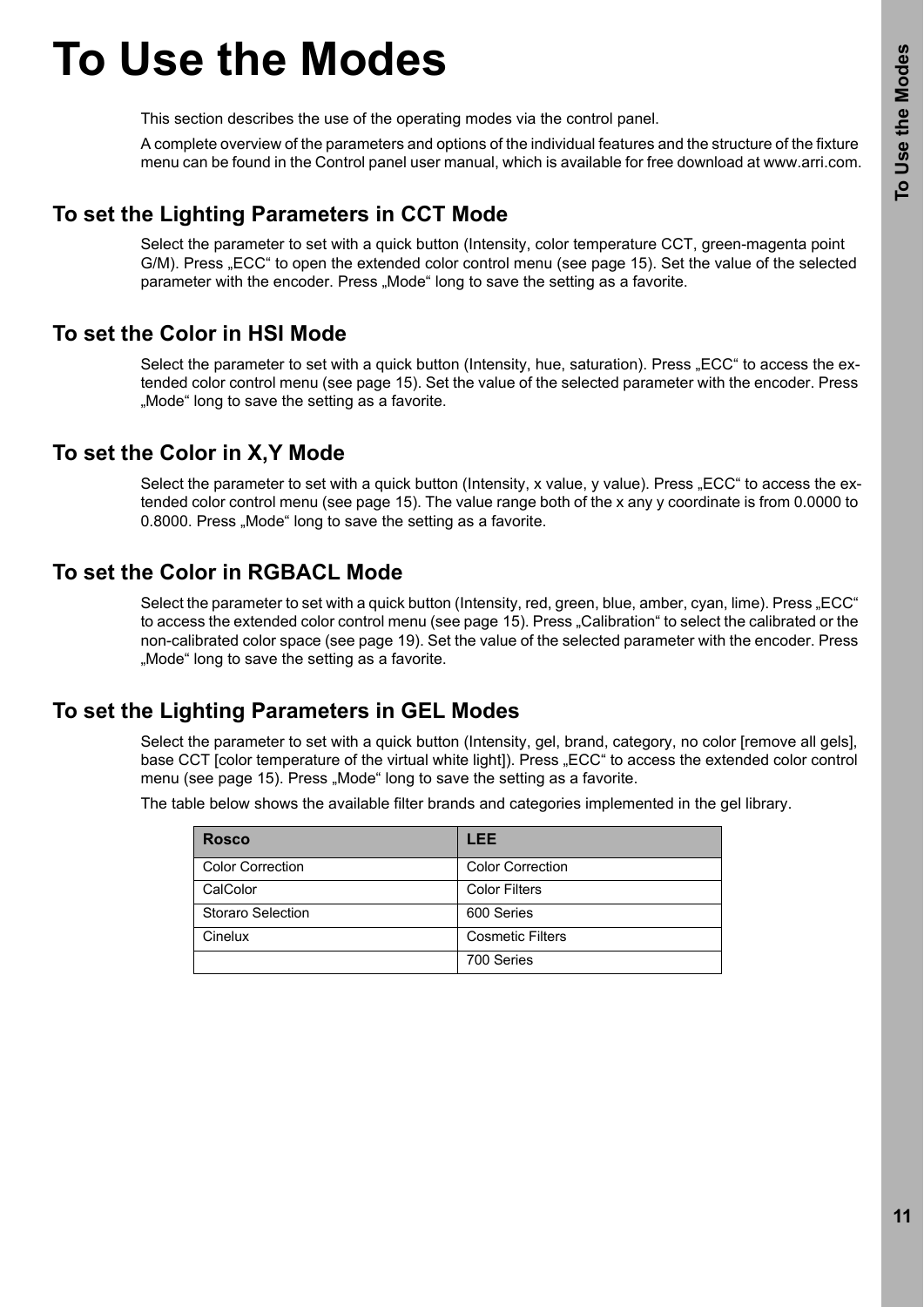# <span id="page-11-0"></span>**To set the Light Source Type in Source Matching Mode**

Select the parameter to set with a quick button (Intensity, category, source). Press "ECC" to access the extended color control menu (see [page 15\)](#page-14-0). Press "Mode" long to save the setting as a favorite.

Please find a detailed overview of all supported light sources in the document "Orbiter DMX Modes Specification", which is available for free download on the ARRI website www.arri.com.

# <span id="page-11-1"></span>**To Select a Lighting Effect and set the Parameters**

The Orbiter offers an effect library with a wide variety of lighting effects used on set or in a TV studio. The Orbiter replaces many special effect devices with its unique effect library.

You can call up all effects using the control panel or via DMX, Art-Net or sACN. Every effect offers specific parameters. A lighting effect can be stored as a favorite for quick access at a later point.

### *To select and activate an effect*

- 1. Press the "Mode" button and select "Effect" with the encoder.
- 2. Select the desired effect by turning the encoder. The lighting effect starts immediately, except "Explosion". This effect starts when you press the "Trigger" quick button.
- 3. Set the parameters, as described below.

#### *To stop an effect*

Change the mode to stop an effect.

The Orbiter provides the following effects in DMX modes 22 (8 bit) and 23 (16 bit). Intensity is a parameter for all effects:

#### **Candle**

Low flickering of a warm light, slower than fire and less energetic. The light gentle fades in CCT and brightness with periods of static behavior in between. It consists of "flutters" and static periods.

Parameters:

- Intensity
- Speed
- CCT range

#### **Clouds Passing**

Slow variations in intensity and CCT that can be offset. The effect is most useful when using many Orbiters that are offset to prevent a simultaneous effect on different fixtures.

Parameters:

- Intensity
- Clouds passing speed
- Offset
- Sync

## **Club Lights**

Random colors that pulse, flash and fade.

- Parameters:
- Intensity
- Speed
- Color variety (3, 6, 9, 12, 15, 18, 21 or 24 colors)

#### **Cop Car**

Creates an on-board blue, blue/red, blue/white, blue/red/white, blue/orange, blue/red/orange, red/orange, orange or red flashing effect to mimic a police car, an ambulance or a fire brigade. Do not use the effect in public areas without permission.

- Parameters:
- Intensity
- Color combination
- Flash pattern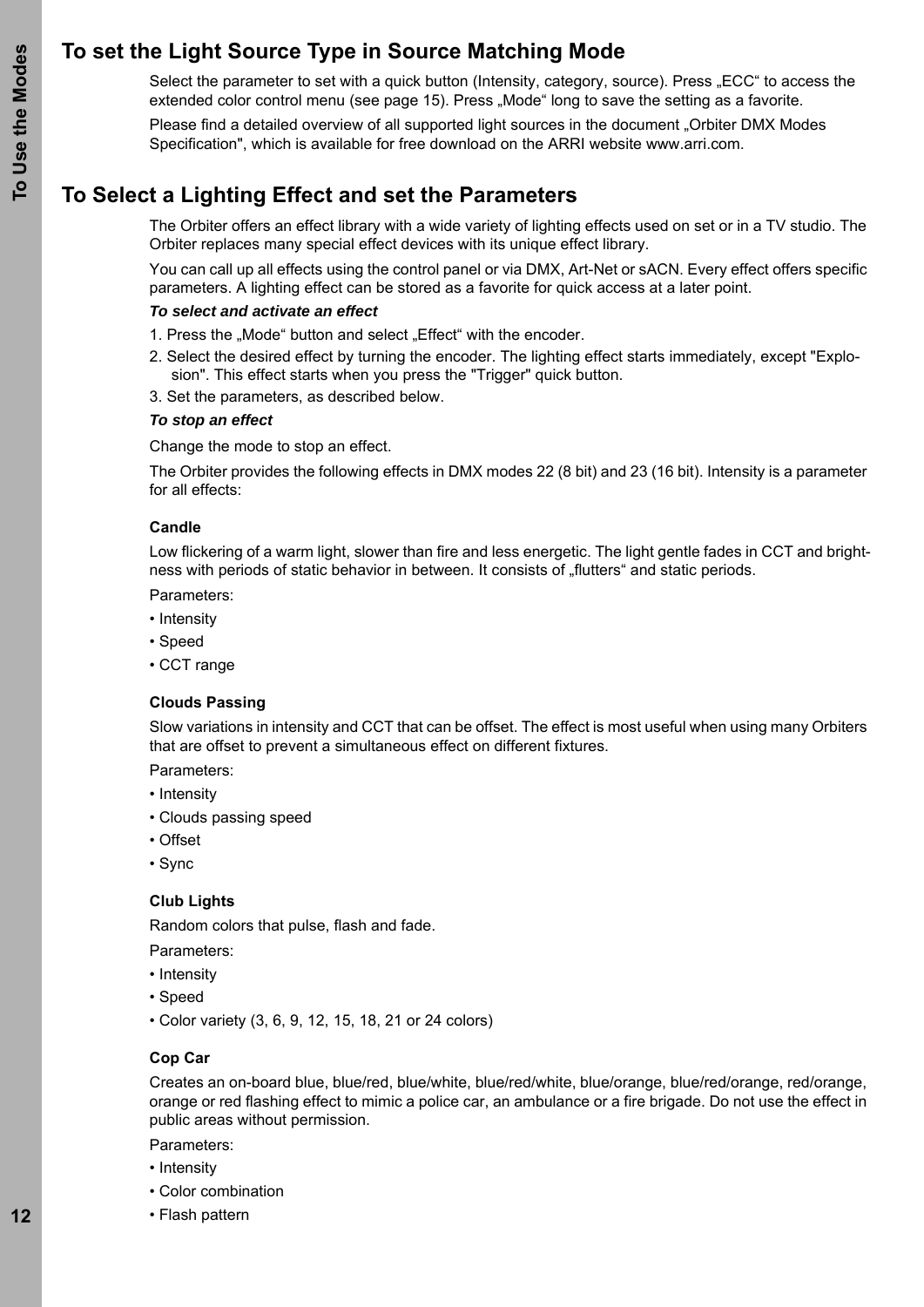## **Explosion**

Creates a bright flash with fast increasing and slow decreasing intensity. Press the quick button "Trigger" to trigger an explosion.

- Parameters:
- Intensity
- Trigger
- Decay (Afterglow)
- Change color

### **Fire**

Creates a flickering fire effect with randomly changing color temperature.

Parameters:

- Intensity
- Speed
- CCT range

## **Fireworks**

Bright flashes of color and have a quick start and fade to zero intensity.

Parameters:

- Intensity
- Speed
- Colors

### **Fluorescent Flicker**

Fluorescent color with static periods and then periods of the light flickering on and off.

Parameters:

- Intensity
- Speed
- Frequency
- Change color

### **Lightning**

Creates an on-board flashing lightning effect. Intensity, speed and frequency of flashing can be controlled. Parameters:

- Intensity
- Speed
- Frequency
- Sync
- Change color

## **Paparazzi**

Effect that mimics a flash bulb or modern camera flash.

### Parameters:

- Intensity
- Speed
- Flash type
- Change color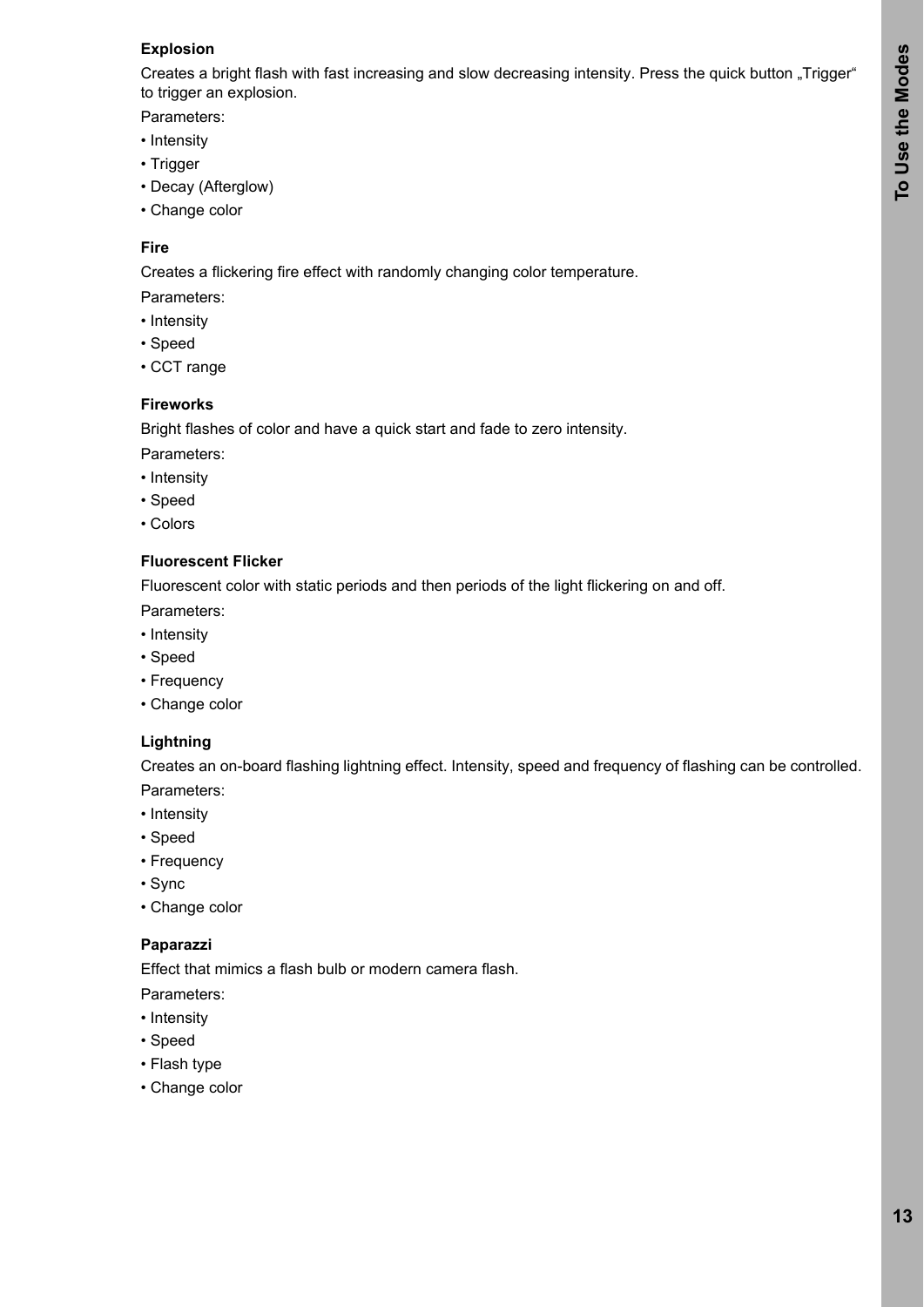### **Party Effect**

The Party effect calls up the color spectrum or changes the color saturation from full to less and vice versa in an endless loop.

Parameters:

- Intensity
- Speed
- Saturation

If you do not need the effect for shooting, you will need it for the party when the movie is done!

#### **Pulsing**

A pulsing or throbbing effect where the color and speed can be set.

Parameters:

- Intensity
- Frequency
- Duration
- Change color

#### **Strobe**

Generates a white or colored strobe effect with adjustable speed.

## DANGER

DANGER! Risk of injury or death through epileptic seizure.

Do not use the effect near stairways, in corridors or near public exits.

Provide advance notice that strobe lighting is in use. Display advisory notices on the set, at the point of ticket sales, on tickets if possible, in the program, and at the entrance(s) to the venue or studio.

Avoid extended periods of continuous flashing, particularly at frequencies of 10 to 20 flashes per second. At flash rates below 5 flashes per second, it is estimated that only 5% of flicker-sensitive persons will be at risk of seizure

Make sure that personnel at the venue are trained in the care of a person who is having an epileptic seizure and able to provide care if necessary.

If strobes are in use and a person has a seizure, switch the strobes off immediately.

Mount strobes as high above head height as practicable.

Parameters:

- Intensity
- Speed
- Color

#### **Television**

Creates an on-board TV effect. Cool CCT that changes intensity every few seconds.

Parameters:

- Intensity
- Speed
- CCT range

#### **Welding**

Quick bright flashes with a fast decay.

Parameters:

- Intensity
- Speed
- Minimum level
- Change color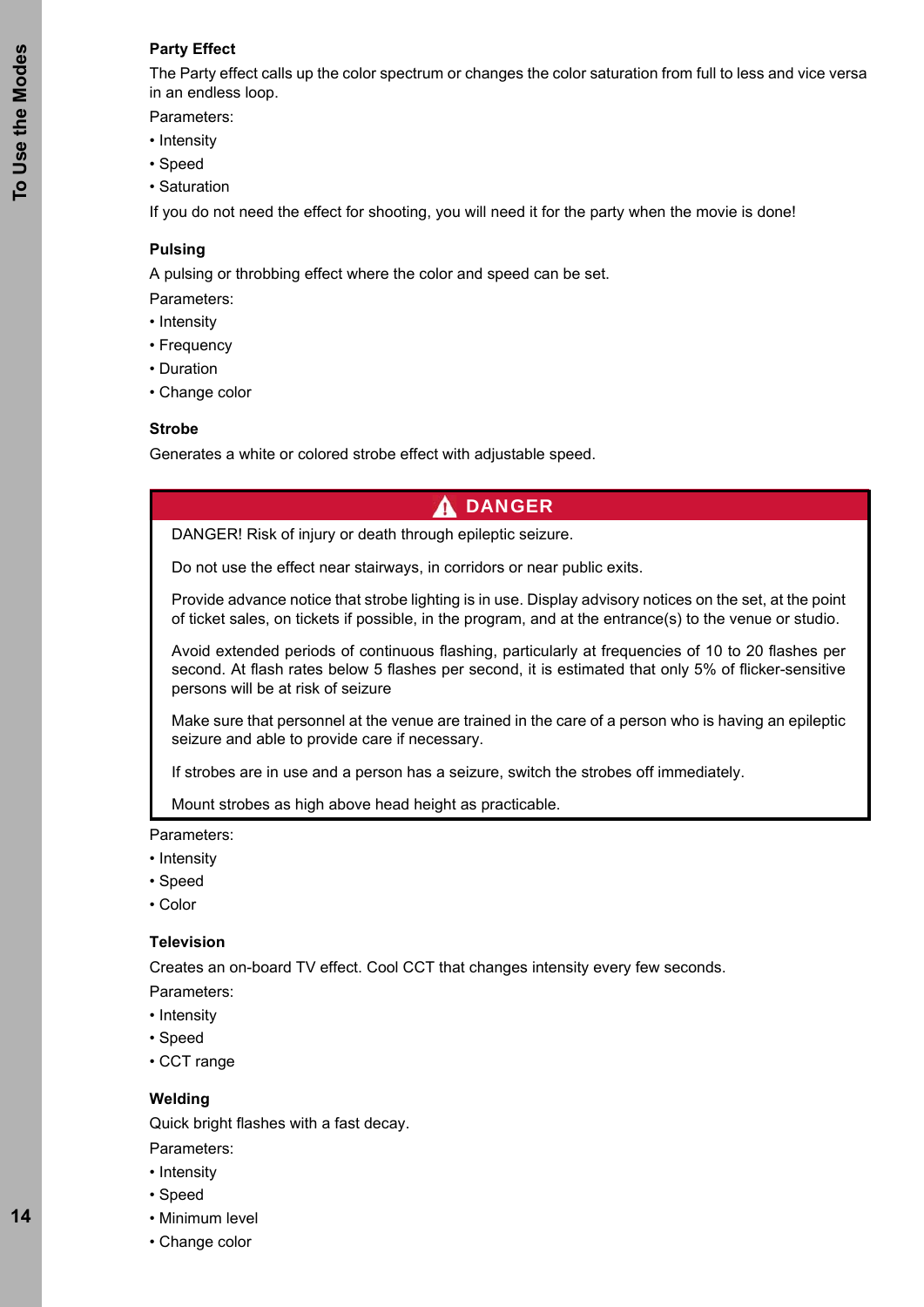When you change a parameter of the active effect via DMX or the control panel, the internal effect generator recalculates the values immediately. As a result, the effect may be stepped, stuttering or uneven for a short time. Do not change the parameters while the effect is active if it is important that the effect runs smoothly.

# <span id="page-14-0"></span>**Extended Color Control (ECC)**

The extended color control (ECC) allows the modification of the selected color in an intuitive way. It can be used both via the control panel or DMX. It is available in all modes except "Effect" and "Favorites".

# <span id="page-14-1"></span>**To use the Extended Color Control via DMX**

The Orbiter applies nine additional parameters to every DMX mode when the extended color control is activated. Dependent on the selected mode the Orbiter adds nine (8-bit modes) or 16 (16-bit modes) DMX channels to the DMX mode. Please find more information in the "Orbiter DMX Modes Specification" which is available for free download on the ARRI web site www.arri.com.

# <span id="page-14-2"></span>**To use the Extended Color Control via the Control Panel**

Get access to the extended color control via the ECC quick button in a menu. The picture below shows the color control screen.



The eight stylized rotary controls with neutral position in the middle represent the parameters of the extended color control. The crossbars show the current value of the parameter. The active parameter is marked by a light blue frame around its rotary control.

Double-clicking the encoder sets the selected parameter to the neutral position, triple-clicking sets all parameters of the extended color control to the neutral position.

When changing the mode, the current values of the parameters are stored and will be recalled the next time this mode is called up. The parameters are retained when the Orbiter is switched off.

When extended color control is active:

- The mode symbol in the display is followed by the symbol for extended color control in the main menu,
- the parameters are saved with a favorite. Favorites with parameters of the extended color control are marked with an asterisk,
- an active favorite is left when a parameter is changed,
- the calibrated RGBACL color space is activated when extended color control via DMX is active,
- the direct RGBACL color space cannot be used,
- the parameters are taken into account during crossfade,
- the parameters are not considered when an effect is activated.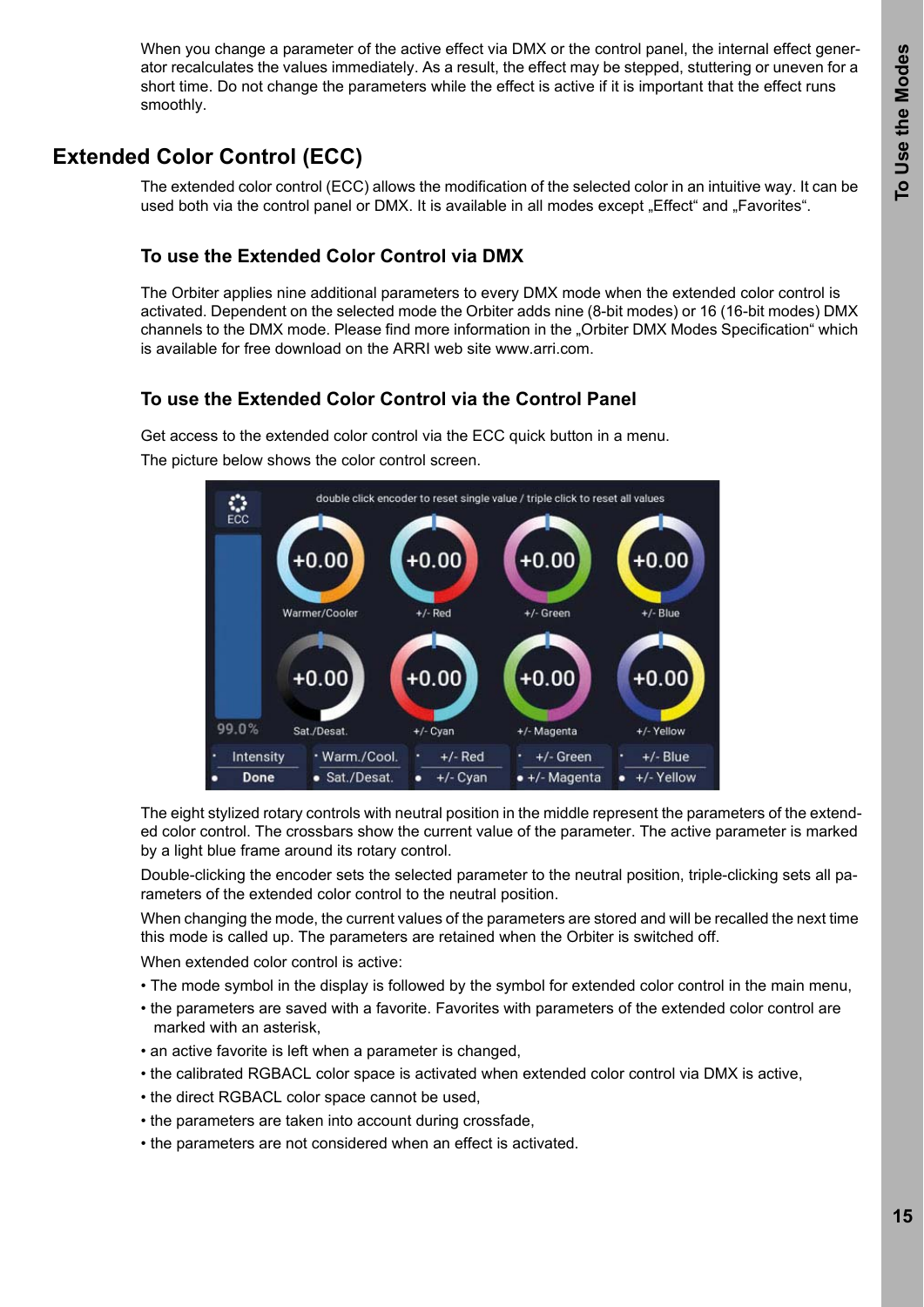# <span id="page-15-0"></span>**Favorites**

The user can store up to 246 favorites in the Orbiter. A favorite can freely be modified by the user and called up any time. The favorites are stored permanently, they are still available after a power cycle.

The favorites are erased when performing a factory reset.

To store a favorite, press the Mode button for 2 seconds in a color mode screen to add the active color to your favorites.

The favorite will be stored in the database of favorites. Each favorite includes information about:

## *Settings:*

- Tungsten mode
- High speed mode
- Effect incl. its parameters
- Calibrated color space
- user calibrated RGBACL white point

## *Light data*

- Color mode
- Dimmer value
- CCT
- GN
- Hue
- Saturation
- Gel filter mode data
- Light source matching
- RGBACL mode values
- Extended color control values

## *Favorite number*

## *Creation date*

Favorites are shown in order of their creation date.

When loading a favorite it overwrites all current settings with settings contained in the favorite. When at least one setting or value is modified after favorite load, the favorite is exited. When you want to keep the modified setting, you have to store it as a new favorite.

# <span id="page-15-1"></span> **To set the Intensity in all Operating Modes**

The encoder sets the intensity in all modes as the default setting. The current value is shown in large letters on the display when changed. The selector reacts dynamically: fast turning changes the intensity in large steps, slow turning allows very precise adjustment of the intensity. The quick buttons allow the intensity to be changed quickly at fixed intervals (+/- 1%, +/- 10%) or to absolute values (0%, 25%, 50%, 75%, 100%). "Done" leaves the intensity menu.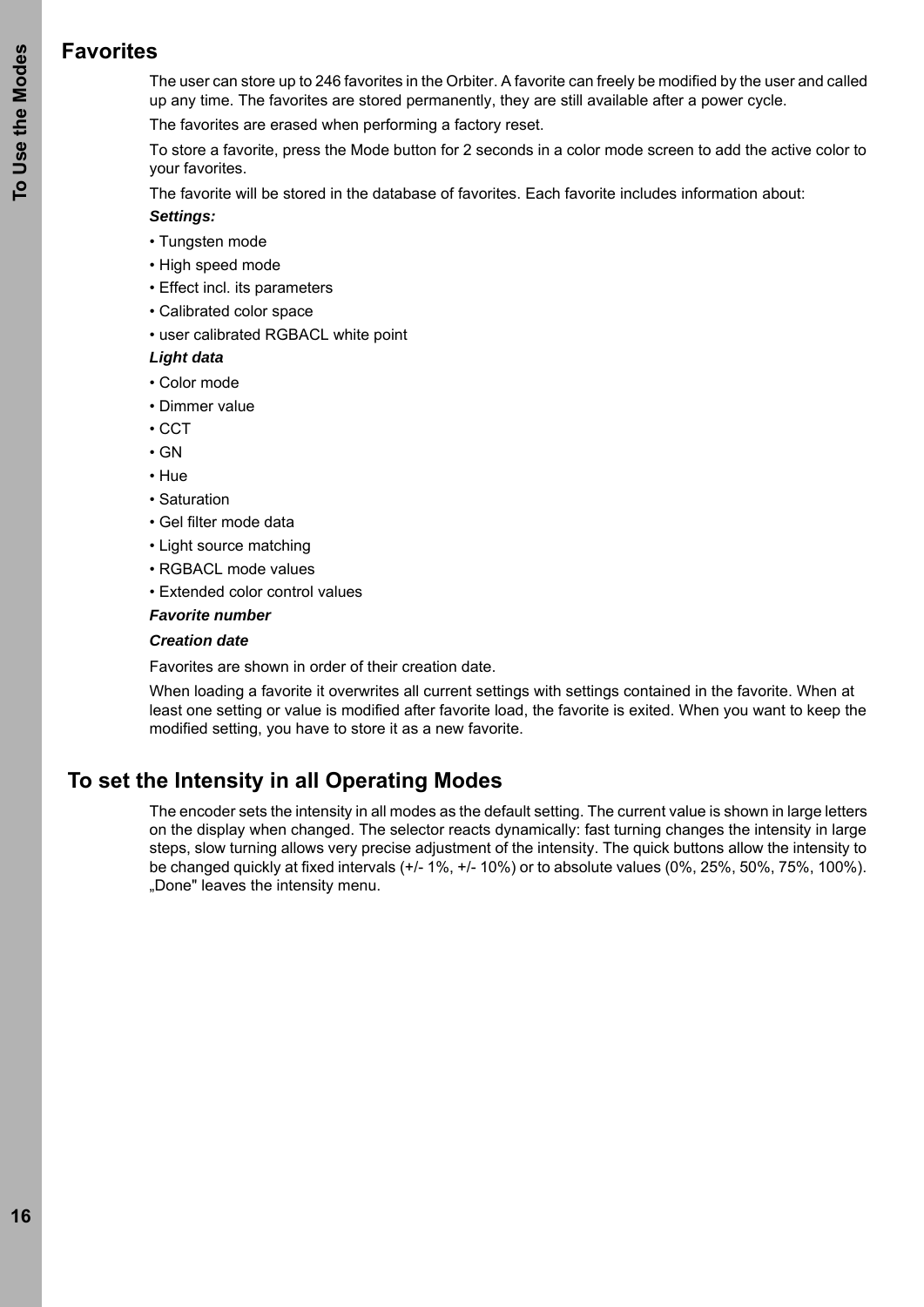# <span id="page-16-0"></span>**Control Menu ,, Menu"**

The following section gives detailed information of the global settings of the fixture and the light.

# <span id="page-16-2"></span><span id="page-16-1"></span>**Light Control**

# **Host/Client Mode**

When Host/Client mode is active, the fixture follows the control commands of the host fixture. For this purpose the fixtures must be connected to each other via DMX line.

By default the host/client mode is not active.

### *Activating and deactivating the Host/Client Mode*

- 1. Open the menu with MENU.
- 2. Select the "Light Control" menu with the encoder. Push the encoder to open the menu.
- 3. The Host/Client mode is the first menu item of the "Light Control" menu and is therefore already selected. Push the encoder to open the menu.
- 4. Select the desired operating mode with a quick button or with the encoder (turn and push).
- 5. The menu closes automatically after a few seconds.

## <span id="page-16-3"></span>**Operational Mode**

The operational mode determines whether the Orbiter produces light with high color quality (High Color Rendering, default setting) or high brightness (High Output), or is particularly quiet in noise-critical situations (Low Noise).

### *To set the operational mode*

- 1. Push MENU button to open the fixture menu.
- 2. Choose the menu "Light Control" with the encoder. Push the encoder to open the menu.
- 3. Choose the menu "Operational Mode" with the encoder. Push the encoder to open the menu.
- 4. Select the operational mode by pushing a quick button or with the encoder (turn and push).
- 5. The menu closes automatically after some seconds.

# <span id="page-16-4"></span>**Dimming Curve**

The Orbiter supports four dimming curves. The dimming curves are global: They affect both the intensity control via the control panel or DMX, WDMX, Art-Net and sACN.

- **Linear:** The intensity changes proportional to the encoder or the channel value.
- **Exponential:** This is the default setting. The resolution is high at lower intensity levels and low at higher intensity levels. Use this dimming curve when you need a high resolution at low intensity levels. This is the default setting.
- **Logarithmic:** The resolution is low at lower intensity levels and high at higher intensity levels. Use this dimming curve when you need a high resolution at high intensity levels.
- **"S" curve:** The resolution is both high at lower and higher intensity levels and low at intensity levels in between. Use this dimming curve, when you need a high resolution at low and high intensity levels.

## *To set the dimming curve*

- 1. Push MENU button to open the fixture menu.
- 2. Choose the menu "Light Control" with the encoder. Push the encoder to open the menu.
- 3. Choose the menu "Dimming Curve" with the encoder. Push the encoder to open the menu.
- 4. Select the dimming curve by pushing a quick button or with the encoder (turn and push).
- 5. The menu closes automatically after some seconds.

# **NOTICE**

The dynamic of an effect using the intensity is very low, when you choose a basic intensity value in a flat area of the dimming curve. Choose a different effect or select another dimming curve to create a more dynamic effect.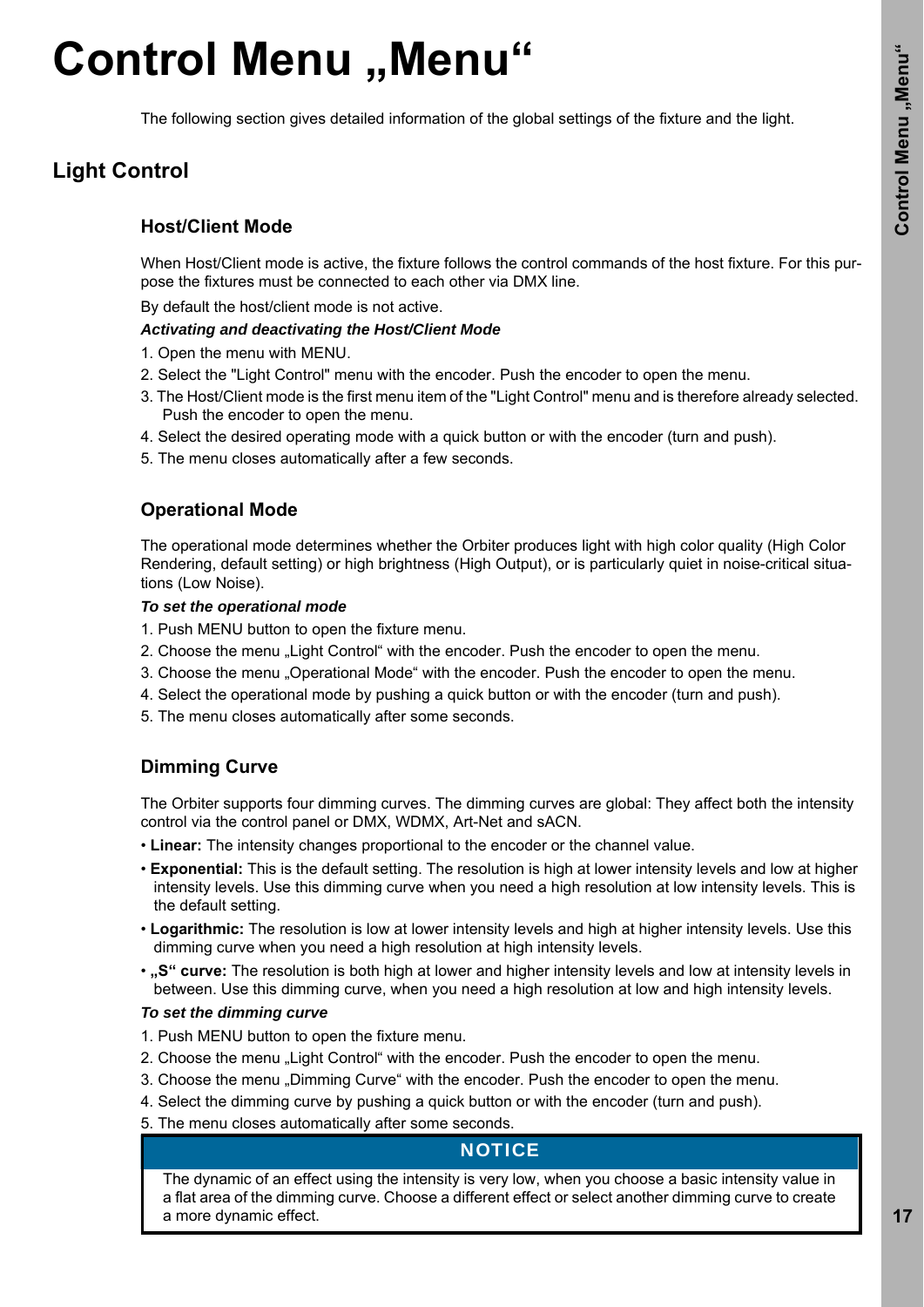# <span id="page-17-0"></span>**Tungsten Mode**

The Tungsten Mode mimics the dimming curve and strike on-and-off effect of a traditional tungsten lamp. The CCT warms as the light is dimmed and when the intensity drops to zero quickly there is a short afterglow of warm light. This mode is perfect for mixing the Orbiter with tungsten sources or for producing a familiar effect. The default setting is Off.

## *To activate and deactivate the tungsten mode*

- 1. Push MENU button to open the fixture menu.
- 2. Choose the menu "Light Control" with the encoder. Push the encoder to open the menu.
- 3. Choose the menu "Tungsten Mode" with the encoder. Push the encoder to open the menu.
- 4. Activate or deactivate the tungsten mode by pushing a quick button or with the encoder (turn and push).
- 5. The menu closes automatically after some seconds.

# <span id="page-17-1"></span>**High Speed Mode**

The High Speed mode generates flicker-free light for High Speed shootings. The High Speed Mode has been tested up to 25.000 fps and down to 2° shutter angle with no flicker or roll bars. The default setting is Off.

## **NOTICE**

Effects are deactivated in High Speed mode. When you try to call up an effect in High Speed mode, the warning "*Not Possible: High Speed Active*" is displayed. When you try to activate the High Speed mode with an effect active, the warning "*Not Possible: Effect Active*" is displayed. De-activate the effect or the High Speed mode to change the control mode.

## *To activate and deactivate the high speed mode*

- 1. Push MENU button to open the fixture menu.
- 2. Choose the menu "Light Control" with the encoder. Push the encoder to open the menu.
- 3. Choose the menu "High Speed Mode" with the encoder. Push the encoder to open the menu.
- 4. Activate or deactivate the high speed mode by pushing a quick button or with the encoder (turn and push).
- 5. The menu closes automatically after some seconds.

# <span id="page-17-2"></span>**Color Sensor Mode**

In color sensor mode, the Orbiter adopts the color temperature of the current ambient light (Momentary) or follows the color temperature of ambient light (Continuous, default setting).

## *To set the color sensor mode*

- 1. Push MENU button to open the fixture menu.
- 2. Choose the menu "Light Control" with the encoder. Push the encoder to open the menu.
- 3. Choose the menu "Color Sensor Mode" with the encoder. Push the encoder to open the menu.
- 4. Select the color sensor mode by pushing a quick button or with the encoder (turn and push).
- 5. The menu closes automatically after some seconds.

# <span id="page-17-3"></span>**Color Sensor Calibration**

The color sensor can be calibrated for different light sources to perfectly match the light produced by the headlight to the ambient light. The default setting of the color sensor calibration is "Tungsten".

## *To select the color sensor calibration*

- 1. Open the menu with MENU.
- 2. Choose the menu "Light Control" with the encoder. Push the encoder to open the menu.
- 3. Choose the menu "Color Sensor Calibration" with the encoder. Push the encoder to open the menu.
- 4. Select the desired light type with a quick button or with the encoder (turn and push).
- 5. The menu closes automatically after a few seconds.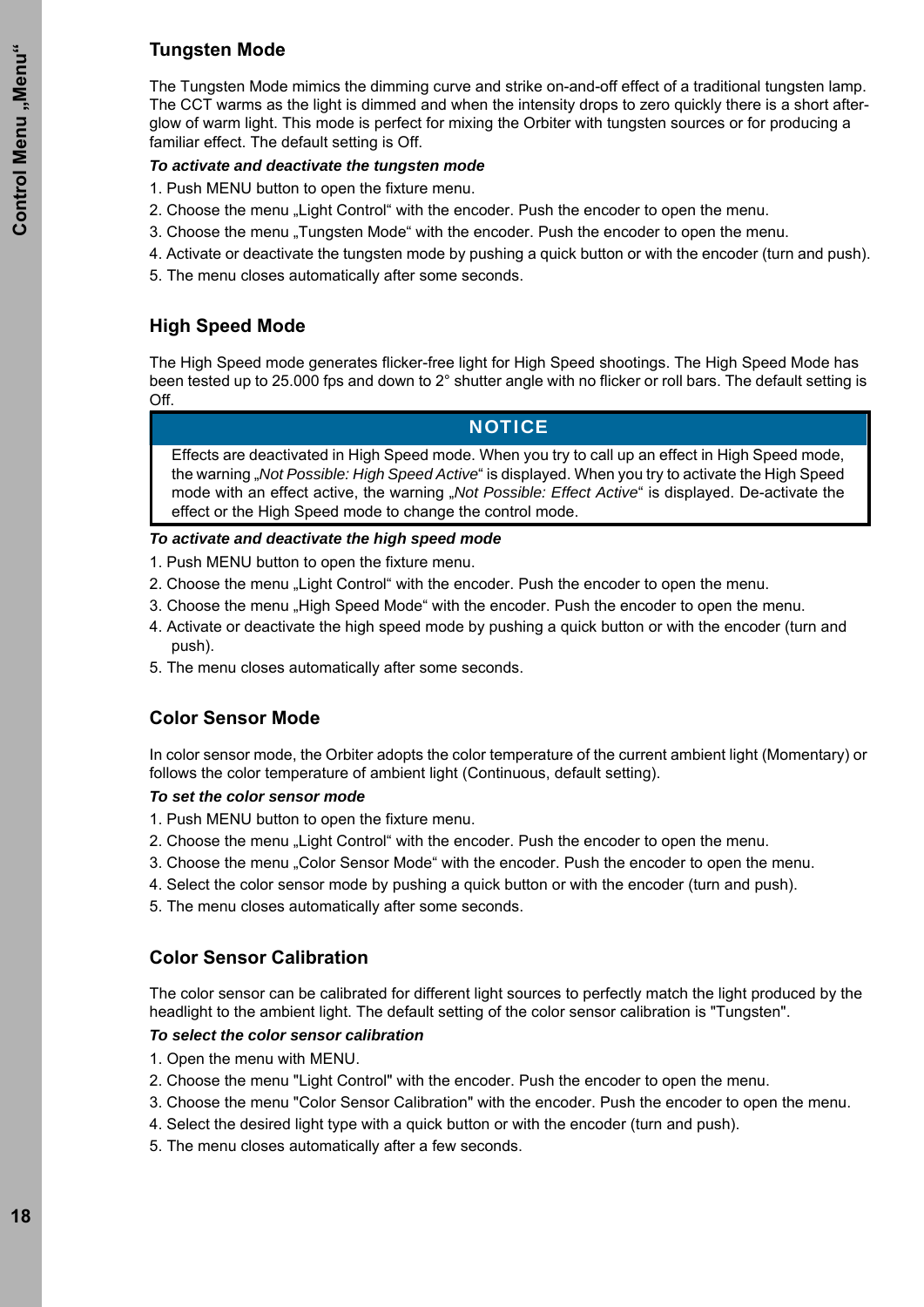# <span id="page-18-0"></span>**Calibrated RGBACL Color Space**

When using RGBACL mode, the Orbiter by default does not generate colors in a calibrated color space (direct). The color is generated with optimized brightness within the specified tolerances. You can activate the calibrated color space Kodak Pro Photo Color Gamut / ESTA standard E1.54 to force the Orbiter to generate a calibrated color. The calibrated color space is a global setting and is active in both on-board controls and DMX.

# *To activate and deactivate the calibrated RGBACL color space*

- 1. Push MENU button to open the fixture menu.
- 2. Choose the menu "Light Control" with the encoder. Push the encoder to open the menu.
- 3. Choose the menu "RGBACL Calibrated Mode" with the encoder. Push the encoder to open the menu.
- 4. Activate or deactivate the RGBACL calibrated mode by pushing a quick button or with the encoder (turn and push).
- 5. The menu closes automatically after some seconds.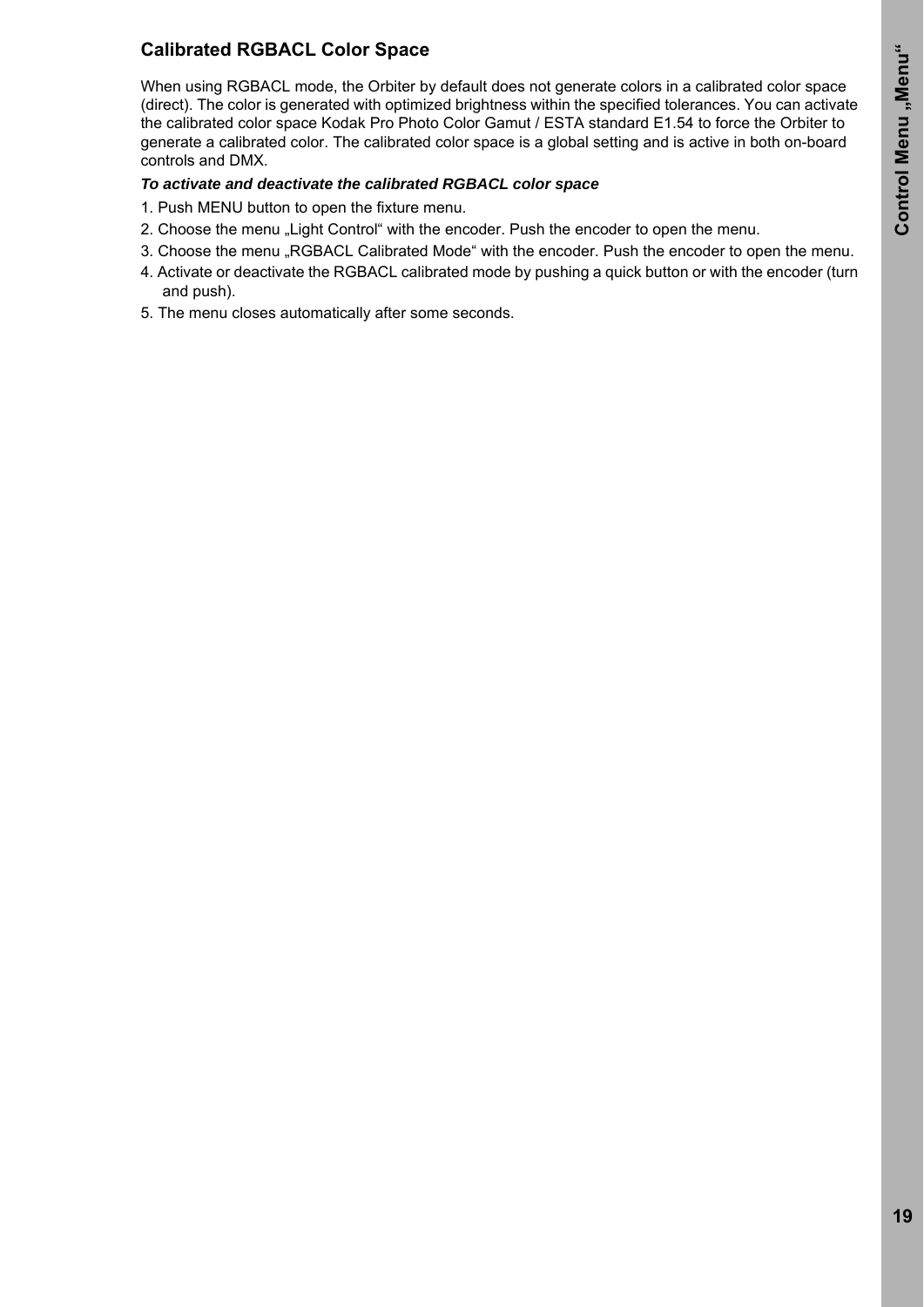<span id="page-19-0"></span>**Control Menu "Menu"**

Control Menu "Menu"

The Orbiter can be controlled via DMX or Art-Net. When receiving different control data the Orbiter prioritizes the received data as shown in the table below.

| <b>Control Protocol</b> | <b>Priority</b>                                                                    |
|-------------------------|------------------------------------------------------------------------------------|
| <b>DMX</b>              | DMX commands override sACN and Art-Net commands                                    |
| <b>SACN</b>             | sACN commands override Art-Net commands, but are over-<br>written by DMX commands. |
| <b>Art-Net</b>          | Art-Net commands are overriden by sACN and DMX com-<br>mands                       |

## <span id="page-19-1"></span>**Address**

When you control the Orbiter using DMX in a DMX data network, you must assign a DMX address to the fixture.

### *To assign a DMX address*

- 1. Push MENU button to open the fixture menu.
- 2. Choose the menu "DMX" with the encoder. Push the encoder to open the menu.
- 3. Choose the menu "Address" with the encoder. Push the encoder to open the menu.
- 4. Select the DMX address by pushing a quick button or with the encoder (turn and push).
- 5. The menu closes automatically after some seconds.

### <span id="page-19-2"></span>**Mode**

**NOTICE** 

The Orbiter offers different DMX modes. Please find a detailed overview of all DMX modes in the document "Orbiter DMX Modes Specification" which is available for free download on the ARRI website www.arri.com.

#### *To set the DMX mode*

- 1. Push MENU button to open the fixture menu.
- 2. Choose the menu "DMX" with the encoder. Push the encoder to open the menu.
- 3. Choose the menu "Mode" with the encoder. Push the encoder to open the menu.
- 4. Select the DMX mode with the encoder (turn and push).
- 5. The menu closes automatically after some seconds.

## <span id="page-19-3"></span>**Loss Behavior**

You can set the behavior of the fixture when the control signal is lost. The table below shows the available options:

| <b>Option</b>                                 | <b>Description</b>                                                                                                                                                                                    |
|-----------------------------------------------|-------------------------------------------------------------------------------------------------------------------------------------------------------------------------------------------------------|
| <b>Hold Last Command</b><br>(default setting) | The last received DMX values are used until the fixture is<br>switched off or valid DMX data is received again.                                                                                       |
| <b>Black Out</b>                              | The fixtures douses to 0% intensity immediately.                                                                                                                                                      |
| <b>Hold 2 Min. Fade Out</b>                   | The last received DMX values are used for 2 minutes. After 2<br>minutes the fixture douses to 0% intensity. When valid DMX<br>data is received after less than 2 minutes, these data will be<br>used. |

#### *To set the DMX-Signal-Loss Behavior*

- 1. Push MENU button to open the fixture menu.
- 2. Choose the menu "DMX" with the encoder. Push the encoder to open the menu.
- 3. Choose the menu "Loss Behavior" with the encoder. Push the encoder to open the menu.
- 4. Select the DMX loss behavior by pushing a quick button or with the encoder (turn and push).
- 5. The menu closes automatically after some seconds.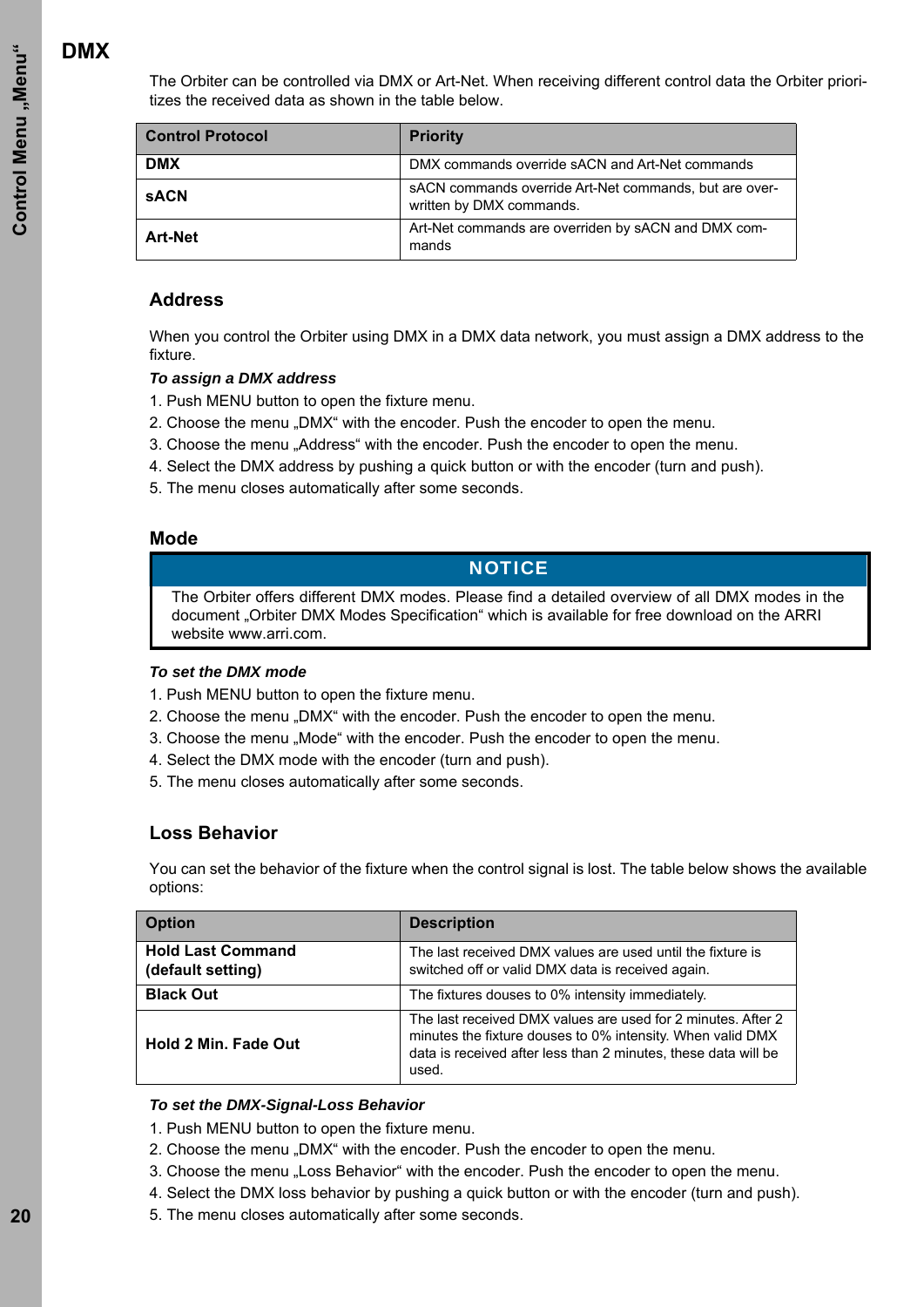# <span id="page-20-0"></span>**To Select the DMX Modes Specification**

The Orbiter offers different DMX modes. When a mode is modified or added, a new version of the DMX mode specification will be released. To ensure compatibility with existing DMX networks, you can set which version of the DMX mode specification the fixture should use.

## *To set the DMX mode specification*

- 1. Push MENU button to open the fixture menu.
- 2. Choose the menu "DMX" with the encoder. Push the encoder to open the menu.
- 3. Choose the menu "Mode Specification" with the encoder. Push the encoder to open the menu.
- 4. Select the DMX mode specification by pushing a quick button or with the encoder (turn and push).
- 5. The menu closes automatically after some seconds.

## <span id="page-20-1"></span>**Reduce Channels**

The Orbiter uses many DMX channels to ensure optimal fixture control and to support all functions in the best possible way. If you do not need certain functions (e.g. extended color control) for your application or your control system does not provide enough DMX channels, you can disable these functions and reduce the number of DMX channels accordingly using the "Reduce Channels" function. The functions are still available via the control panel. The default setting is Off.

#### *To reduce channels*

- 1. Push MENU button to open the fixture menu.
- 2. Choose the menu "DMX" with the encoder. Push the encoder to open the menu.
- 3. Choose the menu "Reduce Channels" with the encoder. Push the encoder to open the menu.
- 4. Select the setting by pushing a quick button or with the encoder (turn and push).
- 5. The menu closes automatically after some seconds.

## <span id="page-20-2"></span>**Wireless DMX (CRMX)**

The Orbiter is equipped with a 2,4 GHz, 2dBi antenna and a wireless DMX receiver supporting the Lumen-Radio CRMX protocol.

If there is DMX traffic received via a wired interface (DMX-512A, ArtNet or sACN) and wireless DMX is activated (CRMX State On, default setting), the Orbiter can be linked to a wireless DMX transmitter via an RDM discovery command. Once linked successfully, the Orbiter processes wireless DMX data and respond to RDM requests only via the wireless link.

The Status LED on the connector panel fades from blue to green followed by a 2 second fade from green to blue as soon as CRMX (WDMX) is active AND CRMX data is received and processed by the Orbiter.

If the CRMX State is set to OFF, no wireless DMX and no wireless RDM traffic will be processed.

## <span id="page-20-3"></span>**CRMX Link**

CRMX Link unlinks or links the fixture from or couples the fixture to a CRMX transmitter. The wireless DMX (CRMX) must be enabled (CRMX State On) to use this function.

#### *To Link an Orbiter with a wireless DMX transmitter*

- 1. Push MENU button to open the fixture menu.
- 2. Choose the menu "DMX" with the encoder. Push the encoder to open the menu.
- 3. Choose the menu "CRMX State" with the encoder. Push the encoder to open the menu.
- 4. Select "On" by pushing a quick button or with the encoder (turn and push).
- 5. The menu closes automatically after some seconds.

#### *To Unlink an Orbiter from a wireless DMX transmitter*

- 1. Push MENU button to open the fixture menu.
- 2. Choose the menu "DMX" with the encoder. Push the encoder to open the menu.
- 3. Choose the menu "CRMX State" with the encoder. Push the encoder to open the menu.
- 4. Select "Off" by pushing a quick button or with the encoder (turn and push).
- 5. The menu closes automatically after some seconds.

# **NOTICE**

As soon as DMX or RDM traffic is detected via the other interfaces, any wireless DMX or RDM data will be ignored and the Orbiter processes the wired DMX/RDM traffic.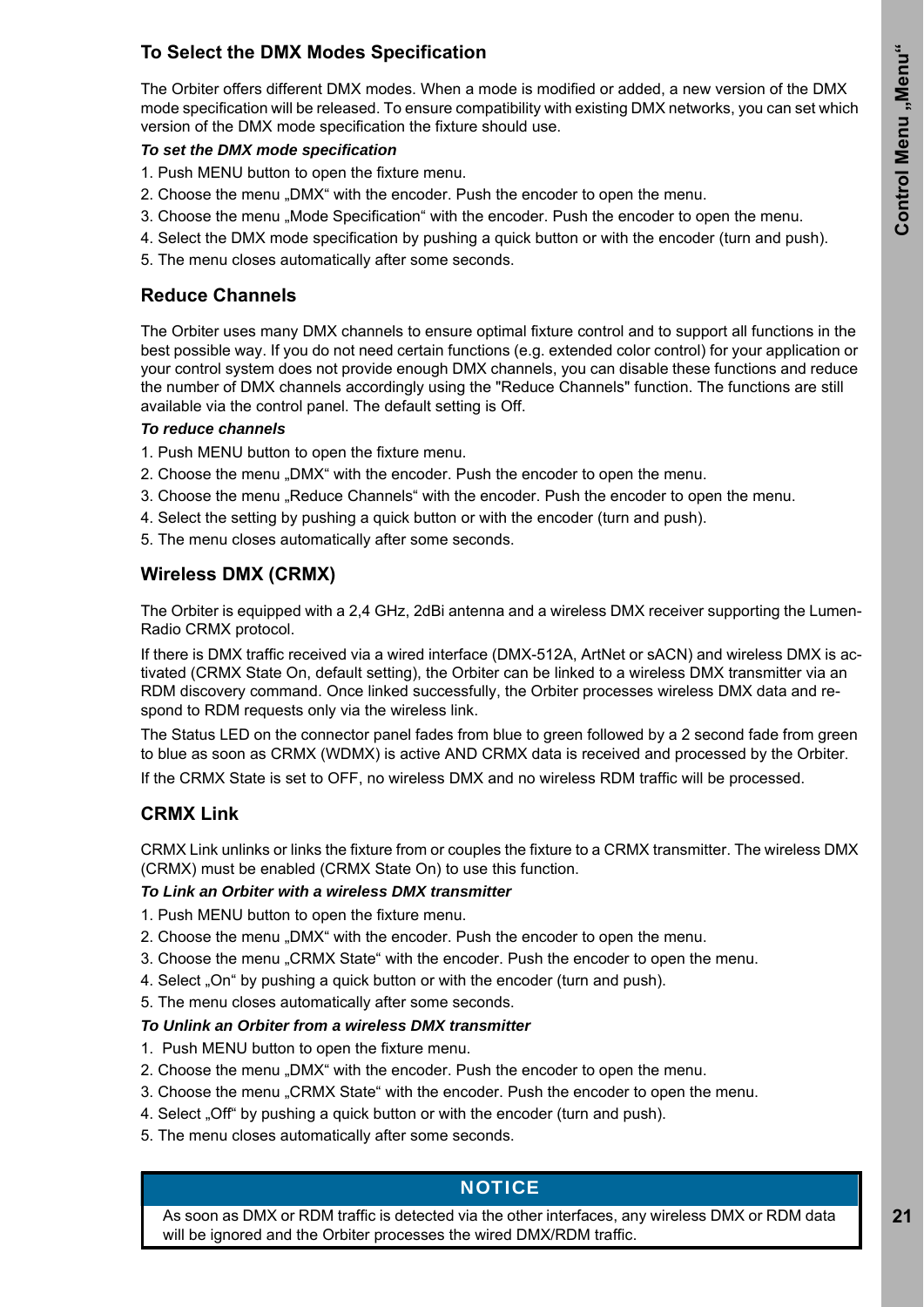# <span id="page-21-0"></span> **Transition Type**

When fading from white light to colored light or vice versa and when fading between two colors, you can specify the fade type. The table below shows the available fade types.

## *To set the fade type*

- 1. Push MENU button to open the fixture menu.
- 2. Choose the menu "DMX" with the encoder. Push the encoder to open the menu.
- 3. Choose the menu "Transition Type" with the encoder. Push the encoder to open the menu.
- 4. Choose the menu "CRMX State" with the encoder. Push the encoder to open the menu.
- 5. Select the transition type by pushing a quick button or with the encoder (turn and push).
- 6. The menu closes automatically after some seconds.

| <b>Fade Type</b>                   | <b>Description</b>                                                              |
|------------------------------------|---------------------------------------------------------------------------------|
| <b>Direct</b><br>(default setting) | "Direct" fades linear on the shortest distance                                  |
| <b>Through Black</b>               | "Through Black" fades from color 1 to black to color 2.                         |
| <b>Through White</b>               | "Through White" fades from color 1 to white to color 2.                         |
| <b>Over White Point</b>            | "Over White Point" fades from color 1 to color 2 above the<br>CIE white point.  |
| <b>Under White Point</b>           | "Under White Point" fades from color 1 to color 2 below the<br>CIE white point. |

## <span id="page-21-1"></span>**Termination**

A DMX data line must be terminated with a termination resistor to prevent the data signal from being reflected at the open end of the line. The Orbiter can terminate the DMX data line internally, an additional terminating resistor is no longer required. The default setting is Off.

# **NOTICE**

A DMX line may only be terminated at the physical end, after the last device of the data line. To avoid errors due to DMX data loss, use this function only if the Orbiter is the last physical device of the data line. DMX data lines connecting devices in host/client mode without external DMX control should be terminated at both ends.

## *To activate and deactivate the internal termination resistor*

- 1. Push MENU button to open the fixture menu.
- 2. Choose the menu "DMX" with the encoder. Push the encoder to open the menu.
- 3. Choose the menu "Termination" with the encoder. Push the encoder to open the menu.
- 4. Choose the menu "CRMX State" with the encoder. Push the encoder to open the menu.
- 5. Select the desired option by pushing a quick button or with the encoder (turn and push).
- 6. The menu closes automatically after some seconds.

# <span id="page-21-2"></span>**To Activate and De-activate RDM Features (RDM State)**

The RDM features of the Orbiter can be activated or de-activated. The default setting is On.

# **NOTICE**

When controlling the Orbiter using the ARRI Stellar App, the RDM features must be activated to enable communication via RDM between Stellar and the fixture.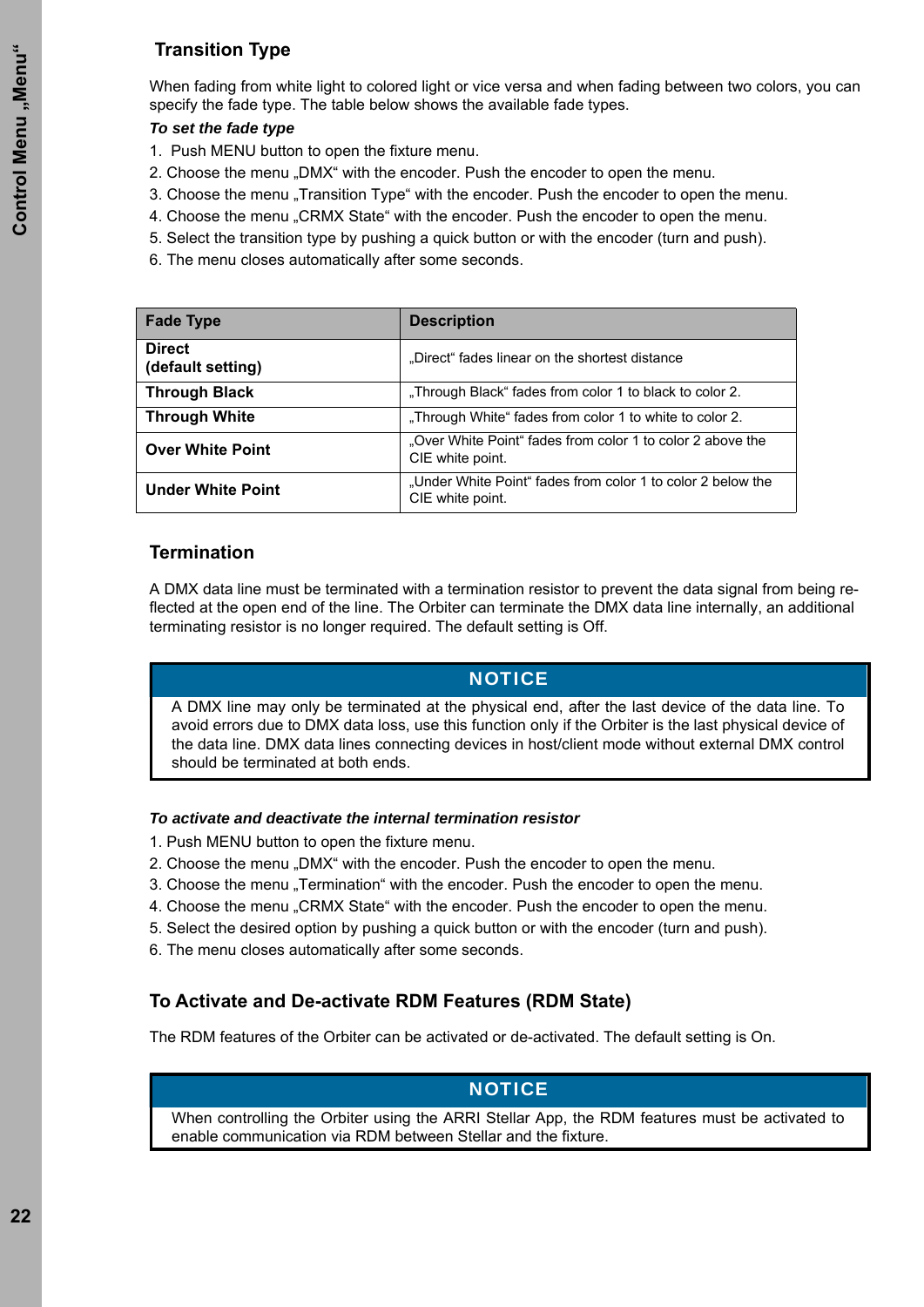## *To activate and de-activate the RDM features*

- 1. Push MENU button to open the fixture menu.
- 2. Choose the menu "DMX" with the encoder. Push the encoder to open the menu.
- 3. Choose the menu "RDM State" with the encoder. Push the encoder to open the menu.
- 4. Select the desired option by pushing a quick button or with the encoder (turn and push).
- 5. The menu closes automatically after some seconds.

## <span id="page-22-0"></span>**To Activate and De-activate the DMX/RDM Gateway**

With enabled DMX/RDM gateway the Orbiter makes all 512 channels of the used universe available at its 5-pin DMX connectors. The default setting is On.

### *To activate and de-activate the RDM features*

- 1. Push MENU button to open the fixture menu.
- 2. Choose the menu "DMX" with the encoder. Push the encoder to open the menu.
- 3. Choose the menu "DMX/RDM Gateway" with the encoder. Push the encoder to open the menu.
- 4. Select the desired option by pushing a quick button or with the encoder (turn and push).
- 5. The menu closes automatically after some seconds.

## <span id="page-22-1"></span>**Valid Filter**

In the default setting, the Orbiter checks the integrity of the received control data stream. If certain parameters of the data stream change (e.g. number of received DMX channels), the fixture will display a warning and check the data stream again before it recognizes the data stream as a valid control signal. If the length of the data stream changes frequently, the check may lead to unexpected behavior of the fixture. Therefore the function can be deactivated, the Orbiter then accepts all received data without further check.

### *To activate and deactivate the filter*

- 1. Push MENU button to open the fixture menu.
- 2. Choose the menu "DMX" with the encoder. Push the encoder to open the menu.
- 3. Choose the menu "Valid Filter" with the encoder. Push the encoder to open the menu.
- 4. Select the desired option by pushing a quick button or with the encoder (turn and push).
- 5. The menu closes automatically after some seconds.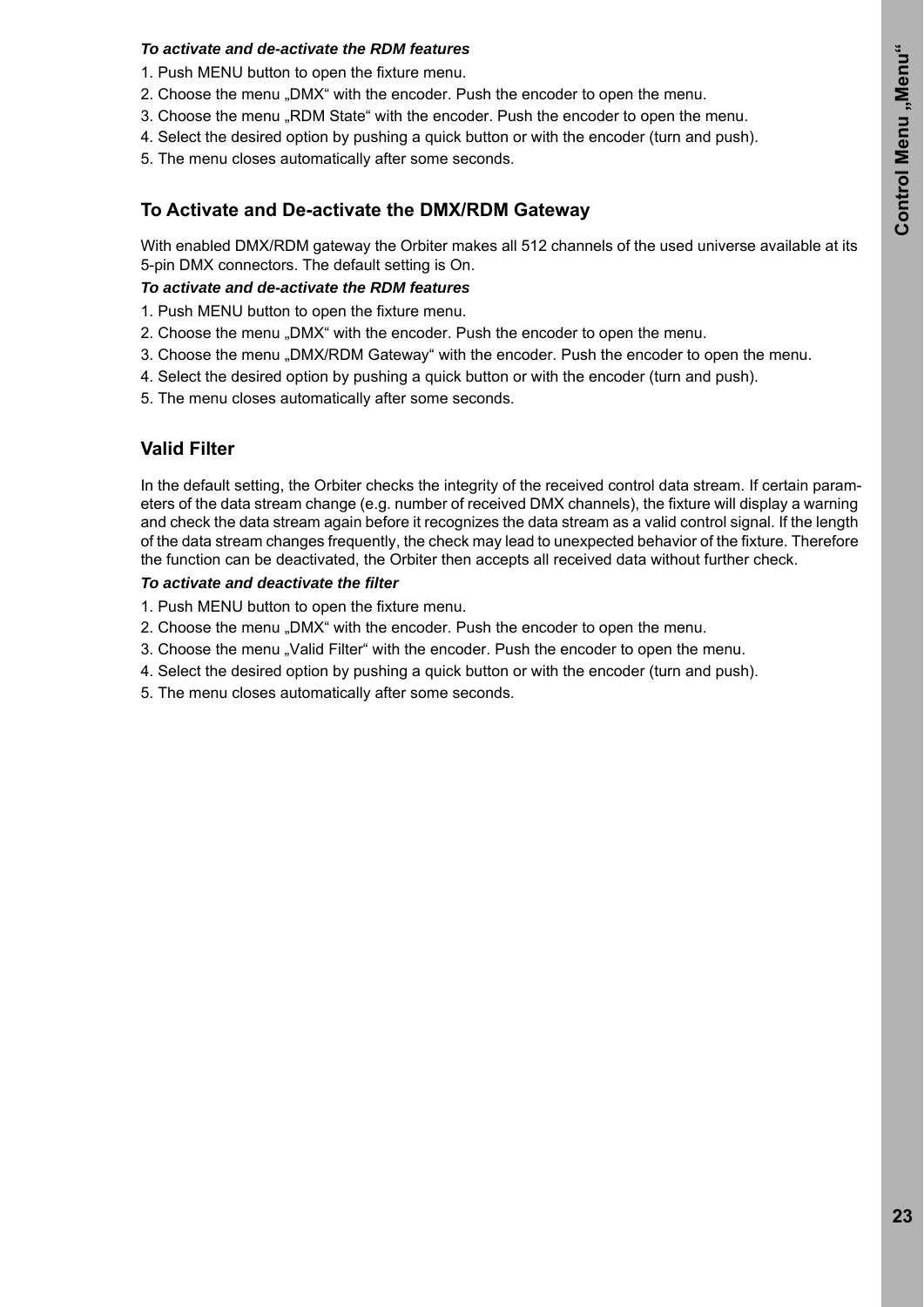# <span id="page-23-0"></span>**Network Settings**

The menu "Network Settings" contains various parameters and functions for setting up the Orbiter in a network.

# **Connection**

Shows whether the Orbiter is connected to a network.

# **IP-Address**

If the Orbiter is connected to a network, it shows its IP address in the display.

## **Network Mode**

Used to set the IP mode. In DHCP mode, the IP address, gateway, DNS1 and DNS2 are automatically assigned to the Orbiter by the network. You should use this mode if possible.

The "Art-Net 2.x.x.x" and "Art-Net 10.x.x.x" parameters are used to set up the Orbiter in an Art-Net network. "Manual" allows you to assign a fixed IP address.

## **Subnet Mask**

Shows the network mask.

## **Gateway Address**

Shows the gateway address.

# **DNS1 / DNS2**

DNS addresses of the fixture.

## **Timeserver**

Timeserver address of the fixture.

## **Logserver**

Logserver address of the fixture.

# **Bonjour State**

The Orbiter can be found automatically in a network using the "Bonjour" application. You can activate or deactivate Bonjour in the "Bonjour State" menu. You can also set the status via RDM or the Web Portal.

If Bonjour is disabled, the fixture cannot be automatically detected by the ARRI Lighting Service Manager (ALSM).

## *To activate and deactivate the Bonjour function*

- 1. Push MENU button to open the fixture menu.
- 2. Choose the menu "Network Settings" with the encoder. Push the encoder to open the menu.
- 3. Choose the menu "Bonjour State" with the encoder. Push the encoder to open the menu.
- 4. Select the desired option by pushing a quick button or with the encoder (turn and push).
- 5. The menu closes automatically after some seconds.

# **MAC Address**

Shows the MAC address of the fixture.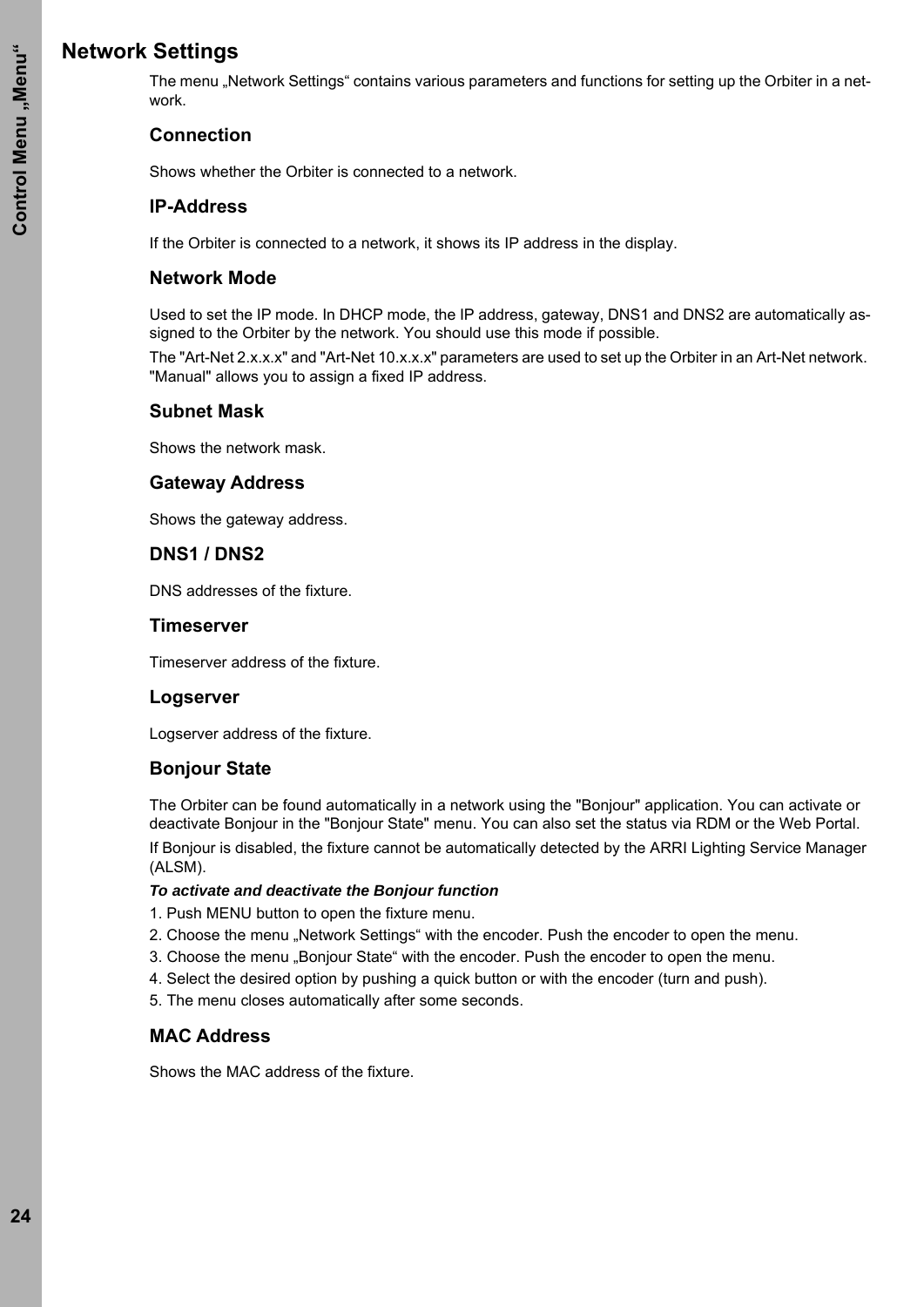# <span id="page-24-0"></span>**Art-Net & sACN**

The Orbiter supports Art-Net 4.0. Art-Net is a network protocol to control devices. The Orbiter supports the sACN protocol (ANSI E1.31). It acts as a responder.

Here is a brief explanation of some basic terms being used by Art-Net. For more detailed information, please visit the web site of the Art-Net developers: www.artisticlicence.com.

The Orbiter is capable of processing Art-Net for up to ten universes with one sender and three universes with two senders.

Generals rules of thumb:

- Maximum of 4 universes of Art-Net Art-DMX unless you really have to.
- All universes of sACN.

Please find more information about sACN in the standard ANSI E1.31. Please observe all information given there to set up a proper network.

The menus "Network Settings" and "Art-Net & sACN" give access to all parameters you need to use Art-Net and sACN in a proper way.

# **Art-Net/sACN State**

Sets the behavior of the fixture when a network signal is received. The fixture can automatically detect the network signal (Automatic), accept only Art-Net (Art-Net Only) or only sACN (sACN Only) or accept no network data (Off).

## *To select the accepted network protocols*

- 1. Push MENU button to open the fixture menu.
- 2. Choose the menu "Art-Net & sACN" with the encoder. Push the encoder to open the menu.
- 3. Choose the menu "Art-Net/sACN State" with the encoder. Push the encoder to open the menu.
- 4. Select the desired option by pushing a quick button or with the encoder (turn and push).
- 5. The menu closes automatically after some seconds.

## **Art-Net Universe**

Selects the Art-Net universe.

# **Art-Net Net Sub Uni**

Shows the sub-universe used.

## **Merge Mode**

The Art-Net protocol supports the use of multiple transmitters or nodes transmitting Art-DMX in the same universe. Merging is limited to two sources, other sources are ignored. The default setting is HTP (Highest Takes Precedence).

## **sACN Universe**

Selects the sACN Universe.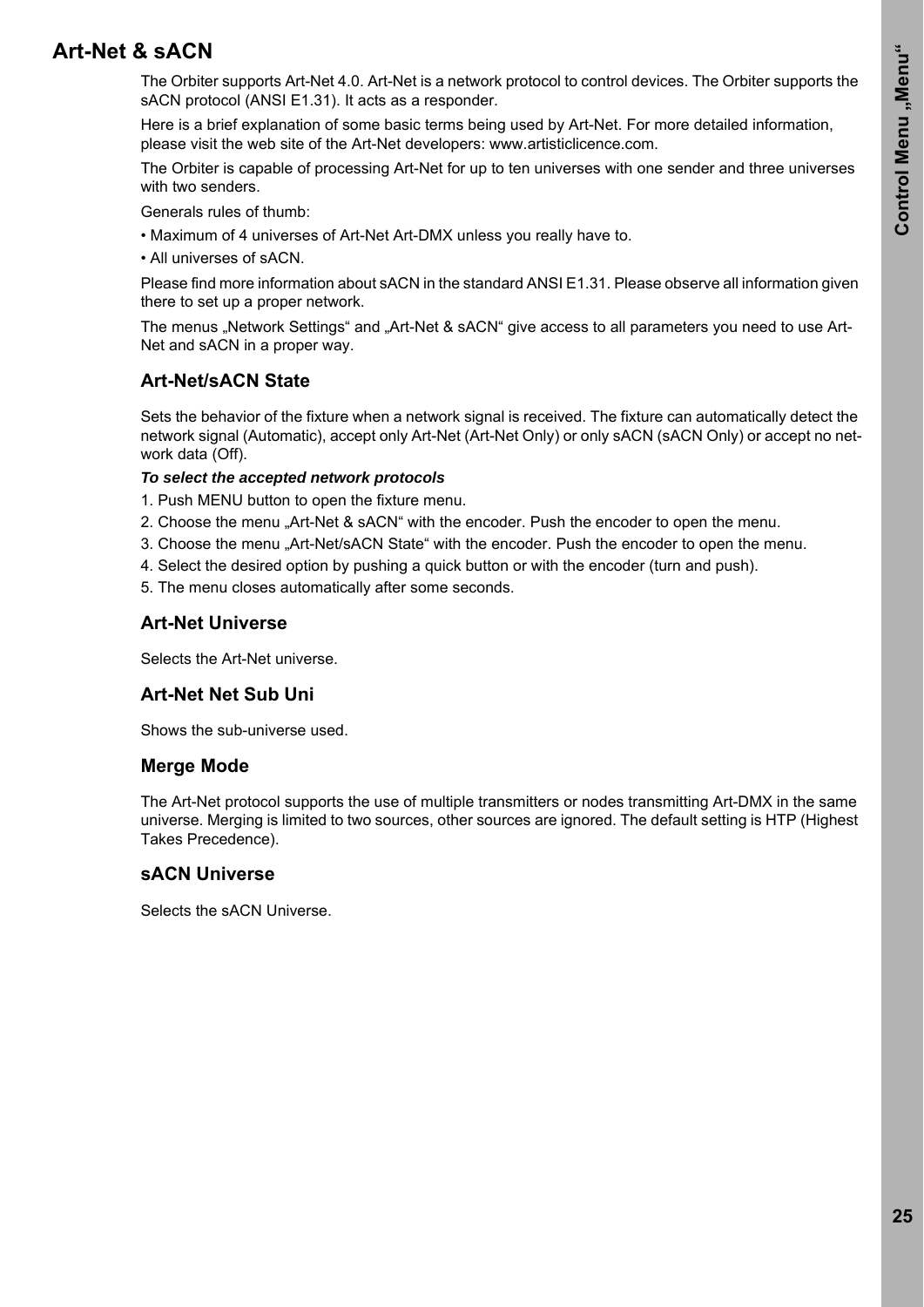# <span id="page-25-0"></span>**Flash Drive Functions**

The Orbiter is equipped with two USB A ports (load capacity 1500 mA and 500 mA) and one USB C port. The USB A ports support the features described below. The Orbiter accepts FAT32 formatted USB 1.0 / 2.0 flash drives or SD / SDHC Cards.

The USB C port can be used for service purpose.

# <span id="page-25-1"></span>**Save and load a favorite list, fixture settings or system log**

The list of favorites, fixture settings and system logs available in the fixture can be saved on a USB storage medium. Favorite lists and fixture settings can be loaded from another fixture. You can update the firmware.

## *To save and load a favorite list, fixture settings or system log*

- 1. Connect an USB storage medium to an USB-A port or an SD card to the SD slot of the Orbiter.
- 2. Push the MENU button to open the fixture menu.
- 3. Choose the menu "Flash Drive Functions" with the encoder. Push the encoder to open the menu.
- 4. Select the desired option by pushing a quick button or with the encoder (turn and push).
- 5. The menu closes automatically after some seconds.

## *To update the firmware*

- 1. Copy the Orbiter Update file into the root directory of a USB storage medium.
- 2. Push the MENU button to open the fixture menu.
- 3. Choose the menu "Flash Drive Functions" with the encoder. Push the encoder to open the menu.
- 4. Choose the option "Update Firmware" with the encoder. Push the encoder to open the menu.
- 5. Wait until the process is finished and the Orbiter restarts.
- 6. Remove the USB storage medium.

# <span id="page-25-2"></span>**To update the firmware of the control panel**

The firmware of the control panel is automatically updated by the Orbiter when the control panel is connected to the Orbiter and the firmware versions of the Orbiter and the control panel are different.

# **NOTICE**

Disconnect all DMX cables from the fixture before using an USB storage medium or an SD card. The data transfer between the fixture and the USB storage medium or the SD card might be disturbed due to interferences.

Do not remove the USB storage medium or SD card stick during an update or data transfer. The file system might be corrupted. You might need to perform a recovery update to return the fixture to a functional state.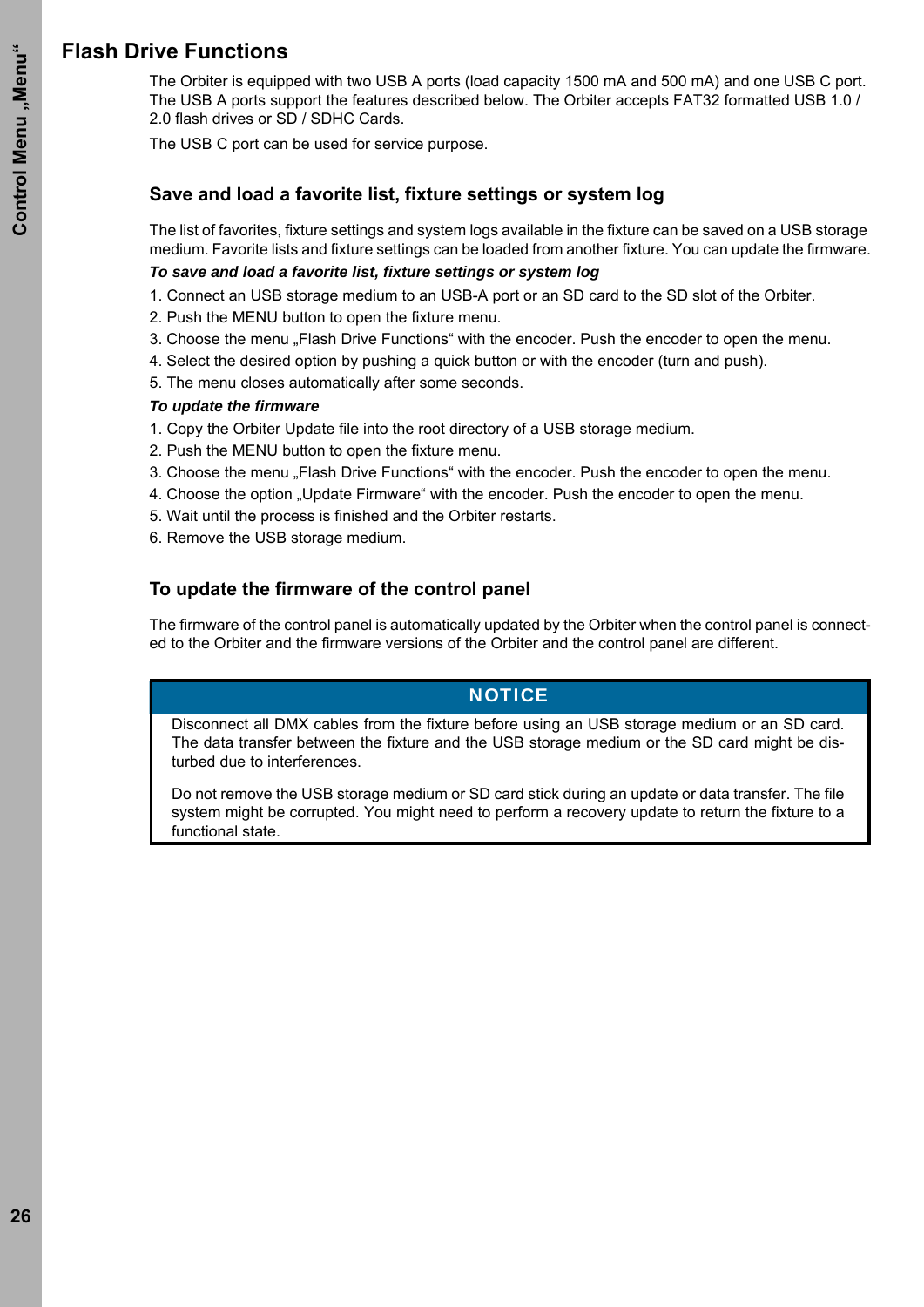# <span id="page-26-0"></span>**Setup the Display Behavior**

You can set the intensity of the background illumination, the contrast, the behavior of the background illumination and the orientation of the display content.

# <span id="page-26-1"></span>**Auto Adjust**

When this function is active (default setting), the backlight of the control unit automatically adapts to the ambient brightness. If the function is not active, the brightness value of the "Display Brightness" setting is used.

## *To activate and deactivate the Auto Adjust function*

- 1. Push MENU button to open the fixture menu.
- 2. Choose the menu "Display Setup" with the encoder. Push the encoder to open the menu.
- 3. Choose the menu "Auto Adjust" with the encoder. Push the encoder to open the menu.
- 4. Select the desired option by pushing a quick button or with the encoder (turn and push).
- 5. The menu closes automatically after some seconds.

# <span id="page-26-2"></span>**Display Backlight**

With the setting "Always On" (default setting), the backlight of the control panel remains on. "10 sec off" switches the lighting off 10 seconds after the last keypress.

## *To set the backlight behaviour:*

- 1. Push MENU button to open the fixture menu.
- 2. Choose the menu "Display Setup" with the encoder. Push the encoder to open the menu.
- 3. Choose the menu "Display Backlight" with the encoder. Push the encoder to open the menu.
- 4. Select the desired option by pushing a quick button or with the encoder (turn and push).
- 5. The menu closes automatically after some seconds.

# <span id="page-26-3"></span>**Display Brightness**

This function adjusts the brightness of the control panel backlight. Select a value between 0% (dark) and 100% (bright, default).

## *To set the display brightness:*

- 1. Push MENU button to open the fixture menu.
- 2. Choose the menu "Display Setup" with the encoder. Push the encoder to open the menu.
- 3. Choose the menu "Display Brightness" with the encoder. Push the encoder to open the menu.
- 4. Select the desired option by pushing a quick button or with the encoder (turn and push).
- 5. The menu closes automatically after some seconds.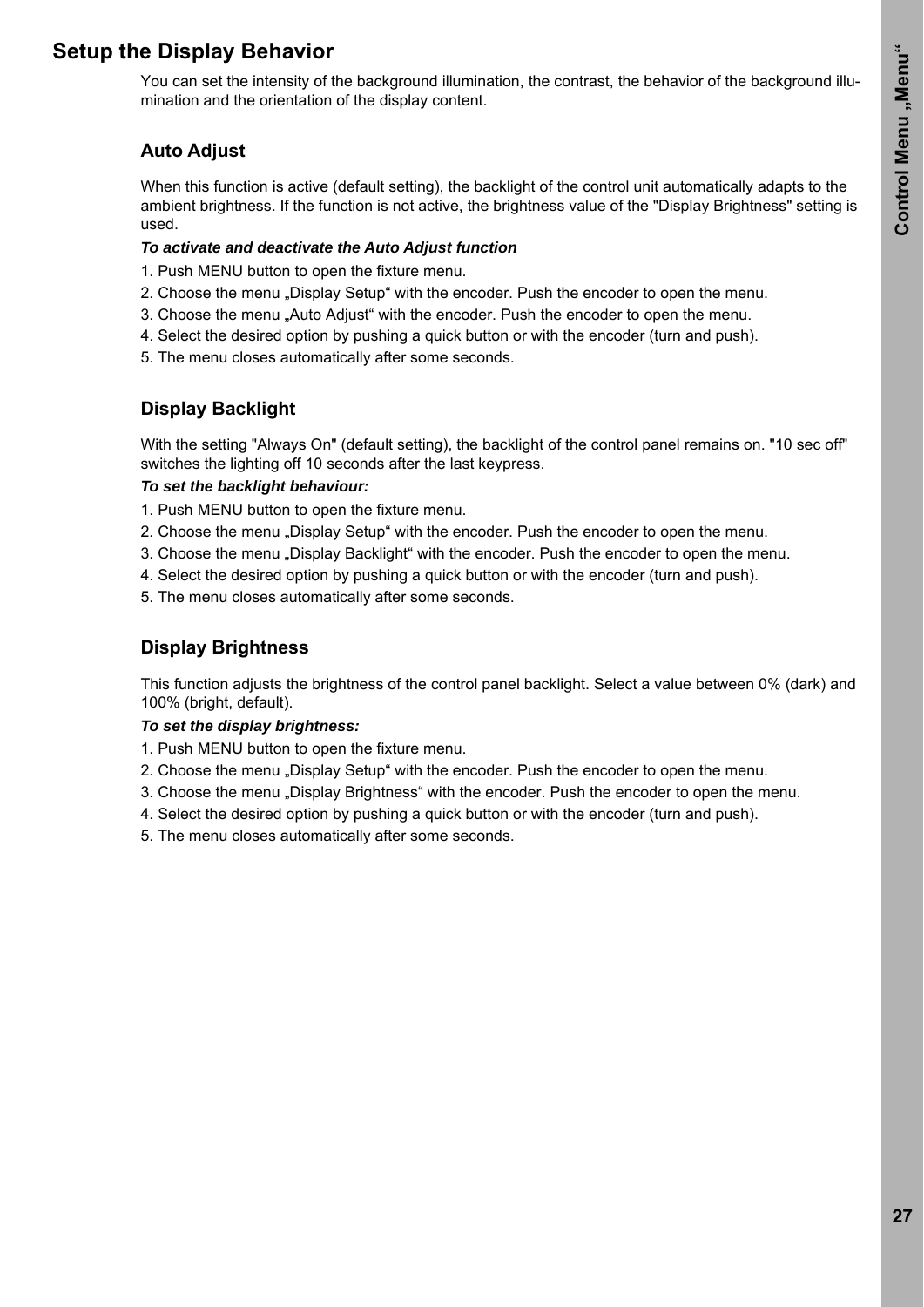## <span id="page-27-0"></span>**Screen Mode**

This function switches between white text on dark background (dark, default setting), dark text on light background (light) or automatic switching, depending on the ambient brightness.

## *To set the screen mode:*

- 1. Push MENU button to open the fixture menu.
- 2. Choose the menu "Display Setup" with the encoder. Push the encoder to open the menu.
- 3. Choose the menu "Screen Mode" with the encoder. Push the encoder to open the menu.
- 4. Select the desired option by pushing a quick button or with the encoder (turn and push).
- 5. The menu closes automatically after some seconds.

# <span id="page-27-1"></span>**Display Orientation**

This function sets the orientation of the display content. You can choose between "Automatic" (display orientation depending on the control orientation, default setting), "Normal" (normal display when the control is upright, i.e. the encoder is in the upper right corner) or "Upside Down" (display content rotated 180°).

## *To set the display orientation*

- 1. Push MENU button to open the fixture menu.
- 2. Choose the menu "Display Setup" with the encoder. Push the encoder to open the menu.
- 3. Choose the menu "Display Orientation" with the encoder. Push the encoder to open the menu.
- 4. Select the desired option by pushing a quick button or with the encoder (turn and push).
- 5. The menu closes automatically after some seconds.

# <span id="page-27-2"></span>**Zoomed-In View**

This function activates (Enable, default setting) or deactivates (Disable) the display of enlarged views of certain functions. An example is the enlarged display of the brightness value when adjusting the brightness. When this function is active, the brightness value is shown in a large size on a separate screen. When it is deactivated, the separate screen will not be shown.

## *To set the zoomed-in view:*

- 1. Push MENU button to open the fixture menu.
- 2. Choose the menu "Display Setup" with the encoder. Push the encoder to open the menu.
- 3. Choose the menu "Zoomed-In View" with the encoder. Push the encoder to open the menu.
- 4. Select the desired option by pushing a quick button or with the encoder (turn and push).
- 5. The menu closes automatically after some seconds.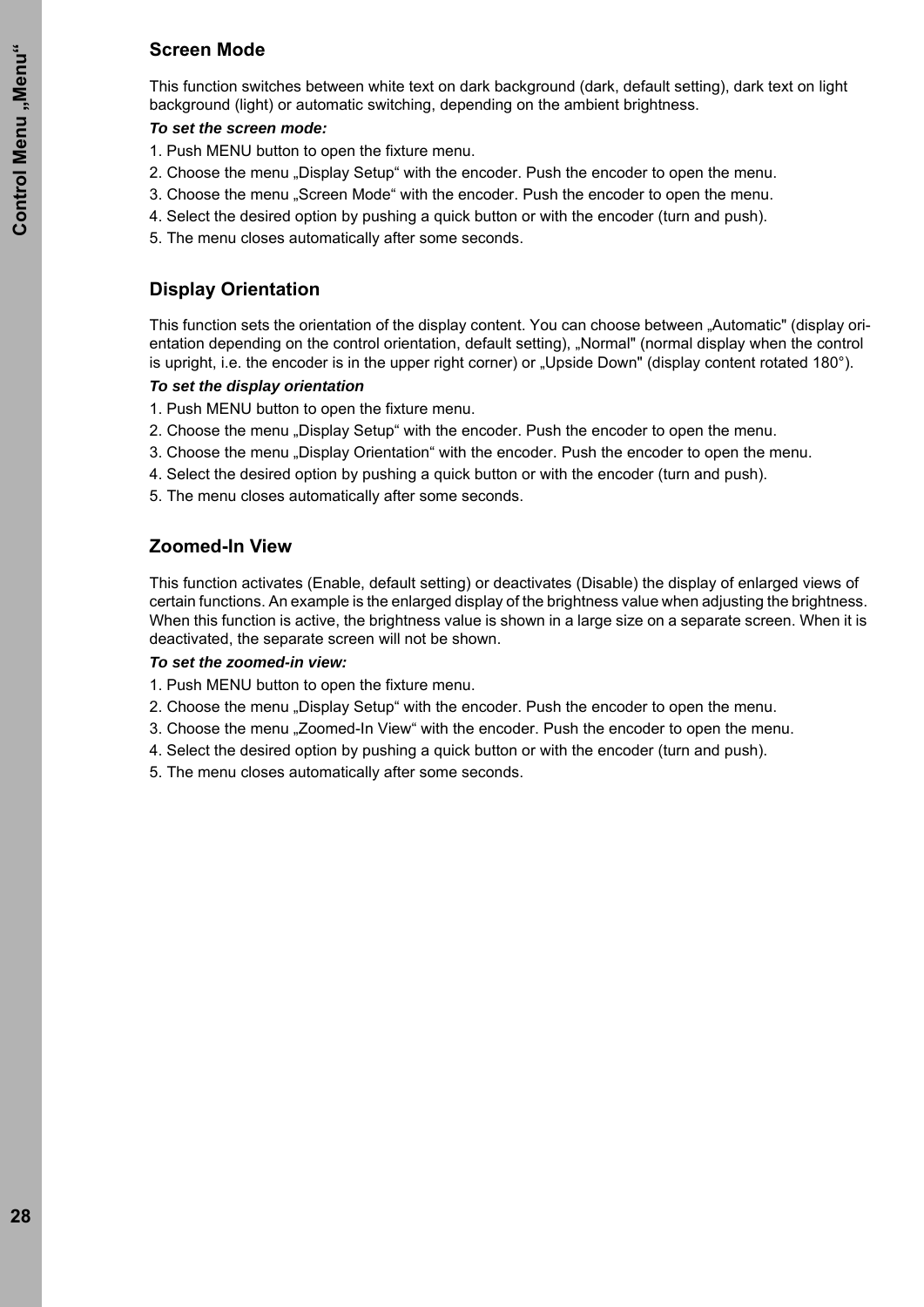# <span id="page-28-0"></span>**Read out Fixture Information**

- 1. Push MENU button to open the fixture menu.
- 2. Choose the menu "Fixture Info" with the encoder. Push the encoder to open the menu.
- 3. The Orbiter shows several fixture settings:
	- Status: Fixture status
	- Data: Shows if and which data is received
	- Power: mains voltage, voltage of the battery pack
	- Errors: Error list, if available
	- Light Engine Temperature: Temperature of the Light Engine
	- Fixture Orientation: Orientation of the fixture
	- Light Engine Hours: Operating hours of the Light Engine
	- System Hours: Operating hours of the fixture
	- Fixture Firmware Version: Firmware version of the fixture
	- Fixture Serial Number: Serial number of the fixture
	- Control Panel Serial Number: Serial number of the control panel
	- Optics: Type of optics detected by Quick Lighting Mount.
- 4. Push MENU button to close the fixture settings menu.

# <span id="page-28-1"></span>**Show Fixture Settings**

- 1. Push MENU button to open the fixture menu.
- 2. Choose the menu "Fixture Settings" with the encoder. Push the encoder to open the menu.
- 3. Select the desired language with the encoder (turn and push).
- 4. Push MENU button to close the fixture settings menu.

# <span id="page-28-2"></span>**Factory Reset**

- 1. Push MENU button to open the fixture menu.
- 2. Choose "Factory Reset" with the encoder. Push the encoder to perform a factory reset.
- 3. Confirm your selection by selecting "Reset" or cancel the selection by selecting "Cancel".
- 4. The Orbiter reboots after successful factory reset.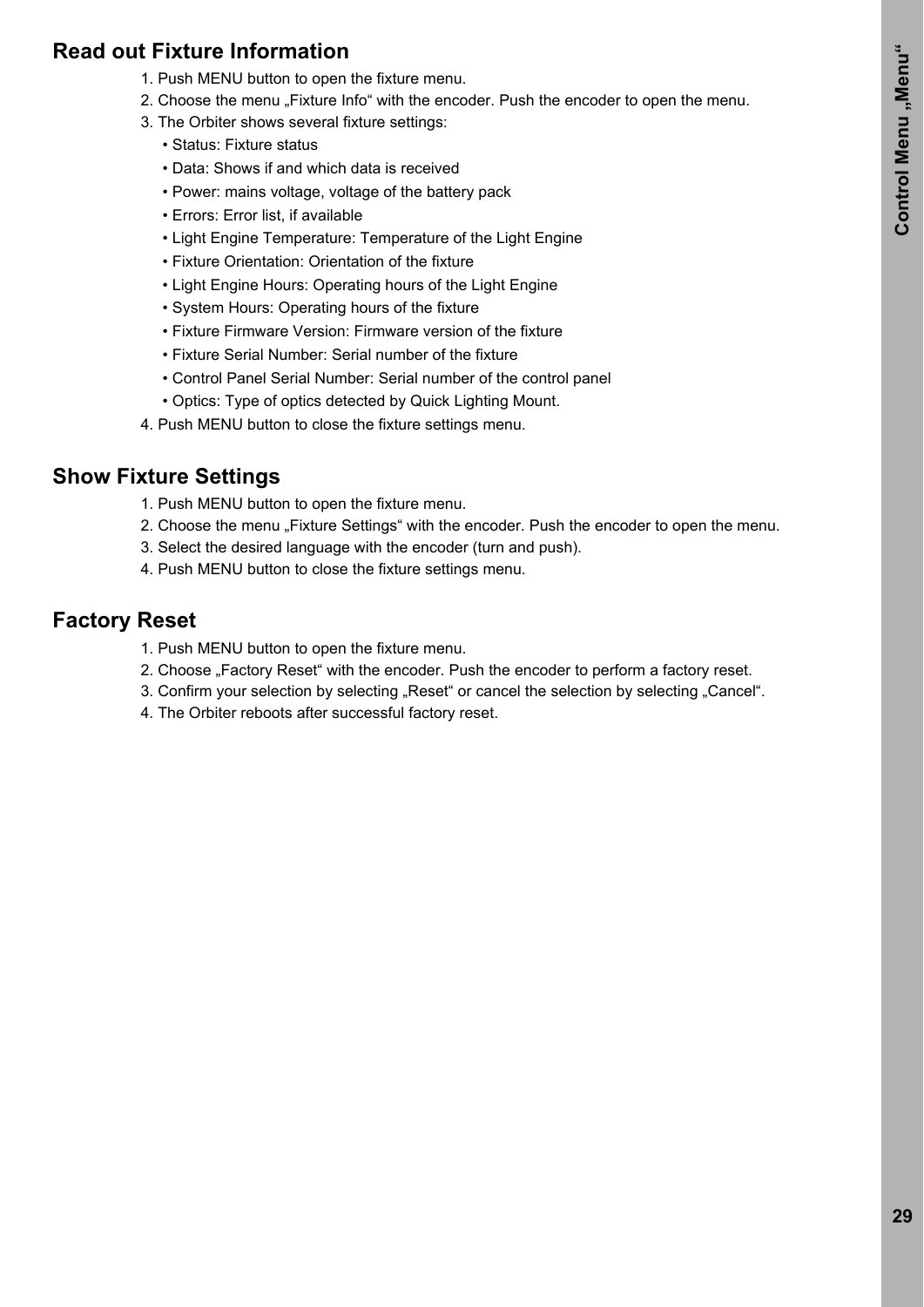# <span id="page-29-0"></span>**Software Tools and Firmware**

# <span id="page-29-1"></span>**ARRI Lighting Service Manager (ALSM)**

Please find information about the features and the functionality of the ARRI Lighting Service Manager in the user manual for the ARRI Lighting Service Manager. You can download it from the ARRI web site www.arri.com/lighting/alsm free of charge.

# <span id="page-29-2"></span>**Firmware**

Please find the latest firmware in the dowbload area of the LiOS web site www.arri.com(lios for free download.

## **NOTICE**

Check regularly on the ARRI Orbiter website if a new firmware version is available for the Orbiter. For best performance we strongly recommend to use the luminaire with the latest firmware available.

# <span id="page-29-3"></span>**Orbiter Web Portal**

The Orbiter provides a web page accessible via http, when connected to a network. Type in the IP address of the Orbiter in your web browser to open the web portal and change the settings listed below. The web portal can also be found by using a Bonjour service to discover the fixture and open the web portal without needing to know the IP address.

# **NOTICE**

Always use the latest version of your web browser. Earlier versions might not be compatible to the web portal of the Orbiter.

Avoid access to the web portal during shots or a show. The data exchange with the web portal can lead to delayed reaction time to changes in the control signal or internal calculation routines and to unexpected reactions of the fixture.

The web portal features:

- Select the operating mode
- Read and modify DMX settings
- Read and modify network settings
- Read and modify fixture settings

#### and much more.

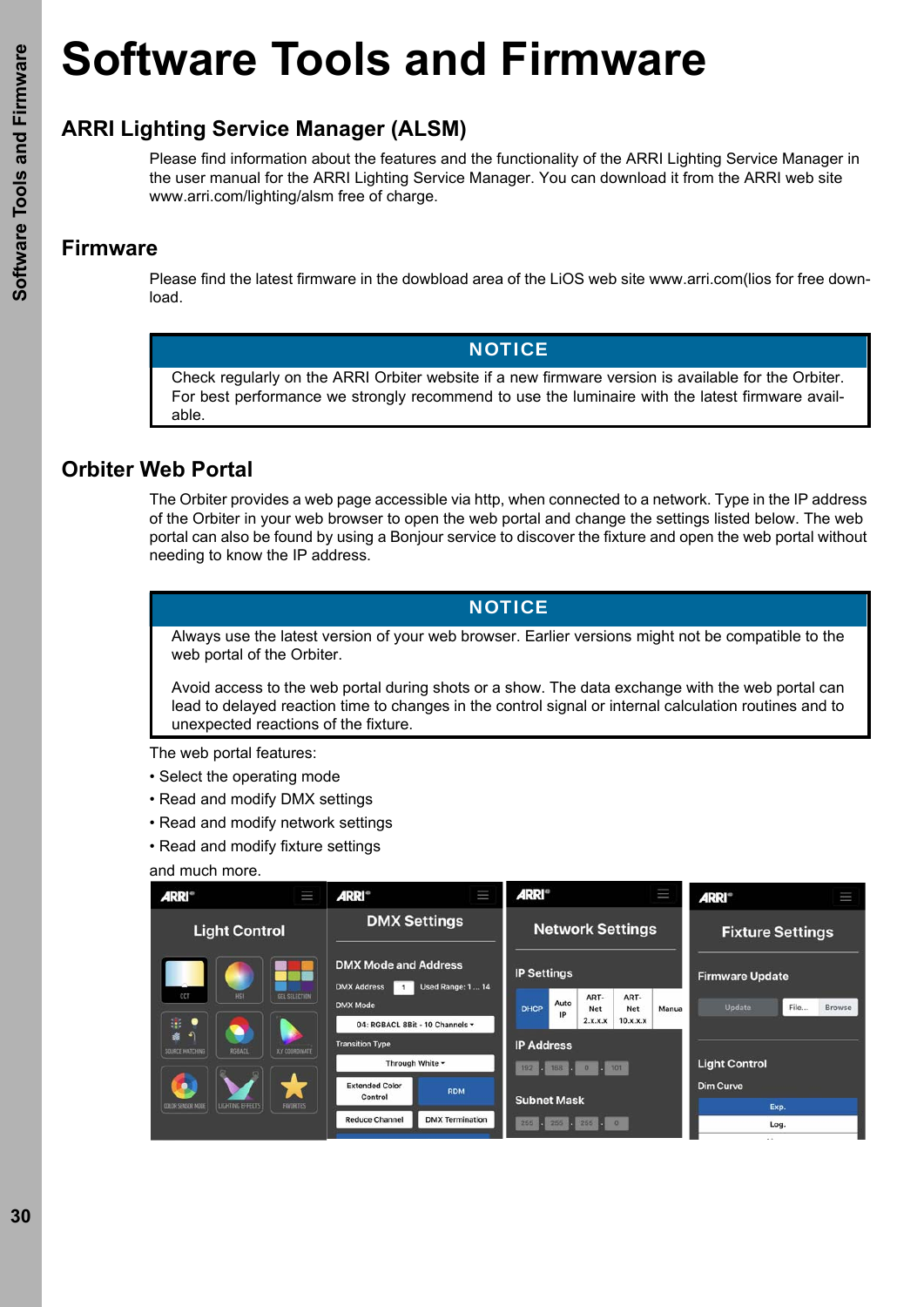# <span id="page-30-0"></span>**Structure of the Fixture Menu**

Please find a detailed overview and explanation of the structure of the fixture menu in the control panel user manual which is available for free download on the ARRI web site www.arri.com.

| <b>Main Menu</b> | <b>Sub Menu</b>                                                              |
|------------------|------------------------------------------------------------------------------|
|                  | <b>CCT</b><br>Set intensity, color temperature and green-magenta point.      |
|                  | HSI<br>Set intensity, hue and saturation.                                    |
|                  | X, Y Coordinates<br>Set intensity and x,y coordinates of the light color.    |
|                  | <b>RGBACL</b><br>Set intensity and RGBACL portions of the light.             |
| <b>MODE</b>      | <b>Gel Selection</b><br>Set intensity and color filter from the gel library. |
|                  | <b>Source Matching</b><br>Set intensity and type of light source.            |
|                  | <b>Effect</b><br>Choose lighting effect.                                     |
|                  | <b>Color Sensor</b><br>Set intensity and behaviour of the color sensor.      |
|                  | <b>Favorites</b><br>Choose a favorite.                                       |
|                  | <b>Light Control</b><br>Several settings regarding the emitted light.        |
|                  | <b>DMX</b><br><b>DMX</b> settings                                            |
|                  | <b>Network Settings</b><br>Network settings                                  |
|                  | <b>Art-Net &amp; sACN</b><br>Network protocol settings                       |
| <b>MENU</b>      | <b>Flash Drive Functions</b>                                                 |
|                  | <b>Display Setup</b><br>Setup of display parameters                          |
|                  | <b>Fixture Info</b><br>Displays information about fixture parameters.        |
|                  | <b>Fixture Settings</b><br>Displays fixture settings                         |
|                  | <b>Factory Reset</b><br>Performs a factory reset.                            |
| <b>USER</b>      | User Button 1 - 10                                                           |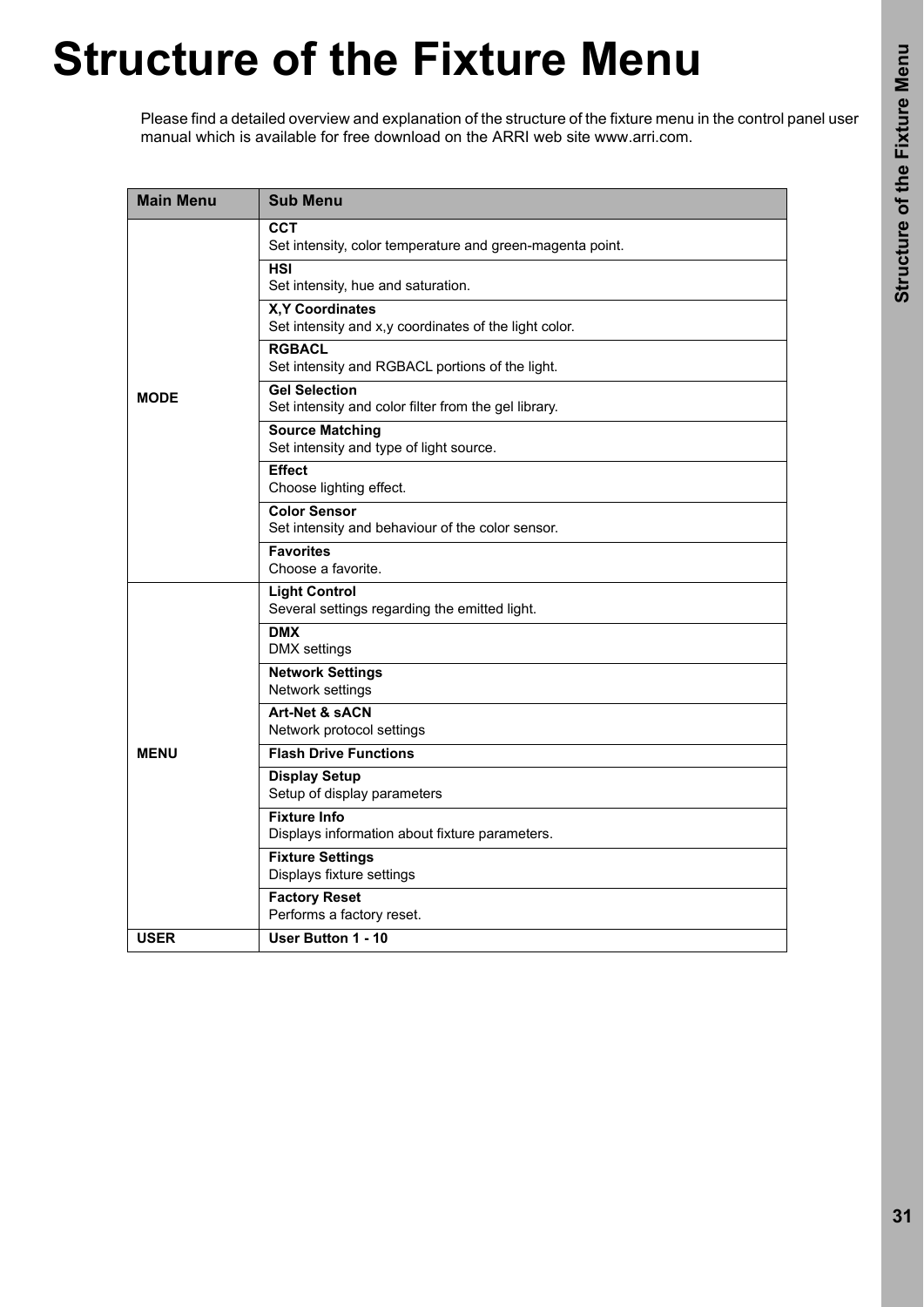# <span id="page-31-0"></span>**RDM Commands**

Please find a detailed overview and explanation of the available RDM commands RDM implementation specification which is available for free download on the ARRI web site www.arri.com.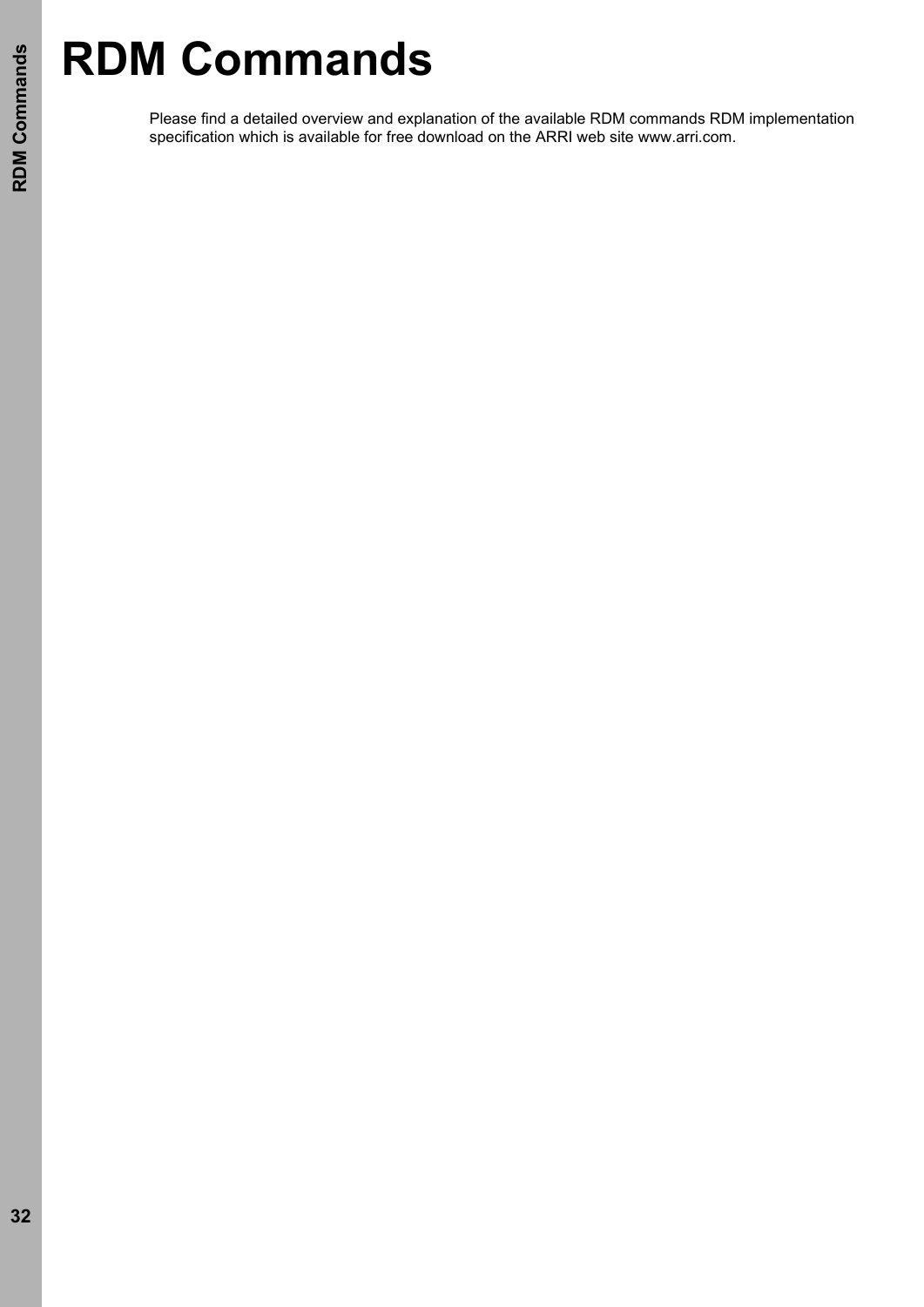# <span id="page-32-0"></span>**Warning and Error Messages**

The table below shows all warning and error messages of the Orbiter. Errors are divided into categories. Dependent from its category, errors can be fixed as shown below:

| <b>Error Category</b> | <b>Description and Remedy</b>                                                       |
|-----------------------|-------------------------------------------------------------------------------------|
| Auto                  | Can be fixed by the user.<br>The error message disappears after fixing the problem. |
| <b>Reboot</b>         | Can be fixed by power cycling the fixture.                                          |
| <b>User</b>           | The user has to fix the error by change of intensity or dialog.                     |
| <b>Service</b>        | The user must contact the ARRI service.                                             |

All errors and warning are logged. Some errors and warning are not shown as **message** on the control panel but via the status **LED**.

| <b>Fixture Behavior</b> | <b>Description</b>                                                            |
|-------------------------|-------------------------------------------------------------------------------|
| Log                     | Warning / Error is logged.                                                    |
| <b>CP/LED</b>           | Warning / Error is displayed on the control panel and via the<br>status I FD. |
| <b>Light Output</b>     | Light output is enabled after or during warning / error<br>state.Orbiter      |
| <b>Error reset</b>      | See table above.                                                              |

# <span id="page-32-1"></span>**Warnings**

Warnings activate the degraded mode (no light output), until the reason for the warning is fixed.

| Code  | <b>Warning</b>                                         | Log | CP/<br><b>LED</b> | Light<br><b>Output</b> | Cat. | <b>Description / Remedy</b>                                                                                                                                       |
|-------|--------------------------------------------------------|-----|-------------------|------------------------|------|-------------------------------------------------------------------------------------------------------------------------------------------------------------------|
| E.002 | Config Files Missing.<br>Default values are<br>applied | X   | X                 | X                      | Auto | Perform a reset by pressing the<br>Reset button (5 s).                                                                                                            |
|       |                                                        |     |                   |                        |      | If warning persists, contact a certi-<br>fied service partner or ARRI service.                                                                                    |
| E.008 | <b>Light Engine</b><br>Temperature high                | X   | X                 | X                      | Auto | Reduce intensity level to avoid mis-<br>function or failure due to overtem-<br>perature. Avoid mounting or setup<br>conditions that might block the air-<br>flow. |
| E.009 | <b>LED Driver</b><br>Temperature high                  | X   | X                 | X                      | Auto | Reduce intensity level to avoid mis-<br>function or failure due to overtem-<br>perature. Avoid mounting or setup<br>conditions that might block the air-<br>flow. |
| E.010 | Mainboard<br>Temperature high                          | X   | X                 | X                      | Auto | Reduce intensity level to avoid mis-<br>function or failure due to overtem-<br>perature. Avoid mounting or setup<br>conditions that might block the air-<br>flow. |
| E.011 | Power Supply<br>Temperature high                       | X   | X                 | X                      | Auto | Reduce intensity level to avoid mis-<br>function or failure due to overtem-<br>perature. Avoid mounting or setup<br>conditions that might block the air-<br>flow  |
| E.012 | NTC Temperature<br>sensor deviation                    | X   | X                 | X                      | Auto | Reduce intensity level to avoid mis-<br>function or failure due to overtem-<br>perature.                                                                          |
|       |                                                        |     |                   |                        |      | If problems persists, contact a certi-<br>fied service partner or ARRI service.                                                                                   |
| E.013 | Fan speed Issue                                        | X   | X                 | X                      | Auto | Turn off the fixture and try to clean<br>the fan e.g. with pressured air.                                                                                         |
|       |                                                        |     |                   |                        |      | If problems persists, contact a certi-<br>fied service partner or ARRI service.                                                                                   |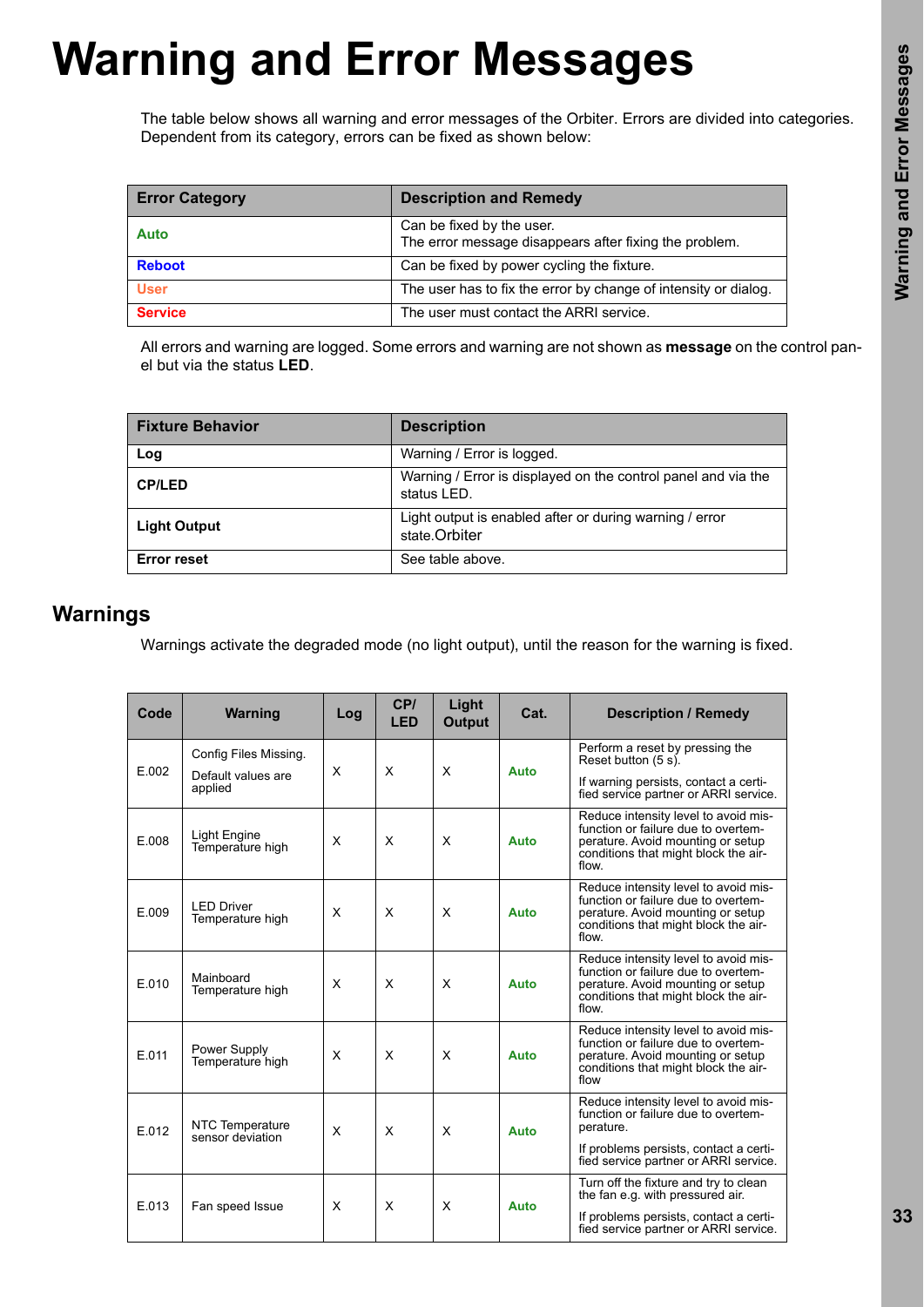| Code  | <b>Warning</b>                                    | Log | CP/<br>LED | Light<br><b>Output</b> | Cat.           | <b>Description / Remedy</b>                                                                                           |
|-------|---------------------------------------------------|-----|------------|------------------------|----------------|-----------------------------------------------------------------------------------------------------------------------|
| E.014 | DC input voltage low                              | X   | X          | X                      | Auto           | DC input voltage too low. Increase<br>voltage or switch to mains power<br>supply.                                     |
| E.015 | Flash drive power<br>supply not detected          | X   | -/X        | X                      | <b>Service</b> | Restart fixture or reset by pressing<br>the Reset button $(5 s)$ .                                                    |
|       |                                                   |     |            |                        |                | If warning persists, contact a certi-<br>fied service partner or ARRI service.                                        |
| E.016 | Flash drive not found                             | X   | X          | X                      | Auto           | Remove the USB stick, wait some<br>seconds and reconnect it.                                                          |
|       |                                                   |     |            |                        |                | If the problem persists, format to<br>FAT or try another USB stick.                                                   |
|       | Flash drive read/write<br>not possible            | X   | X          | X                      | <b>User</b>    | Remove the USB stick, wait some<br>seconds and reconnect it.                                                          |
| E.017 |                                                   |     |            |                        |                | If the problem persists, format to<br>FAT or try another USB stick.                                                   |
| E.018 | Factory default<br>values not found.              |     | х          | X                      |                | Perform a reset by pressing the<br>Reset button (5 s).                                                                |
|       |                                                   | X   |            |                        | Auto           | If warning persists, contact a certi-<br>fied service partner or ARRI service.                                        |
| E.019 | DMX signal lost                                   | X   | X          | X                      | Auto           | Check DMX network incl cables or<br>enable DMX termination. Only man-<br>ual control via Control Panel possi-<br>ble. |
| E.020 | DMX data collision                                | X   | X          | X                      | Auto           | External gateway or host (Host/Cli-<br>ent mode) detected. Fixture stops<br>function as gateway or host.              |
| E.021 | <b>PSU</b> communication<br>lost                  | X   | X          | X                      | Auto           | Reduce intensity level to avoid mis-<br>function or failure due to overtem-<br>perature.                              |
|       |                                                   |     |            |                        |                | If problems persists, contact a certi-<br>fied service partner or ARRI service.                                       |
| E.022 |                                                   | X   | X          | X                      | <b>User</b>    | Perform a firmware update.                                                                                            |
|       | LiOS upate failed                                 |     |            |                        |                | If warning persists, contact a certi-<br>fied service partner or ARRI service.                                        |
| E.023 | PWM values invalid                                | X   | X          | X                      | <b>User</b>    | The fixture can be used on.                                                                                           |
| E.024 | Fan power supply<br>not detected                  | X   | -/X        | X                      | <b>Service</b> | Restart fixture or reset by pressing<br>the Reset button $(5 s)$ .                                                    |
|       |                                                   |     |            |                        |                | If warning persists, contact a certi-<br>fied service partner or ARRI service.                                        |
| E.025 | Color sensor defect                               | X   | х          | -/X                    | <b>Service</b> | Color Sensor mode can't be used.<br>Use different mode.                                                               |
|       |                                                   |     |            |                        |                | Contact a certified service partner or<br>ARRI service to replace sensor.                                             |
|       | Sensor defect<br>magnetometer or<br>accelerometer | x   | X          | X                      | <b>Service</b> | No storage of meta data of magne-<br>tometer or accelerometer.                                                        |
| E.026 |                                                   |     |            |                        |                | Contact a certified service partner or<br>ARRI service to replace sensor.                                             |
| E.027 | Drop detected                                     | X.  | X          | X                      | <b>User</b>    | Restart fixture.                                                                                                      |
|       |                                                   |     |            |                        |                | If warning persists, contact a certi-<br>fied service partner or ARRI service.                                        |
| E.029 | TBD                                               |     |            |                        | <b>Service</b> | Contact a certified service partner or<br>ARRI service.                                                               |
|       | Color sensor<br>calibration loss                  | x   | x          | X                      | <b>Service</b> | Color Sensor mode can't be used.<br>Use different mode.                                                               |
| E.030 |                                                   |     |            |                        |                | Contact a certified service partner or<br>ARRI service to replace sensor.                                             |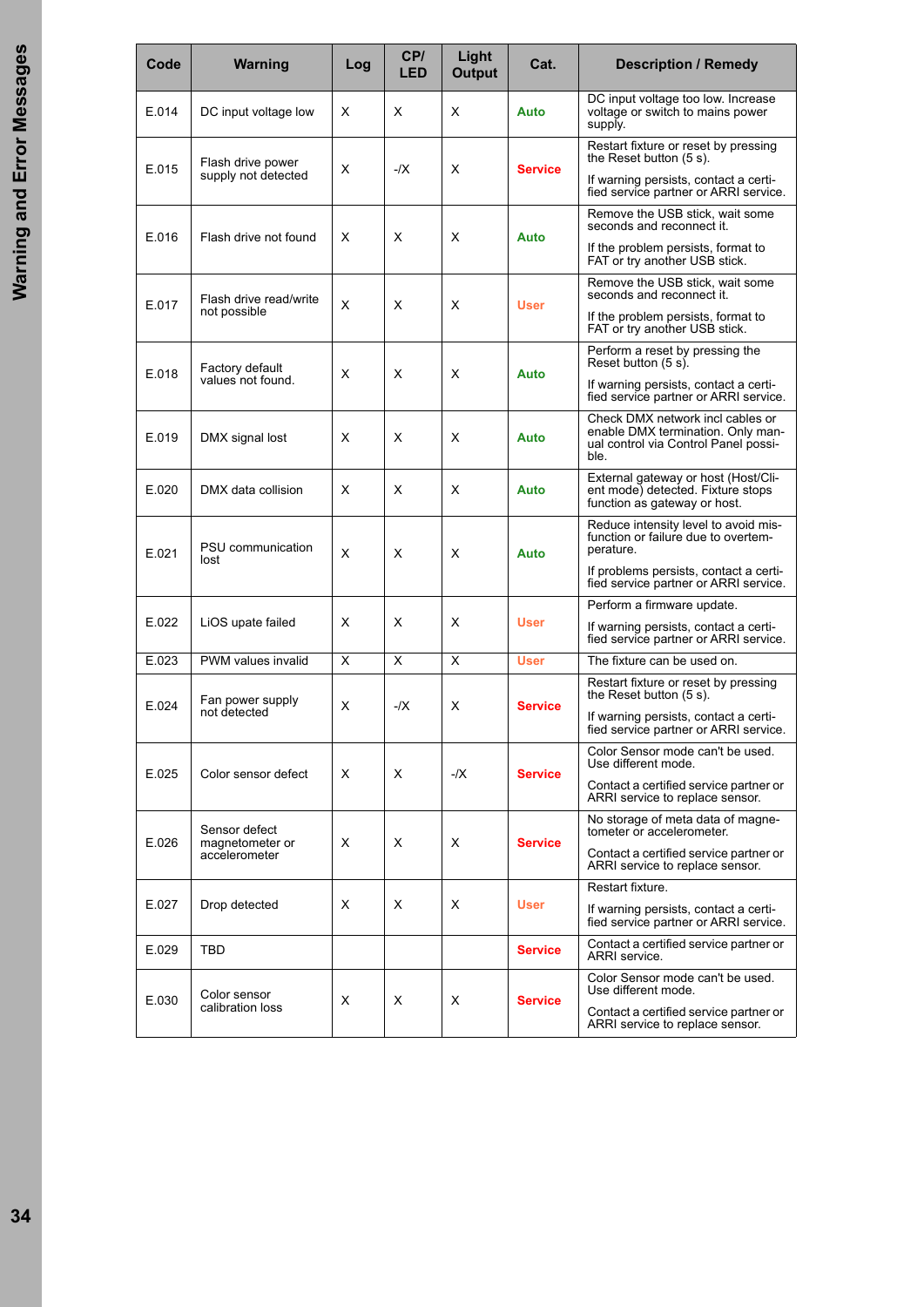# <span id="page-34-0"></span>**Error Messages**

Error messages switch off the light engine until the problem is fixed.

| Code  | Error                                | Log | CP/<br>LED | Light<br><b>Output</b> | Cat.           | <b>Description / Remedy</b>                                 |
|-------|--------------------------------------|-----|------------|------------------------|----------------|-------------------------------------------------------------|
|       |                                      |     |            |                        |                | Restart fixture or reset by pressing<br>the Reset           |
| E.001 | Filesystem not found                 | X   | X          |                        | <b>Reboot</b>  | button (5 s). If warning persists, con-<br>tact a certified |
|       |                                      |     |            |                        |                | service partner or ARRI service.                            |
|       |                                      |     |            |                        |                | Restart fixture or reset by pressing<br>the Reset           |
| E.002 | Config files not found               | X   | X          |                        | <b>Service</b> | button (5 s). If warning persists, con-<br>tact a certified |
|       |                                      |     |            |                        |                | service partner or ARRI service.                            |
| E.003 | LED supply voltage<br>not detected   | X   |            |                        | <b>Service</b> | Contact a certified service partner or<br>ARRI service.     |
|       |                                      |     |            |                        |                | Restart fixture or reset by pressing<br>the Reset           |
| E.004 | PWM driver not found                 | X   | X          |                        | <b>Service</b> | button (5 s). If warning persists, con-<br>tact a certified |
|       |                                      |     |            |                        |                | service partner or ARRI service.                            |
|       |                                      |     |            |                        |                | Restart fixture or reset by pressing<br>the Reset           |
| E.005 | Light engine not found               | X   | X          |                        | <b>Service</b> | button (5 s). If warning persists, con-<br>tact a certified |
|       |                                      |     |            |                        |                | service partner or ARRI service.                            |
|       |                                      |     |            |                        |                | Restart fixture or reset by pressing<br>the Reset           |
| E.006 | <b>LED</b> channel fault             | X   | X          |                        | <b>Service</b> | button (5 s). If warning persists, con-<br>tact a certified |
|       |                                      |     |            |                        |                | service partner or ARRI service.                            |
|       |                                      |     |            |                        |                | Restart fixture or reset by pressing<br>the Reset           |
| E.007 | Calibration fault                    | X   | X          |                        | <b>Service</b> | button (5 s). If warning persists, con-<br>tact a certified |
|       |                                      |     |            |                        |                | service partner or ARRI service.                            |
|       |                                      |     |            |                        |                | Turn the fixture off or set intensity to<br>"0%" via        |
| E.008 | Light engine<br>temperature critical | X   | X          |                        | <b>User</b>    | Control Panel or DMX to start cool<br>down process.         |
|       |                                      |     |            |                        |                | Restart or increase intensity after<br>some minutes.        |
|       |                                      |     |            |                        |                | Turn the fixture off or set intensity to<br>"0%" via        |
| E.009 | PWM driver<br>temperature critical   | X   | X          |                        | <b>User</b>    | Control Panel or DMX to start cool<br>down process.         |
|       |                                      |     |            |                        |                | Restart or increase intensity after<br>some minutes.        |
|       |                                      |     |            |                        |                | Turn the fixture off or set intensity to<br>"0%" via        |
| E.010 | Controller<br>temperature critical   | X   | X          |                        | <b>User</b>    | Control Panel or DMX to start cool<br>down process.         |
|       |                                      |     |            |                        |                | Restart or increase intensity after<br>some minutes.        |
|       |                                      |     |            |                        |                | Turn the fixture off or set intensity to<br>"0%" via        |
| E.011 | PSU<br>temperature critical          | X   |            |                        | <b>User</b>    | Control Panel or DMX to start cool<br>down process.         |
|       |                                      |     |            |                        |                | Restart or increase intensity after<br>some minutes.        |
|       |                                      |     |            |                        |                | Restart fixture or reset by pressing<br>the Reset           |
| E.012 | NTC temperature<br>sensor(s) defect  | X   | X          |                        | <b>User</b>    | button (5 s). If warning persists, con-<br>tact a certified |
|       |                                      |     |            |                        |                | service partner or ARRI service.                            |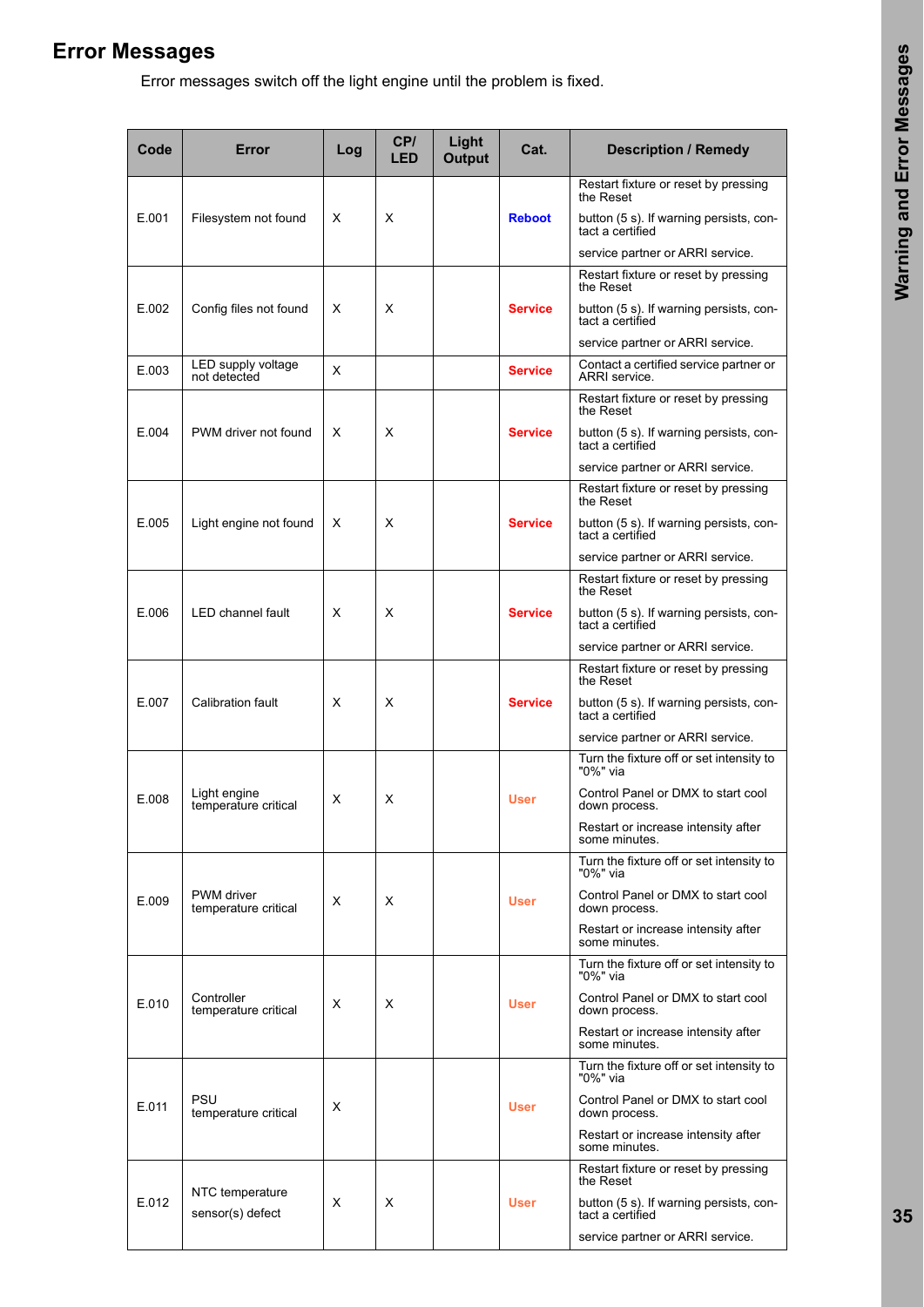|       | Code  | <b>Error</b>                          | Log | CP/<br>LED | Light<br><b>Output</b> | Cat.        | <b>Description / Remedy</b>                             |
|-------|-------|---------------------------------------|-----|------------|------------------------|-------------|---------------------------------------------------------|
|       |       |                                       |     |            |                        |             | DC input voltage dropped under 48<br>VDC. Check DC      |
|       | E.014 | DC input voltage<br>dropped / too low | X   |            |                        | <b>User</b> | source, increase voltage or switch to<br>mains power    |
|       |       |                                       |     |            |                        |             | supply.                                                 |
|       | E.028 | Optics recognition<br>failed          | X   | X          |                        | <b>User</b> | Check pin/contacts of accessory<br>and OLM. Clean       |
|       |       |                                       |     |            |                        |             | or dry contacts and insert again. If<br>error persists, |
|       |       |                                       |     |            |                        |             | contact certified service partner or<br>ARRI service.   |
| E.031 |       | Protection cap<br>attached            | X   | X          |                        |             | Remove protection cap and attach<br>original ARRI       |
|       |       |                                       |     |            |                        | <b>User</b> | optics or accessory. To activate light<br>output, first |
|       |       |                                       |     |            |                        |             | $dim$ down to $0\%$ .                                   |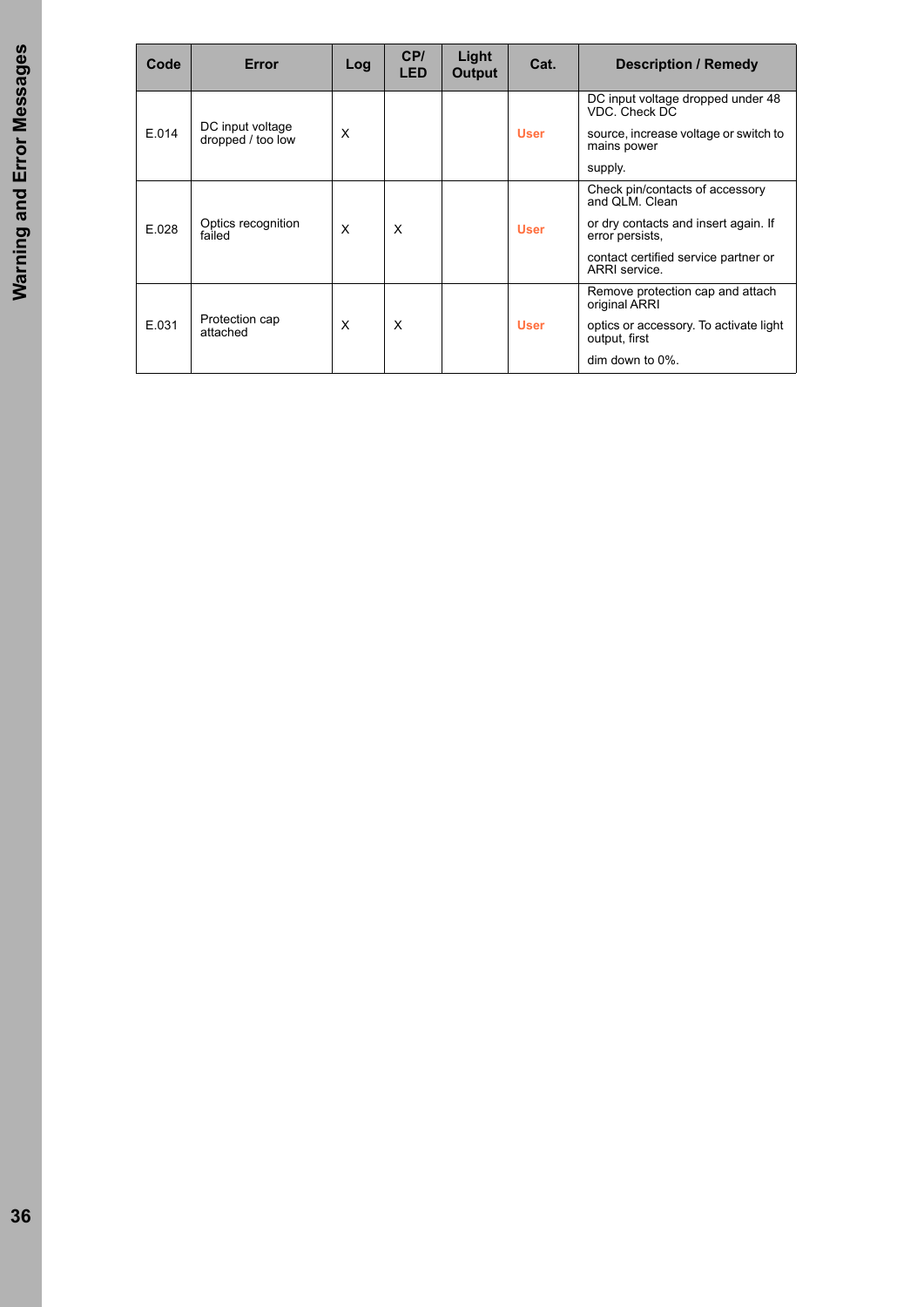# <span id="page-36-0"></span>**Equations for CCT Calculations**

*Equations for calculation* **To calculate the CCT value** 8 bit

$$
DMX_{Value} = \frac{CCT_{Value} - 2000}{70588}
$$

$$
CCT_{Value} = (DMX_{Value} \times 70588) + 2000
$$

16 bit

$$
DMX_{Value} = \frac{CCT_{Value} - 2000}{0.27466239}
$$

$$
CCT_{Value} = (DMX_{Value} \times 0.27466239) + 2000
$$

**To calculate the x,y coordinate**

8 bit

$$
DMX_{x-Value} = \frac{x_{Coordinate} \times 255}{0.8}
$$

$$
DMX_{y-Value} = \frac{y_{Coordinate} \times 255}{0.8}
$$

16 bit

$$
DMX_{x-Value} = \frac{x_{Coordinate} \times 65535}{0.8}
$$

$$
DMX_{y-Value} = \frac{y_{Coordinate} \times 65535}{0.8}
$$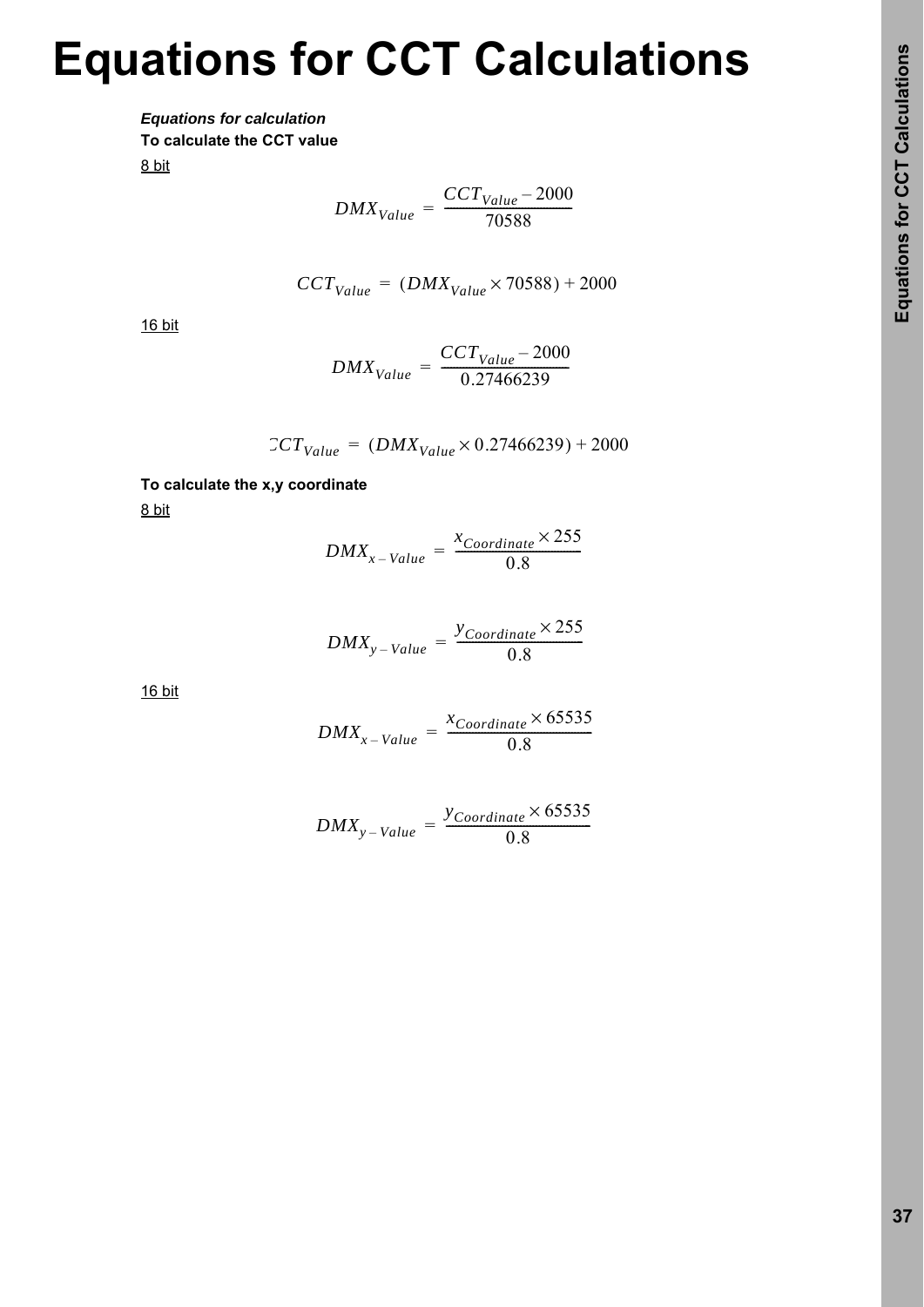# <span id="page-37-0"></span>**Open Source Software License**

For the operation and control of the fixture, ARRI uses its own or third-party software, which is not covered by a so-called open source license condition. This software / software components are protected by copyright. The copyright rights of ARRI and third parties must be respected.

Furthermore, the present fixture contains software components which are passed on under open source license conditions. You can find the open source components contained in the device together with the associated copyright notices, copies of the applicable license conditions and, if applicable, further information in the documents in the appendix. The liability and warranty provisions of the open source license terms stated there apply only in relation to the respective rights owners.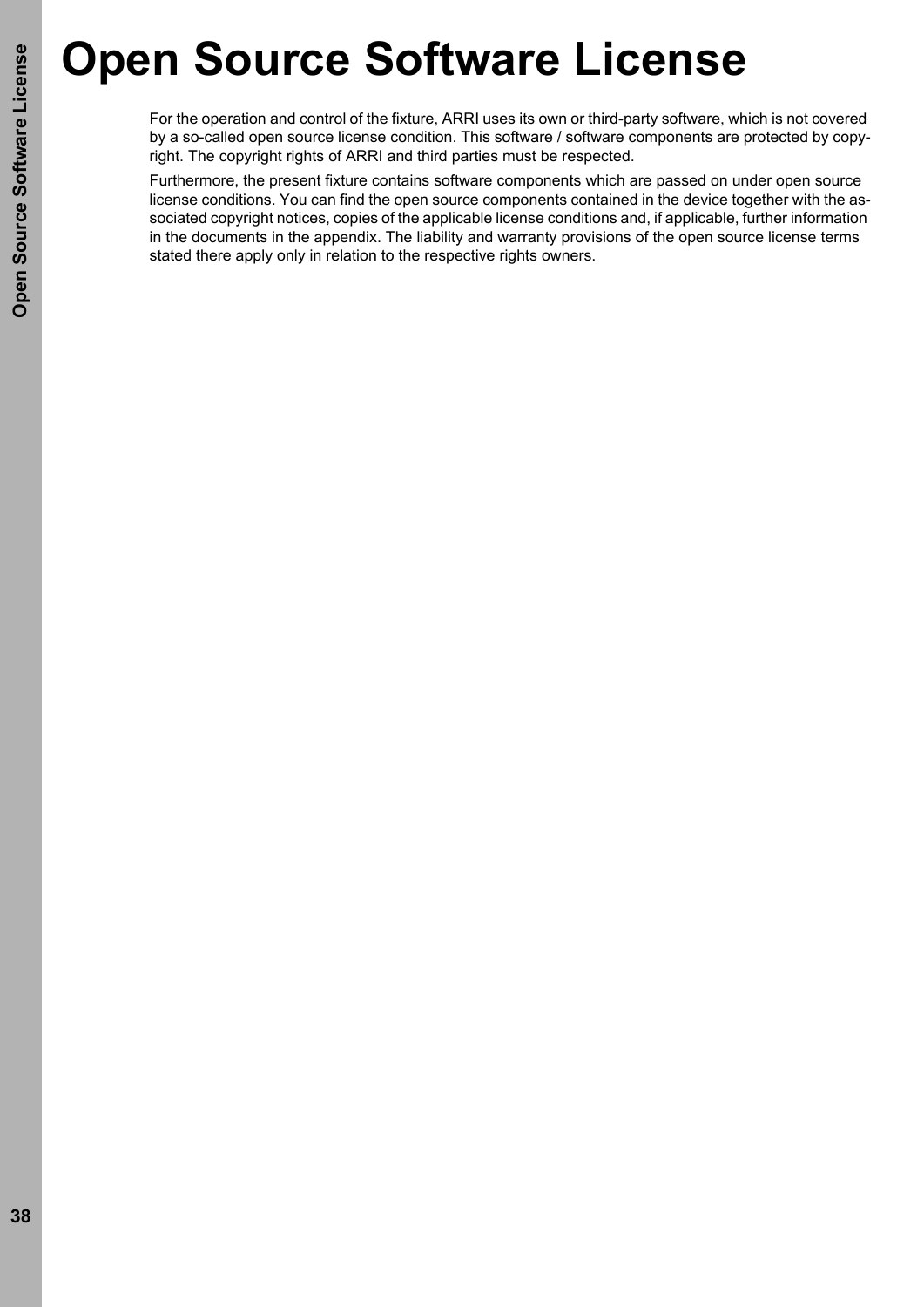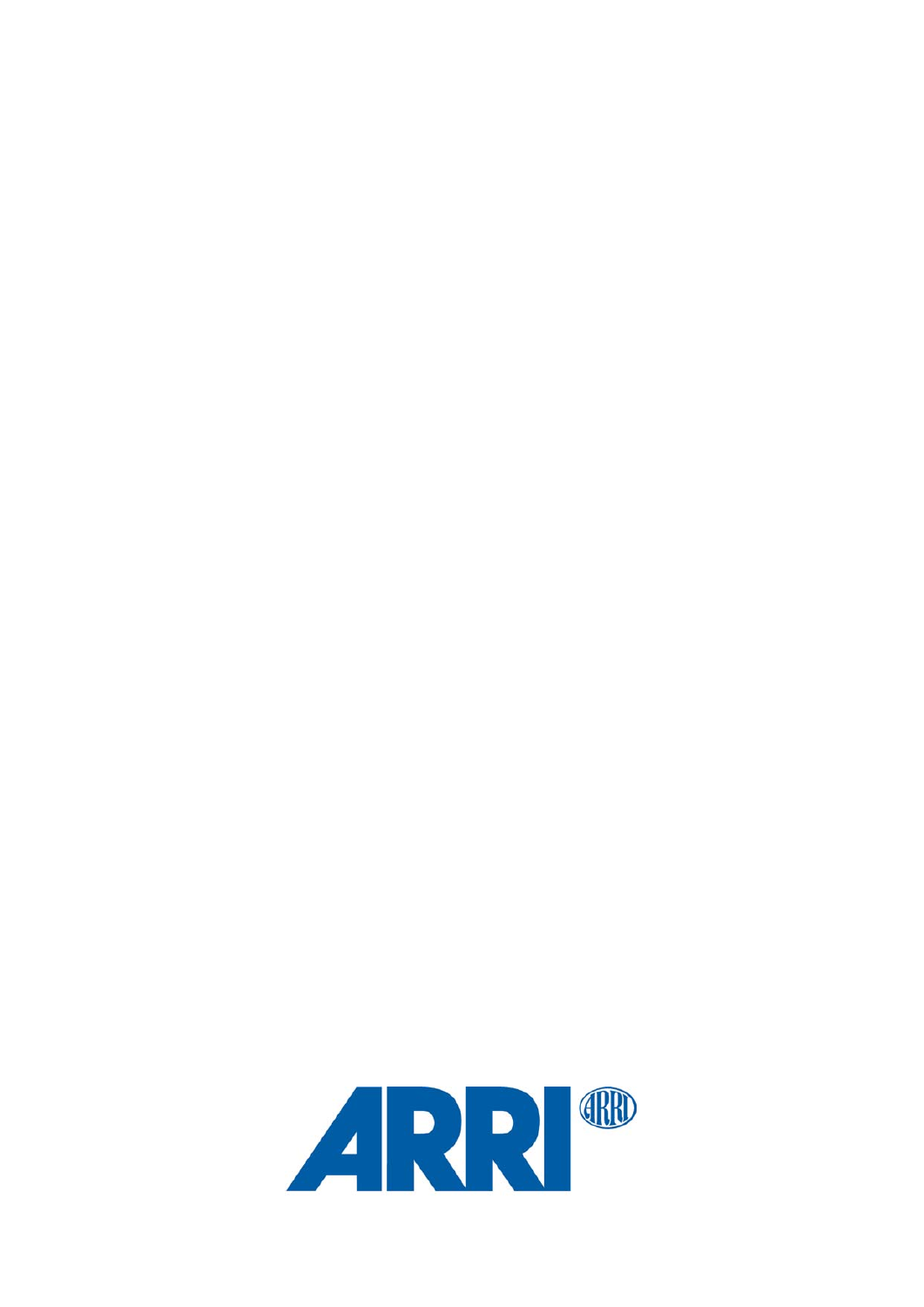

# **Orbiter**

# OPEN SOURCE SOFTWARE LICENSES

L5.0038985 09 / 2020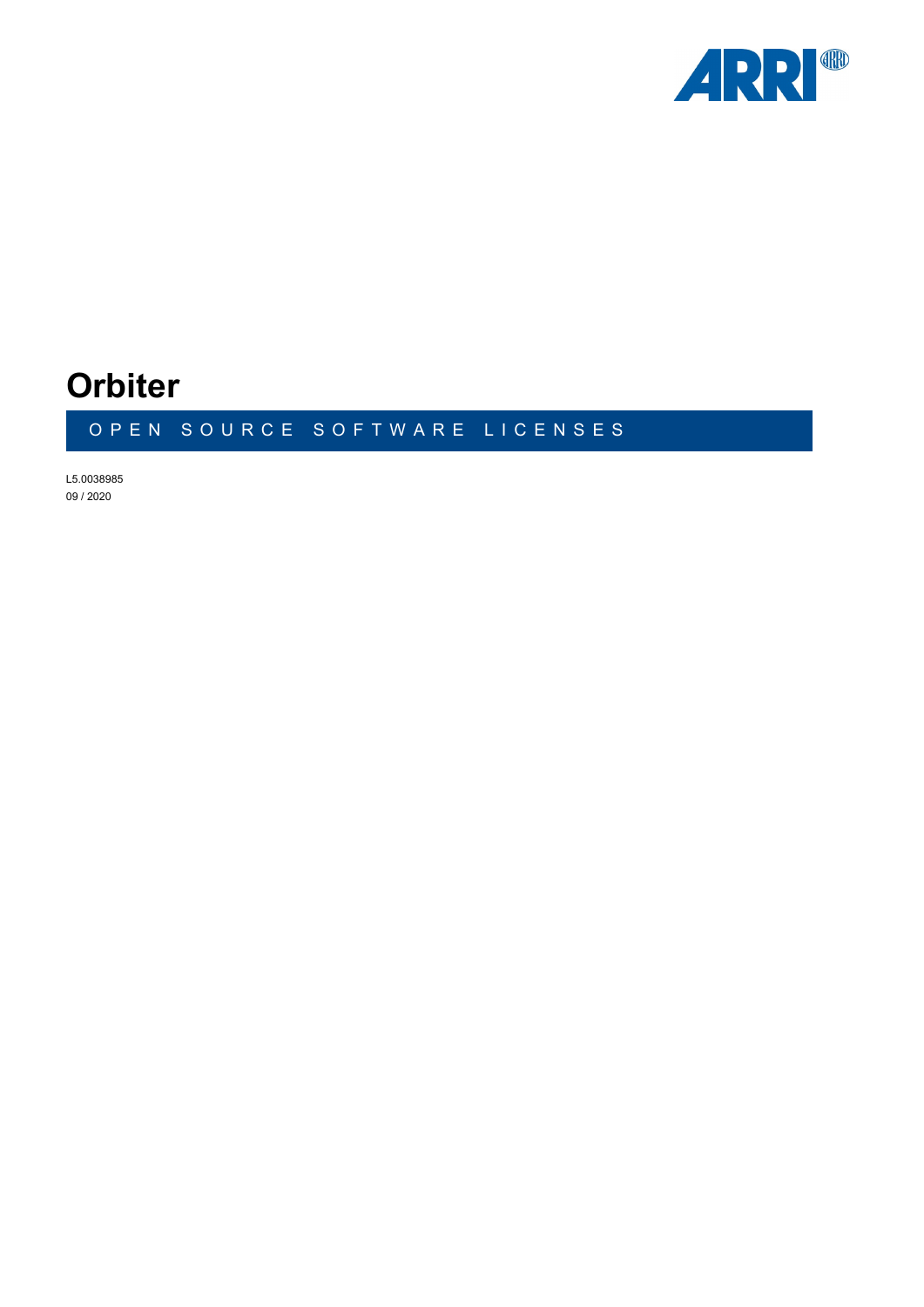

## **Overview**

This part provides the license texts of most Open Source Software (OSS) products used on the ARRI Orbiter. Licenses, which do no require to be shipped with binary distributions of the software, may be omitted.

#### **Offer for all GPLv2/LGPLv2.1 licensed software:**

You can get a complete machine-readable copy of the corresponding source code. You can download the source code for free from the Orbiter download page. This offer is valid for 3 years, starting from when you purchased your Orbiter or downloaded the latest software update.

#### **Common licenses used by multiple open source packages**

**Apache License, Version 2.0**

Apache License Version 2.0, January 2004 <http://www.apache.org/licenses/>

TERMS AND CONDITIONS FOR USE, REPRODUCTION, AND DISTRIBUTION

#### 1. Definitions.

"License" shall mean the terms and conditions for use, reproduction, and distribution as defined by Sections 1 through 9 of this document.

"Licensor" shall mean the copyright owner or entity authorized by the copyright owner that is granting the License.

"Legal Entity" shall mean the union of the acting entity and all other entities that control, are controlled by, or are under common control with that entity. For the purposes of this definition, "control" means (i) the power, direct or indirect, to cause the direction or management of such entity, whether by contract or otherwise, or (ii) ownership of fifty percent (50%) or more of the outstanding shares, or (iii) beneficial ownership of such entity.

"You" (or "Your") shall mean an individual or Legal Entity exercising permissions granted by this License.

"Source" form shall mean the preferred form for making modifications, including but not limited to software source code, documentation source, and configuration files.

"Object" form shall mean any form resulting from mechanical transformation or translation of a Source form, including but not limited to compiled object code, generated documentation, and conversions to other media types.

"Work" shall mean the work of authorship, whether in Source or Object form, made available under the License, as indicated by a copyright notice that is included in or attached to the work (an example is provided in the Appendix below).

"Derivative Works" shall mean any work, whether in Source or Object form, that is based on (or derived from) the Work and for which the editorial revisions, annotations, elaborations, or other modifications represent, as a whole, an original work of authorship. For the purposes of this License, Derivative Works shall not include works that remain separable from, or merely link (or bind by name) to the interfaces of, the Work and Derivative Works thereof.

"Contribution" shall mean any work of authorship, including

the original version of the Work and any modifications or additions to that Work or Derivative Works thereof, that is intentionally submitted to Licensor for inclusion in the Work by the copyright owner or by an individual or Legal Entity authorized to submit on behalf of the copyright owner. For the purposes of this definition, "submitted" means any form of electronic, verbal, or written communication sent to the Licensor or its representatives, including but not limited to communication on electronic mailing lists, source code control systems, and issue tracking systems that are managed by, or on behalf of, the Licensor for the purpose of discussing and improving the Work, but excluding communication that is conspicuously marked or otherwise designated in writing by the copyright owner as "Not a Contribution."

"Contributor" shall mean Licensor and any individual or Legal Entity on behalf of whom a Contribution has been received by Licensor and subsequently incorporated within the Work.

- 2. Grant of Copyright License. Subject to the terms and conditions of this License, each Contributor hereby grants to You a perpetual, worldwide, non-exclusive, no-charge, royalty-free, irrevocable copyright license to reproduce, prepare Derivative Works of, publicly display, publicly perform, sublicense, and distribute the Work and such Derivative Works in Source or Object form.
- 3. Grant of Patent License. Subject to the terms and conditions of this License, each Contributor hereby grants to You a perpetual, worldwide, non-exclusive, no-charge, royalty-free, irrevocable (except as stated in this section) patent license to make, have made, use, offer to sell, sell, import, and otherwise transfer the Work, where such license applies only to those patent claims licensable by such Contributor that are necessarily infringed by their Contribution(s) alone or by combination of their Contribution(s) with the Work to which such Contribution(s) was submitted. If You institute patent litigation against any entity (including a cross-claim or counterclaim in a lawsuit) alleging that the Work or a Contribution incorporated within the Work constitutes direct or contributory patent infringement, then any patent licenses granted to You under this License for that Work shall terminate as of the date such litigation is filed.
- 4. Redistribution. You may reproduce and distribute copies of the Work or Derivative Works thereof in any medium, with or without modifications, and in Source or Object form, provided that You meet the following conditions:
	- (a) You must give any other recipients of the Work or Derivative Works a copy of this License; and
	- (b) You must cause any modified files to carry prominent notices stating that You changed the files; and
	- (c) You must retain, in the Source form of any Derivative Works that You distribute, all copyright, patent, trademark, and attribution notices from the Source form of the Work, excluding those notices that do not pertain to any part of the Derivative Works; and
- (d) If the Work includes a "NOTICE" text file as part of its distribution, then any Derivative Works that You distribute must include a readable copy of the attribution notices contained within such NOTICE file, excluding those notices that do not pertain to any part of the Derivative Works, in at least one of the following places: within a NOTICE text file distributed as part of the Derivative Works; within the Source form or documentation, if provided along with the Derivative Works; or, within a display generated by the Derivative Works, if and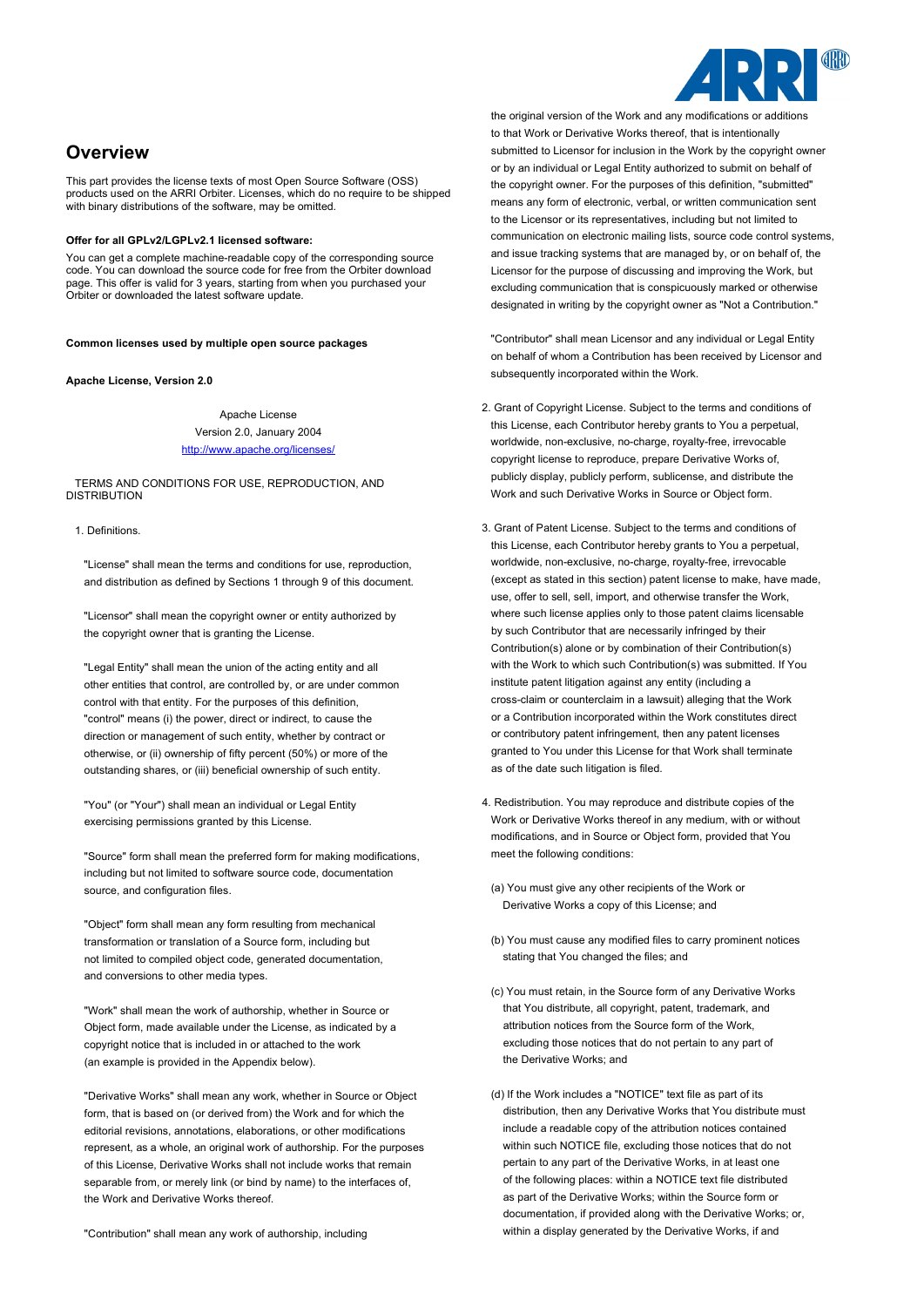

wherever such third-party notices normally appear. The contents of the NOTICE file are for informational purposes only and do not modify the License. You may add Your own attribution notices within Derivative Works that You distribute, alongside or as an addendum to the NOTICE text from the Work, provided that such additional attribution notices cannot be construed as modifying the License.

You may add Your own copyright statement to Your modifications and may provide additional or different license terms and conditions for use, reproduction, or distribution of Your modifications, or for any such Derivative Works as a whole, provided Your use, reproduction, and distribution of the Work otherwise complies with the conditions stated in this License.

5. Submission of Contributions. Unless You explicitly state otherwise, any Contribution intentionally submitted for inclusion in the Work by You to the Licensor shall be under the terms and conditions of this License, without any additional terms or conditions. Notwithstanding the above, nothing herein shall supersede or modify the terms of any separate license agreement you may have executed with Licensor regarding such Contributions.

6. Trademarks. This License does not grant permission to use the trade names, trademarks, service marks, or product names of the Licensor, except as required for reasonable and customary use in describing the origin of the Work and reproducing the content of the NOTICE file.

7. Disclaimer of Warranty. Unless required by applicable law or agreed to in writing, Licensor provides the Work (and each Contributor provides its Contributions) on an "AS IS" BASIS, WITHOUT WARRANTIES OR CONDITIONS OF ANY KIND, either express or

implied, including, without limitation, any warranties or conditions of TITLE, NON-INFRINGEMENT, MERCHANTABILITY, or FITNESS FOR

PARTICULAR PURPOSE. You are solely responsible for determining the appropriateness of using or redistributing the Work and assume any risks associated with Your exercise of permissions under this License.

8. Limitation of Liability. In no event and under no legal theory, whether in tort (including negligence), contract, or otherwise, unless required by applicable law (such as deliberate and grossly negligent acts) or agreed to in writing, shall any Contributor be liable to You for damages, including any direct, indirect, special, incidental, or consequential damages of any character arising as a result of this License or out of the use or inability to use the Work (including but not limited to damages for loss of goodwill, work stoppage, computer failure or malfunction, or any and all other commercial damages or losses), even if such Contributor has been advised of the possibility of such damages.

9. Accepting Warranty or Additional Liability. While redistributing the Work or Derivative Works thereof, You may choose to offer, and charge a fee for, acceptance of support, warranty, indemnity, or other liability obligations and/or rights consistent with this License. However, in accepting such obligations, You may act only on Your own behalf and on Your sole responsibility, not on behalf of any other Contributor, and only if You agree to indemnify, defend, and hold each Contributor harmless for any liability incurred by, or claims asserted against, such Contributor by reason of your accepting any such warranty or additional liability.

#### END OF TERMS AND CONDITIONS

A

To apply the Apache License to your work, attach the following boilerplate notice, with the fields enclosed by brackets "[]" replaced with your own identifying information. (Don't include the brackets!) The text should be enclosed in the appropriate comment syntax for the file format. We also recommend that a file or class name and description of purpose be included on the same "printed page" as the copyright notice for easier identification within third-party archives.

#### Copyright [yyyy] [name of copyright owner]

Licensed under the Apache License, Version 2.0 (the "License"); you may not use this file except in compliance with the License. You may obtain a copy of the License at

#### <http://www.apache.org/licenses/LICENSE-2.0>

Unless required by applicable law or agreed to in writing, software distributed under the License is distributed on an "AS IS" BASIS, WITHOUT WARRANTIES OR CONDITIONS OF ANY KIND, either express or implied.

See the License for the specific language governing permissions and limitations under the License.

#### **GNU General Public License, Version 2** GNU GENERAL PUBLIC LICENSE

Version 2, June 1991

Copyright (C) 1989, 1991 Free Software Foundation, Inc. 51 Franklin Street, Fifth Floor, Boston, MA 02110-1301, USA

Everyone is permitted to copy and distribute verbatim copies of this license document, but changing it is not allowed.

#### Preamble

The licenses for most software are designed to take away your freedom to share and change it. By contrast, the GNU General Public License is intended to guarantee your freedom to share and change free software--to make sure the software is free for all its users. This General Public License applies to most of the Free Software Foundation's software and to any other program whose authors commit to using it. (Some other Free Software Foundation software is covered by the GNU Lesser General Public License instead.) You can apply it to your programs, too.

When we speak of free software, we are referring to freedom, not price. Our General Public Licenses are designed to make sure that you have the freedom to distribute copies of free software (and charge for this service if you wish), that you receive source code or can get it if you want it, that you can change the software or use pieces of it in new free programs; and that you know you can do these things.

To protect your rights, we need to make restrictions that forbid anyone to deny you these rights or to ask you to surrender the rights. These restrictions translate to certain responsibilities for you if you distribute copies of the software, or if you modify it.

For example, if you distribute copies of such a program, whether gratis or for a fee, you must give the recipients all the rights that you have. You must make sure that they, too, receive or can get the source code. And you must show them these terms so they know their rights.

We protect your rights with two steps: (1) copyright the software, and (2) offer you this license which gives you legal permission to copy, distribute and/or modify the software.

APPENDIX: How to apply the Apache License to your work.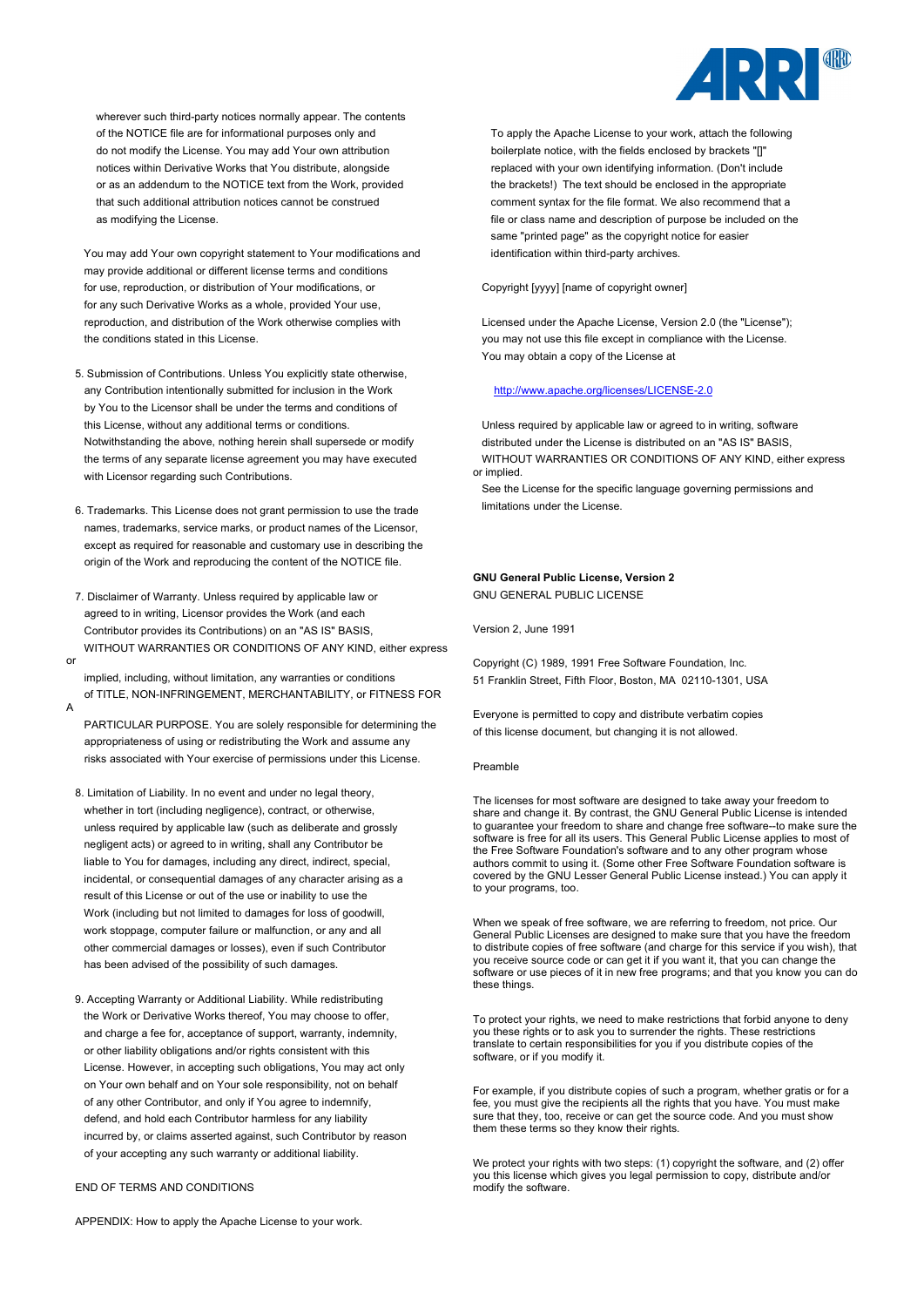

Also, for each author's protection and ours, we want to make certain that everyone understands that there is no warranty for this free software. If the software is modified by someone else and passed on, we want its recipients to know that what they have is not the original, so that any problems introduced by others will not reflect on the original authors' reputations.

Finally, any free program is threatened constantly by software patents. We wish to avoid the danger that redistributors of a free program will individually obtain patent licenses, in effect making the program proprietary. To prevent this, we have made it clear that any patent must be licensed for everyone's free use or not licensed at all.

The precise terms and conditions for copying, distribution and modification follow.

TERMS AND CONDITIONS FOR COPYING, DISTRIBUTION AND MODIFICATION

0. This License applies to any program or other work which contains a notice placed by the copyright holder saying it may be distributed under the terms of this General Public License. The "Program", below, refers to any such program or work, and a "work based on the Program" means either the Program or any derivative work under copyright law: that is to say, a work containing the Program or a portion of it, either verbatim or with modifications and/or translated into another language. (Hereinafter, translation is included without limitation in the term "modification".) Each licensee is addressed as "you".

Activities other than copying, distribution and modification are not covered by this License; they are outside its scope. The act of running the Program is not restricted, and the output from the Program is covered only if its contents constitute a work based on the Program (independent of having been made by running the Program). Whether that is true depends on what the Program does.

1. You may copy and distribute verbatim copies of the Program's source code as you receive it, in any medium, provided that you conspicuously and appropriately publish on each copy an appropriate copyright notice and disclaimer of warranty; keep intact all the notices that refer to this License and to the absence of any warranty; and give any other recipients of the Program a copy of this License along with the Program.

You may charge a fee for the physical act of transferring a copy, and you may at your option offer warranty protection in exchange for a fee.

2. You may modify your copy or copies of the Program or any portion of it, thus forming a work based on the Program, and copy and distribute such modifications or work under the terms of Section 1 above, provided that you also meet all of these conditions:

a) You must cause the modified files to carry prominent notices stating that you changed the files and the date of any change.

b) You must cause any work that you distribute or publish, that in whole or in part contains or is derived from the Program or any part thereof, to be licensed as a whole at no charge to all third parties under the terms of this License.

c) If the modified program normally reads commands interactively when run, you must cause it, when started running for such interactive use in the most ordinary way, to print or display an announcement including an appropriate copyright notice and a notice that there is no warranty (or else, saying that you provide a warranty) and that users may redistribute the program under these conditions, and telling the user how to view a copy of this License. (Exception: if the Program itself is interactive but does not normally print such an announcement, your work based on the Program is not required to print an announcement.)

These requirements apply to the modified work as a whole. If identifiable sections of that work are not derived from the Program, and can be reasonably considered independent and separate works in themselves, then this License, and its terms, do not apply to those sections when you distribute them as separate works. But when you distribute the same sections as part of a whole which is a work based on the Program, the distribution of the whole must be on the terms of this License, whose permissions for other licensees extend to the entire whole, and thus to each and every part regardless of who wrote it.

Thus, it is not the intent of this section to claim rights or contest your rights to work written entirely by you; rather, the intent is to exercise the right to control the distribution of derivative or collective works based on the Program.

In addition, mere aggregation of another work not based on the Program with the Program (or with a work based on the Program) on a volume of a storage or distribution medium does not bring the other work under the scope of this License.

3. You may copy and distribute the Program (or a work based on it, under Section 2) in object code or executable form under the terms of Sections 1 and 2 above provided that you also do one of the following:

a) Accompany it with the complete corresponding machine-readable source code, which must be distributed under the terms of Sections 1 and 2 above on a medium customarily used for software interchange; or,

b) Accompany it with a written offer, valid for at least three years, to give any third party, for a charge no more than your cost of physically performing source distribution, a complete machine-readable copy of the corresponding source code, to be distributed under the terms of Sections 1 and 2 above on a medium customarily used for software interchange; or,

c) Accompany it with the information you received as to the offer to distribute corresponding source code. (This alternative is allowed only for noncommercial distribution and only if you received the program in object code or executable form with such an offer, in accord with Subsection b above.)

The source code for a work means the preferred form of the work for making modifications to it. For an executable work, complete source code means all the source code for all modules it contains, plus any associated interface definition files, plus the scripts used to control compilation and installation of the executable. However, as a special exception, the source code distributed need not include anything that is normally distributed (in either source or binary form) with the major components (compiler, kernel, and so on) of the operating system on which the executable runs, unless that component itself accompanies the executable.

If distribution of executable or object code is made by offering access to copy from a designated place, then offering equivalent access to copy the source code from the same place counts as distribution of the source code, even though third parties are not compelled to copy the source along with the object code.

4. You may not copy, modify, sublicense, or distribute the Program except as expressly provided under this License. Any attempt otherwise to copy, modify, sublicense or distribute the Program is void, and will automatically terminate your rights under this License. However, parties who have received copies, or rights, from you under this License will not have their licenses terminated so long as such parties remain in full compliance.

5. You are not required to accept this License, since you have not signed it. However, nothing else grants you permission to modify or distribute the Program or its derivative works. These actions are prohibited by law if you do not accept this License. Therefore, by modifying or distributing the Program (or any work based on the Program), you indicate your acceptance of this License to do so, and all its terms and conditions for copying, distributing or modifying the Program or works based on it.

6. Each time you redistribute the Program (or any work based on the Program), the recipient automatically receives a license from the original licensor to copy, distribute or modify the Program subject to these terms and conditions. You may not impose any further restrictions on the recipients' exercise of the rights granted herein. You are not responsible for enforcing compliance by third parties to this License.

7. If, as a consequence of a court judgment or allegation of patent infringement or for any other reason (not limited to patent issues), conditions are imposed on you (whether by court order, agreement or otherwise) that contradict the conditions of this License, they do not excuse you from the conditions of this License. If you cannot distribute so as to satisfy simultaneously your obligations under this License and any other pertinent obligations, then as a consequence you may not distribute the Program at all. For example, if a patent license would not permit royalty-free redistribution of the Program by all those who receive copies directly or indirectly through you, then the only way you could satisfy both it and this License would be to refrain entirely from distribution of the Program.

If any portion of this section is held invalid or unenforceable under any particular circumstance, the balance of the section is intended to apply and the section as a whole is intended to apply in other circumstances.

It is not the purpose of this section to induce you to infringe any patents or other property right claims or to contest validity of any such claims; this section has the sole purpose of protecting the integrity of the free software distribution system, which is implemented by public license practices. Many people have made generous contributions to the wide range of software distributed through that system in reliance on consistent application of that system; it is up to the author/donor to decide if he or she is willing to distribute software through any other system and a licensee cannot impose that choice.

This section is intended to make thoroughly clear what is believed to be a consequence of the rest of this License.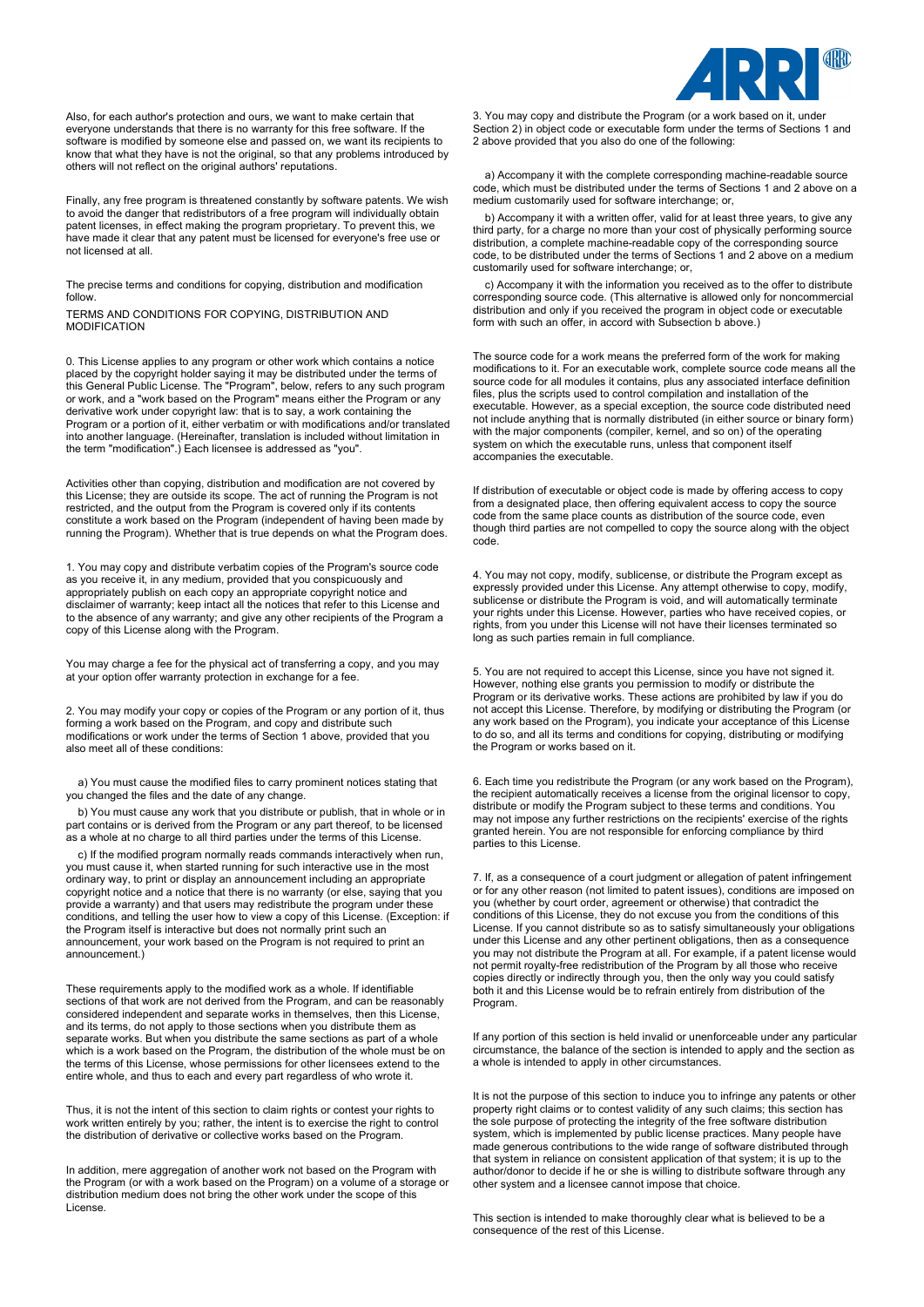

8. If the distribution and/or use of the Program is restricted in certain countries either by patents or by copyrighted interfaces, the original copyright holder who places the Program under this License may add an explicit geographical distribution limitation excluding those countries, so that distribution is permitted only in or among countries not thus excluded. In such case, this License incorporates the limitation as if written in the body of this License.

9. The Free Software Foundation may publish revised and/or new versions of the General Public License from time to time. Such new versions will be similar in spirit to the present version, but may differ in detail to address new problems or concerns.

Each version is given a distinguishing version number. If the Program specifies a version number of this License which applies to it and "any later version", you have the option of following the terms and conditions either of that version or of any later version published by the Free Software Foundation. If the Program does not specify a version number of this License, you may choose any version ever published by the Free Software Foundation.

10. If you wish to incorporate parts of the Program into other free programs whose distribution conditions are different, write to the author to ask for permission. For software which is copyrighted by the Free Software Foundation, write to the Free Software Foundation; we sometimes make exceptions for this. Our decision will be guided by the two goals of preserving the free status of all derivatives of our free software and of promoting the sharing and reuse of software generally.

#### NO WARRANTY

11. BECAUSE THE PROGRAM IS LICENSED FREE OF CHARGE, THERE IS NO WARRANTY FOR THE PROGRAM, TO THE EXTENT PERMITTED BY APPLICABLE LAW. EXCEPT WHEN OTHERWISE STATED IN WRITING THE COPYRIGHT HOLDERS AND/OR OTHER PARTIES PROVIDE THE PROGRAM "AS IS" WITHOUT WARRANTY OF ANY KIND, EITHER EXPRESSED OR IMPLIED, INCLUDING, BUT NOT LIMITED TO, THE IMPLIED WARRANTIES OF MERCHANTABILITY AND FITNESS FOR A PARTICULAR PURPOSE. THE ENTIRE RISK AS TO THE QUALITY AND PERFORMANCE OF THE PROGRAM IS WITH YOU. SHOULD THE PROGRAM PROVE DEFECTIVE, YOU ASSUME THE COST OF ALL NECESSARY SERVICING, REPAIR OR CORRECTION.

12. IN NO EVENT UNLESS REQUIRED BY APPLICABLE LAW OR AGREED TO IN WRITING WILL ANY COPYRIGHT HOLDER, OR ANY OTHER PARTY WHO MAY MODIFY AND/OR REDISTRIBUTE THE PROGRAM AS PERMITTED ABOVE, BE LIABLE TO YOU FOR DAMAGES, INCLUDING ANY GENERAL, SPECIAL, INCIDENTAL OR CONSEQUENTIAL DAMAGES ARISING OUT OF THE USE OR INABILITY TO USE THE PROGRAM (INCLUDING BUT NOT LIMITED TO LOSS OF DATA OR DATA BEING RENDERED INACCURATE OR LOSSES SUSTAINED BY YOU OR THIRD PARTIES OR A FAILURE OF THE PROGRAM TO OPERATE WITH ANY OTHER PROGRAMS), EVEN IF SUCH HOLDER OR OTHER PARTY HAS BEEN ADVISED OF THE POSSIBILITY OF SUCH DAMAGES. END OF TERMS AND CONDITIONS

How to Apply These Terms to Your New Programs

If you develop a new program, and you want it to be of the greatest possible use to the public, the best way to achieve this is to make it free software which everyone can redistribute and change under these terms.

To do so, attach the following notices to the program. It is safest to attach them to the start of each source file to most effectively convey the exclusion of warranty; and each file should have at least the "copyright" line and a pointer to where the full notice is found.

one line to give the program's name and an idea of what it does. Copyright (C) yyyy name of author

This program is free software; you can redistribute it and/or modify it under the terms of the GNU General Public License as published by the Free Software Foundation; either version 2 of the License, or (at your option) any later version.

This program is distributed in the hope that it will be useful, but WITHOUT ANY WARRANTY; without even the implied warranty of MERCHANTABILITY or FITNESS FOR A PARTICULAR PURPOSE. See the GNU General Public License for more details.

You should have received a copy of the GNU General Public License along with this program; if not, write to the Free Software Foundation, Inc., 51 Franklin Street, Fifth Floor, Boston, MA 02110-1301, USA.

Also add information on how to contact you by electronic and paper mail.

If the program is interactive, make it output a short notice like this when it starts in an interactive mode:

Gnomovision version 69, Copyright (C) year name of author Gnomovision comes with ABSOLUTELY NO WARRANTY; for details type `show w'. This is free software, and you are welcome to redistribute it under certain conditions; type `show c' for details.

The hypothetical commands `show w' and `show c' should show the appropriate parts of the General Public License. Of course, the commands you use may be called something other than `show w' and `show c'; they could even be mouseclicks or menu items--whatever suits your program.

You should also get your employer (if you work as a programmer) or your school, if any, to sign a "copyright disclaimer" for the program, if necessary. Here is a sample; alter the names:

Yoyodyne, Inc., hereby disclaims all copyright interest in the program `Gnomovision' (which makes passes at compilers) written by James Hacker.

signature of Ty Coon, 1 April 1989 Ty Coon, President of Vice

This General Public License does not permit incorporating your program into proprietary programs. If your program is a subroutine library, you may consider it more useful to permit linking proprietary applications with the library. If this is what you want to do, use the GNU Lesser General Public License instead of this License.

**GNU Lesser General Public License, Version 2.1** GNU LESSER GENERAL PUBLIC LICENSE

Version 2.1, February 1999

Copyright (C) 1991, 1999 Free Software Foundation, Inc. 51 Franklin Street, Fifth Floor, Boston, MA 02110-1301 USA Everyone is permitted to copy and distribute verbatim copies of this license document, but changing it is not allowed.

[This is the first released version of the Lesser GPL. It also counts as the successor of the GNU Library Public License, version 2, hence the version number 2.1.1

#### Preamble

The licenses for most software are designed to take away your freedom to share and change it. By contrast, the GNU General Public Licenses are intended to guarantee your freedom to share and change free software--to make sure the software is free for all its users.

This license, the Lesser General Public License, applies to some specially designated software packages--typically libraries--of the Free Software Foundation and other authors who decide to use it. You can use it too, but we suggest you first think carefully about whether this license or the ordinary General Public License is the better strategy to use in any particular case, based on the explanations below.

When we speak of free software, we are referring to freedom of use, not price. Our General Public Licenses are designed to make sure that you have the freedom to distribute copies of free software (and charge for this service if you wish); that you receive source code or can get it if you want it; that you can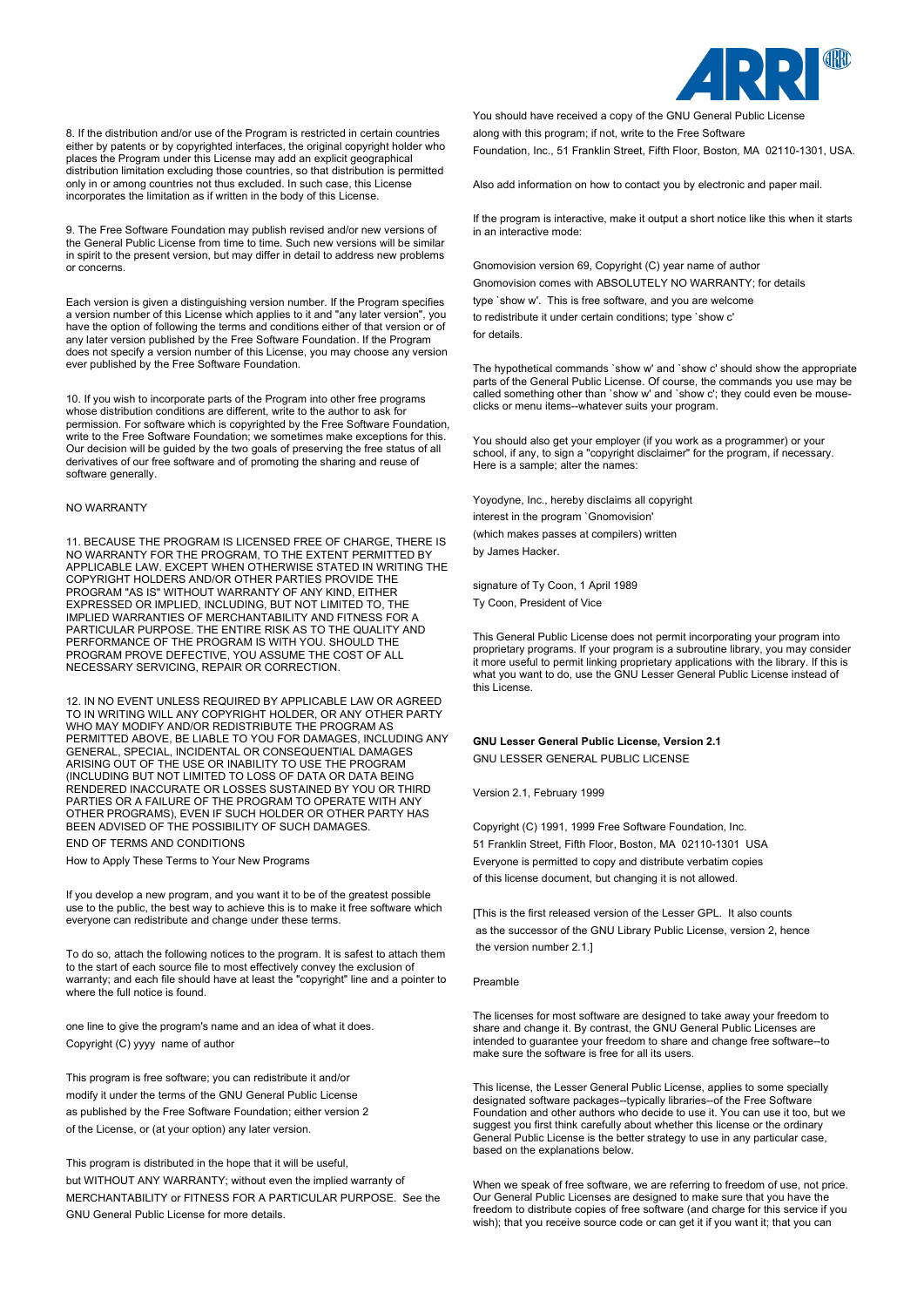

change the software and use pieces of it in new free programs; and that you are informed that you can do these things.

To protect your rights, we need to make restrictions that forbid distributors to deny you these rights or to ask you to surrender these rights. These restrictions translate to certain responsibilities for you if you distribute copies of the library or if you modify it.

For example, if you distribute copies of the library, whether gratis or for a fee, you must give the recipients all the rights that we gave you. You must make sure that they, too, receive or can get the source code. If you link other code with the library, you must provide complete object files to the recipients, so that they can relink them with the library after making changes to the library and recompiling it. And you must show them these terms so they know their rights.

We protect your rights with a two-step method: (1) we copyright the library, and (2) we offer you this license, which gives you legal permission to copy, distribute and/or modify the library.

To protect each distributor, we want to make it very clear that there is no warranty for the free library. Also, if the library is modified by someone else and passed on, the recipients should know that what they have is not the original version, so that the original author's reputation will not be affected by problems that might be introduced by others.

Finally, software patents pose a constant threat to the existence of any free program. We wish to make sure that a company cannot effectively restrict the users of a free program by obtaining a restrictive license from a patent holder. Therefore, we insist that any patent license obtained for a version of the library must be consistent with the full freedom of use specified in this license.

Most GNU software, including some libraries, is covered by the ordinary GNU General Public License. This license, the GNU Lesser General Public License, applies to certain designated libraries, and is quite different from the ordinary General Public License. We use this license for certain libraries in order to permit linking those libraries into non-free programs.

When a program is linked with a library, whether statically or using a shared library, the combination of the two is legally speaking a combined work, a derivative of the original library. The ordinary General Public License therefore permits such linking only if the entire combination fits its criteria of freedom. The Lesser General Public License permits more lax criteria for linking other code with the library.

We call this license the "Lesser" General Public License because it does Less to protect the user's freedom than the ordinary General Public License. It also provides other free software developers Less of an advantage over competing non-free programs. These disadvantages are the reason we use the ordinary General Public License for many libraries. However, the Lesser license provides advantages in certain special circumstances.

For example, on rare occasions, there may be a special need to encourage the widest possible use of a certain library, so that it becomes a de-facto standard. To achieve this, non-free programs must be allowed to use the library. A more frequent case is that a free library does the same job as widely used non-free libraries. In this case, there is little to gain by limiting the free library to free software only, so we use the Lesser General Public License.

In other cases, permission to use a particular library in non-free programs enables a greater number of people to use a large body of free software. For example, permission to use the GNU C Library in non-free programs enables many more people to use the whole GNU operating system, as well as its variant, the GNU/Linux operating system.

Although the Lesser General Public License is Less protective of the users' freedom, it does ensure that the user of a program that is linked with the Library has the freedom and the wherewithal to run that program using a modified version of the Library.

The precise terms and conditions for copying, distribution and modification follow. Pay close attention to the difference between a "work based on the library" and a "work that uses the library". The former contains code derived from the library, whereas the latter must be combined with the library in order to run.

TERMS AND CONDITIONS FOR COPYING, DISTRIBUTION AND MODIFICATION

0. This License Agreement applies to any software library or other program which contains a notice placed by the copyright holder or other authorized party saying it may be distributed under the terms of this Lesser General Public License (also called "this License"). Each licensee is addressed as "you".

A "library" means a collection of software functions and/or data prepared so as to be conveniently linked with application programs (which use some of those functions and data) to form executables.

The "Library", below, refers to any such software library or work which has been distributed under these terms. A "work based on the Library" means either the Library or any derivative work under copyright law: that is to say, a work containing the Library or a portion of it, either verbatim or with modifications and/or translated straightforwardly into another language. (Hereinafter, translation is included without limitation in the term "modification".)

"Source code" for a work means the preferred form of the work for making modifications to it. For a library, complete source code means all the source code for all modules it contains, plus any associated interface definition files, plus the scripts used to control compilation and installation of the library.

Activities other than copying, distribution and modification are not covered by this License; they are outside its scope. The act of running a program using the Library is not restricted, and output from such a program is covered only if its contents constitute a work based on the Library (independent of the use of the Library in a tool for writing it). Whether that is true depends on what the Library does and what the program that uses the Library does.

1. You may copy and distribute verbatim copies of the Library's complete source code as you receive it, in any medium, provided that you conspicuously and appropriately publish on each copy an appropriate copyright notice and disclaimer of warranty; keep intact all the notices that refer to this License and to the absence of any warranty; and distribute a copy of this License along with the Library.

You may charge a fee for the physical act of transferring a copy, and you may at your option offer warranty protection in exchange for a fee.

2. You may modify your copy or copies of the Library or any portion of it, thus forming a work based on the Library, and copy and distribute such modifications or work under the terms of Section 1 above, provided that you also meet all of these conditions:

a) The modified work must itself be a software library.

b) You must cause the files modified to carry prominent notices stating that you changed the files and the date of any change.

c) You must cause the whole of the work to be licensed at no charge to all third parties under the terms of this License.

d) If a facility in the modified Library refers to a function or a table of data to be supplied by an application program that uses the facility, other than as an argument passed when the facility is invoked, then you must make a good faith effort to ensure that, in the event an application does not supply such function or table, the facility still operates, and performs whatever part of its purpose remains meaningful.

(For example, a function in a library to compute square roots has a purpose that is entirely well-defined independent of the application. Therefore, Subsection 2d requires that any application-supplied function or table used by this function must be optional: if the application does not supply it, the square root function must still compute square roots.)

These requirements apply to the modified work as a whole. If identifiable sections of that work are not derived from the Library, and can be reasonably considered independent and separate works in themselves, then this License, and its terms, do not apply to those sections when you distribute them as separate works. But when you distribute the same sections as part of a whole which is a work based on the Library, the distribution of the whole must be on the terms of this License, whose permissions for other licensees extend to the entire whole, and thus to each and every part regardless of who wrote it.

Thus, it is not the intent of this section to claim rights or contest your rights to work written entirely by you; rather, the intent is to exercise the right to control the distribution of derivative or collective works based on the Library.

In addition, mere aggregation of another work not based on the Library with the Library (or with a work based on the Library) on a volume of a storage or distribution medium does not bring the other work under the scope of this License.

3. You may opt to apply the terms of the ordinary GNU General Public License instead of this License to a given copy of the Library. To do this, you must alter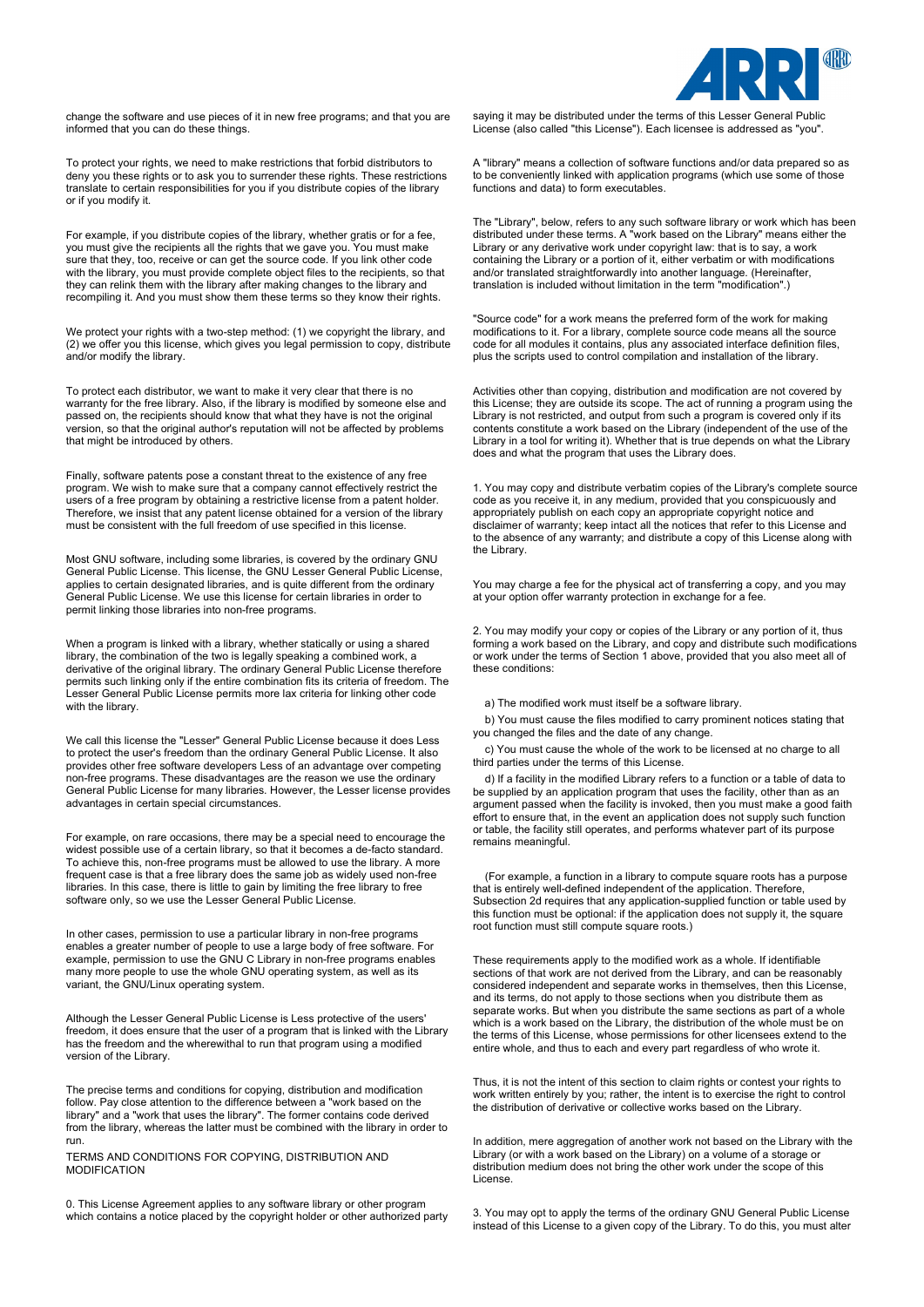

all the notices that refer to this License, so that they refer to the ordinary GNU General Public License, version 2, instead of to this License. (If a newer version than version 2 of the ordinary GNU General Public License has appeared, then you can specify that version instead if you wish.) Do not make any other change in these notices.

Once this change is made in a given copy, it is irreversible for that copy, so the ordinary GNU General Public License applies to all subsequent copies and derivative works made from that copy.

This option is useful when you wish to copy part of the code of the Library into a program that is not a library.

4. You may copy and distribute the Library (or a portion or derivative of it, under Section 2) in object code or executable form under the terms of Sections 1 and 2 above provided that you accompany it with the complete corresponding machine-readable source code, which must be distributed under the terms of Sections 1 and 2 above on a medium customarily used for software interchange.

If distribution of object code is made by offering access to copy from a designated place, then offering equivalent access to copy the source code from the same place satisfies the requirement to distribute the source code, even though third parties are not compelled to copy the source along with the object code.

5. A program that contains no derivative of any portion of the Library, but is designed to work with the Library by being compiled or linked with it, is called a "work that uses the Library". Such a work, in isolation, is not a derivative work of the Library, and therefore falls outside the scope of this License.

However, linking a "work that uses the Library" with the Library creates an executable that is a derivative of the Library (because it contains portions of the Library), rather than a "work that uses the library". The executable is therefore covered by this License. Section 6 states terms for distribution of such executables.

When a "work that uses the Library" uses material from a header file that is part of the Library, the object code for the work may be a derivative work of the Library even though the source code is not. Whether this is true is especially significant if the work can be linked without the Library, or if the work is itself a library. The threshold for this to be true is not precisely defined by law.

If such an object file uses only numerical parameters, data structure layouts and accessors, and small macros and small inline functions (ten lines or less in length), then the use of the object file is unrestricted, regardless of whether it is legally a derivative work. (Executables containing this object code plus portions of the Library will still fall under Section 6.)

Otherwise, if the work is a derivative of the Library, you may distribute the object code for the work under the terms of Section 6. Any executables containing that work also fall under Section 6, whether or not they are linked directly with the Library itself.

6. As an exception to the Sections above, you may also combine or link a "work that uses the Library" with the Library to produce a work containing portions of the Library, and distribute that work under terms of your choice, provided that the terms permit modification of the work for the customer's own use and reverse engineering for debugging such modifications.

You must give prominent notice with each copy of the work that the Library is used in it and that the Library and its use are covered by this License. You must supply a copy of this License. If the work during execution displays copyright notices, you must include the copyright notice for the Library among them, as well as a reference directing the user to the copy of this License. Also, you must do one of these things:

a) Accompany the work with the complete corresponding machine-readable source code for the Library including whatever changes were used in the work (which must be distributed under Sections 1 and 2 above); and, if the work is an executable linked with the Library, with the complete machine-readable "work that uses the Library", as object code and/or source code, so that the user can modify the Library and then relink to produce a modified executable containing the modified Library. (It is understood that the user who changes the contents of definitions files in the Library will not necessarily be able to recompile the application to use the modified definitions.)

b) Use a suitable shared library mechanism for linking with the Library. A  $s$ , suitable mechanism is one that  $(1)$  uses at run time a copy of the library already present on the user's computer system, rather than copying library functions into the executable, and (2) will operate properly with a modified version of the

library, if the user installs one, as long as the modified version is interfacecompatible with the version that the work was made with.

c) Accompany the work with a written offer, valid for at least three years, to give the same user the materials specified in Subsection 6a, above, for a charge no more than the cost of performing this distribution.

d) If distribution of the work is made by offering access to copy from a designated place, offer equivalent access to copy the above specified materials from the same place.

e) Verify that the user has already received a copy of these materials or that you have already sent this user a copy.

For an executable, the required form of the "work that uses the Library" must include any data and utility programs needed for reproducing the executable from it. However, as a special exception, the materials to be distributed need not include anything that is normally distributed (in either source or binary form) with the major components (compiler, kernel, and so on) of the operating system on which the executable runs, unless that component itself accompanies the executable.

It may happen that this requirement contradicts the license restrictions of other proprietary libraries that do not normally accompany the operating system. Such a contradiction means you cannot use both them and the Library together in an executable that you distribute.

7. You may place library facilities that are a work based on the Library side-byside in a single library together with other library facilities not covered by this License, and distribute such a combined library, provided that the separate distribution of the work based on the Library and of the other library facilities is otherwise permitted, and provided that you do these two things:

a) Accompany the combined library with a copy of the same work based on the Library, uncombined with any other library facilities. This must be distributed under the terms of the Sections above.

b) Give prominent notice with the combined library of the fact that part of it is a work based on the Library, and explaining where to find the accompanying uncombined form of the same work.

8. You may not copy, modify, sublicense, link with, or distribute the Library except as expressly provided under this License. Any attempt otherwise to copy, modify, sublicense, link with, or distribute the Library is void, and will automatically terminate your rights under this License. However, parties who have received copies, or rights, from you under this License will not have their licenses terminated so long as such parties remain in full compliance.

9. You are not required to accept this License, since you have not signed it. However, nothing else grants you permission to modify or distribute the Library or its derivative works. These actions are prohibited by law if you do not accept this License. Therefore, by modifying or distributing the Library (or any work based on the Library), you indicate your acceptance of this License to do so, and all its terms and conditions for copying, distributing or modifying the Library or works based on it.

10. Each time you redistribute the Library (or any work based on the Library), the recipient automatically receives a license from the original licensor to copy, distribute, link with or modify the Library subject to these terms and conditions. You may not impose any further restrictions on the recipients' exercise of the rights granted herein. You are not responsible for enforcing compliance by third parties with this License.

11. If, as a consequence of a court judgment or allegation of patent infringement or for any other reason (not limited to patent issues), conditions are imposed on you (whether by court order, agreement or otherwise) that contradict the conditions of this License, they do not excuse you from the conditions of this License. If you cannot distribute so as to satisfy simultaneously your obligations under this License and any other pertinent obligations, then as a consequence you may not distribute the Library at all. For example, if a patent license would not permit royalty-free redistribution of the Library by all those who receive copies directly or indirectly through you, then the only way you could satisfy both it and this License would be to refrain entirely from distribution of the Library.

If any portion of this section is held invalid or unenforceable under any particular circumstance, the balance of the section is intended to apply, and the section as a whole is intended to apply in other circumstances.

It is not the purpose of this section to induce you to infringe any patents or other property right claims or to contest validity of any such claims; this section has the sole purpose of protecting the integrity of the free software distribution system which is implemented by public license practices. Many people have made generous contributions to the wide range of software distributed through that system in reliance on consistent application of that system; it is up to the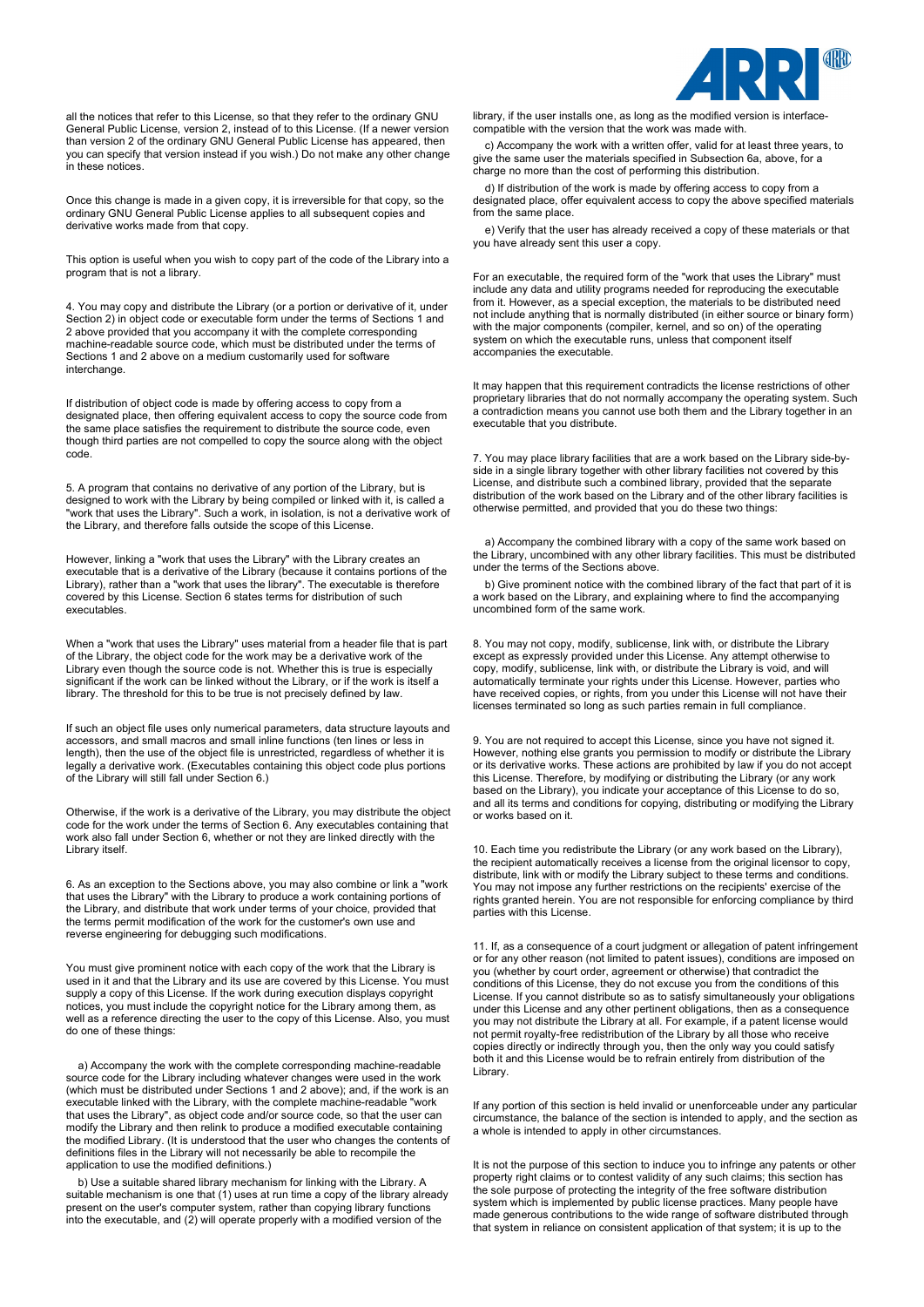

author/donor to decide if he or she is willing to distribute software through any other system and a licensee cannot impose that choice.

This section is intended to make thoroughly clear what is believed to be a consequence of the rest of this License.

12. If the distribution and/or use of the Library is restricted in certain countries either by patents or by copyrighted interfaces, the original copyright holder who places the Library under this License may add an explicit geographical distribution limitation excluding those countries, so that distribution is permitted only in or among countries not thus excluded. In such case, this License incorporates the limitation as if written in the body of this License.

13. The Free Software Foundation may publish revised and/or new versions of the Lesser General Public License from time to time. Such new versions will be similar in spirit to the present version, but may differ in detail to address new problems or concerns.

Each version is given a distinguishing version number. If the Library specifies a version number of this License which applies to it and "any later version", you have the option of following the terms and conditions either of that version or of any later version published by the Free Software Foundation. If the Library does not specify a license version number, you may choose any version ever published by the Free Software Foundation.

14. If you wish to incorporate parts of the Library into other free programs whose distribution conditions are incompatible with these, write to the author to ask for permission. For software which is copyrighted by the Free Software Foundation, write to the Free Software Foundation; we sometimes make exceptions for this. Our decision will be guided by the two goals of preserving the free status of all derivatives of our free software and of promoting the sharing and reuse of software generally.

#### NO WARRANTY

15. BECAUSE THE LIBRARY IS LICENSED FREE OF CHARGE, THERE IS NO WARRANTY FOR THE LIBRARY, TO THE EXTENT PERMITTED BY APPLICABLE LAW. EXCEPT WHEN OTHERWISE STATED IN WRITING THE COPYRIGHT HOLDERS AND/OR OTHER PARTIES PROVIDE THE LIBRARY "AS IS" WITHOUT WARRANTY OF ANY KIND, EITHER EXPRESSED OR IMPLIED, INCLUDING, BUT NOT LIMITED TO, THE IMPLIED WARRANTIES OF MERCHANTABILITY AND FITNESS FOR A PARTICULAR PURPOSE. THE ENTIRE RISK AS TO THE QUALITY AND PERFORMANCE OF THE LIBRARY IS WITH YOU. SHOULD THE LIBRARY PROVE DEFECTIVE, YOU ASSUME THE COST OF ALL NECESSARY SERVICING, REPAIR OR **CORRECTION** 

16. IN NO EVENT UNLESS REQUIRED BY APPLICABLE LAW OR AGREED TO IN WRITING WILL ANY COPYRIGHT HOLDER, OR ANY OTHER PARTY WHO MAY MODIFY AND/OR REDISTRIBUTE THE LIBRARY AS PERMITTED ABOVE, BE LIABLE TO YOU FOR DAMAGES, INCLUDING ANY GENERAL, SPECIAL, INCIDENTAL OR CONSEQUENTIAL DAMAGES ARISING OUT OF THE USE OR INABILITY TO USE THE LIBRARY (INCLUDING BUT NOT LIMITED TO LOSS OF DATA OR DATA BEING RENDERED INACCURATE OR LOSSES SUSTAINED BY YOU OR THIRD PARTIES OR A FAILURE OF THE LIBRARY TO OPERATE WITH ANY OTHER SOFTWARE), EVEN IF SUCH HOLDER OR OTHER PARTY HAS BEEN ADVISED OF THE POSSIBILITY OF SUCH DAMAGES.

#### END OF TERMS AND CONDITIONS

How to Apply These Terms to Your New Libraries

If you develop a new library, and you want it to be of the greatest possible use to the public, we recommend making it free software that everyone can redistribute and change. You can do so by permitting redistribution under these terms (or, alternatively, under the terms of the ordinary General Public License).

To apply these terms, attach the following notices to the library. It is safest to attach them to the start of each source file to most effectively convey the exclusion of warranty; and each file should have at least the "copyright" line and a pointer to where the full notice is found.

one line to give the library's name and an idea of what it does. Copyright (C) year name of author

This library is free software; you can redistribute it and/or modify it under the terms of the GNU Lesser General Public License as published by the Free Software Foundation; either version 2.1 of the License, or (at your option) any later version. This library is distributed in the hope that it will be useful, but WITHOUT ANY WARRANTY; without even the implied warranty of MERCHANTABILITY or FITNESS FOR A PARTICULAR PURPOSE. See the **GNU** 

Lesser General Public License for more details.

You should have received a copy of the GNU Lesser General Public License along with this library; if not, write to the Free Software Foundation, Inc., 51 Franklin Street, Fifth Floor, Boston, MA 02110-1301 USA

Also add information on how to contact you by electronic and paper mail.

You should also get your employer (if you work as a programmer) or your school, if any, to sign a "copyright disclaimer" for the library, if necessary. Here is a sample; alter the names:

Yoyodyne, Inc., hereby disclaims all copyright interest in the library `Frob' (a library for tweaking knobs) written by James Random Hacker.

signature of Ty Coon, 1 April 1990 Ty Coon, President of Vice

That's all there is to it!

## **Orbiter main unit**

#### **Apache License**

CMSIS CPU core / compiler support Copyright (c) 2009-2017 ARM Limited. All rights reserved.

SPDX-License-Identifier: Apache-2.0

Licensed under the Apache License, Version 2.0 (the License); you may not use this file except in compliance with the License. You may obtain a copy of the License at

www.apache.org/licenses/LICENSE-2.0

Unless required by applicable law or agreed to in writing, software distributed under the License is distributed on an AS IS BASIS, WITHOUT WARRANTIES OR CONDITIONS OF ANY KIND, either express or implied. See the License for the specific language governing permissions and limitations under the License.

#### **BSD license**

#### glib-2.0

Copyright (c) 1997-2012 University of Cambridge

----------------------------------------------------------------------------- Redistribution and use in source and binary forms, with or without modification, are permitted provided that the following conditions are met:

- \* Redistributions of source code must retain the above copyright notice, this list of conditions and the following disclaimer.
- \* Redistributions in binary form must reproduce the above copyright notice, this list of conditions and the following disclaimer in the documentation and/or other materials provided with the distribution.
- \* Neither the name of the University of Cambridge nor the names of its contributors may be used to endorse or promote products derived from this software without specific prior written permission.

THIS SOFTWARE IS PROVIDED BY THE COPYRIGHT HOLDERS AND CONTRIBUTORS "AS IS" AND ANY EXPRESS OR IMPLIED WARRANTIES,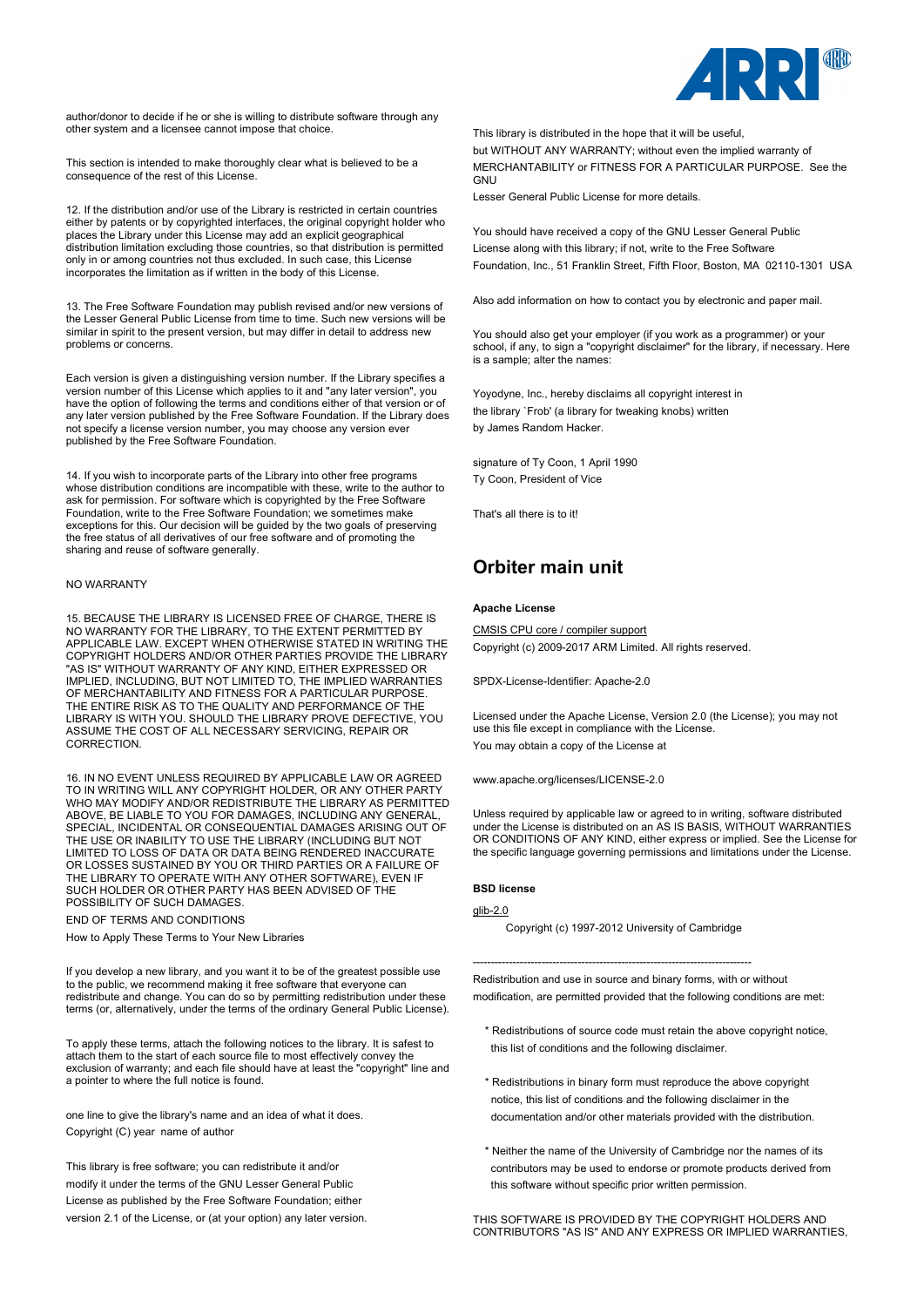

INCLUDING, BUT NOT LIMITED TO, THE IMPLIED WARRANTIES OF MERCHANTABILITY AND FITNESS FOR A PARTICULAR PURPOSE ARE DISCLAIMED. IN NO EVENT SHALL THE COPYRIGHT OWNER OR CONTRIBUTORS BE LIABLE FOR ANY DIRECT, INDIRECT, INCIDENTAL, SPECIAL, EXEMPLARY, OR CONSEQUENTIAL DAMAGES (INCLUDING, BUT NOT LIMITED TO, PROCUREMENT OF SUBSTITUTE GOODS OR SERVICES; LOSS OF USE, DATA, OR PROFITS; OR BUSINESS INTERRUPTION) HOWEVER CAUSED AND ON ANY THEORY OF LIABILITY, WHETHER IN CONTRACT, STRICT LIABILITY, OR TORT (INCLUDING NEGLIGENCE OR OTHERWISE) ARISING IN ANY WAY OUT OF THE USE OF THIS SOFTWARE, EVEN IF ADVISED OF THE POSSIBILITY OF SUCH DAMAGE.

#### klibc

This license applies to all files in directory and its subdirectories, unless otherwise noted in individual files.

-----------------------------------------------------------------------------

-----

Some files are derived from files copyrighted by the Regents of The University of California, and are available under the following license:

Note: The advertising clause in the license appearing on BSD Unix files was officially rescinded by the Director of the Office of Technology Licensing of the University of California on July 22 1999. He states that clause 3 is "hereby deleted in its entirety.

#### Copyright (c)

The Regents of the University of California. All rights reserved.

Redistribution and use in source and binary forms, with or without modification, are permitted provided that the following conditions

are met:

- 1. Redistributions of source code must retain the above copyright
- notice, this list of conditions and the following disclaimer.
- 2. Redistributions in binary form must reproduce the above copyright notice, this list of conditions and the following disclaimer in the
- documentation and/or other materials provided with the distribution. 3. All advertising materials mentioning features or use of this software
- must display the following acknowledgement:
- This product includes software developed by the University of
- California, Berkeley and its contributors.
- 4. Neither the name of the University nor the names of its contributors
- may be used to endorse or promote products derived from this software without specific prior written permission.

THIS SOFTWARE IS PROVIDED BY THE REGENTS AND CONTRIBUTORS ``AS IS'' AND ANY EXPRESS OR IMPLIED WARRANTIES, INCLUDING, BUT NOT LIMITED TO, THE IMPLIED WARRANTIES OF MERCHANTABILITY AND FITNESS FOR A PARTICULAR PURPOSE ARE DISCLAIMED. IN NO EVENT SHALL THE REGENTS OR CONTRIBUTORS BE LIABLE FOR ANY DIRECT, INDIRECT, INCIDENTAL, SPECIAL, EXEMPLARY, OR CONSEQUENTIAL DAMAGES (INCLUDING, BUT NOT LIMITED TO, PROCUREMENT OF SUBSTITUTE GOODS OR SERVICES; LOSS OF USE, DATA, OR PROFITS; OR BUSINESS INTERRUPTION) HOWEVER CAUSED AND ON ANY THEORY OF LIABILITY, WHETHER IN CONTRACT, STRICT LIABILITY, OR TORT (INCLUDING NEGLIGENCE OR OTHERWISE) ARISING IN ANY WAY OUT OF THE USE OF THIS SOFTWARE, EVEN IF ADVISED OF THE POSSIBILITY OF SUCH DAMAGE.

#### libcap

Unless otherwise \*explicitly\* stated, the following text describes the licensed conditions under which the contents of this libcap release may be used and distributed:

-------------------------------------------------------------------------

Redistribution and use in source and binary forms of libcap, with or without modification, are permitted provided that the following conditions are met:

- 1. Redistributions of source code must retain any existing copyright notice, and this entire permission notice in its entirety, including the disclaimer of warranties.
- 2. Redistributions in binary form must reproduce all prior and current

copyright notices, this list of conditions, and the following disclaimer in the documentation and/or other materials provided with the distribution.

3. The name of any author may not be used to endorse or promote products derived from this software without their specific prior written permission.

ALTERNATIVELY, this product may be distributed under the terms of the GNU General Public License (v2.0 - see below), in which case the provisions of the GNU GPL are required INSTEAD OF the above restrictions. (This clause is necessary due to a potential conflict between the GNU GPL and the restrictions contained in a BSD-style copyright.)

THIS SOFTWARE IS PROVIDED ``AS IS'' AND ANY EXPRESS OR IMPLIED WARRANTIES, INCLUDING, BUT NOT LIMITED TO, THE IMPLIED WARRANTIES OF MERCHANTABILITY AND FITNESS FOR A PARTICULAR PURPOSE ARE DISCLAIMED. IN NO EVENT SHALL THE AUTHOR(S) BE LIABLE FOR ANY DIRECT, INDIRECT, INCIDENTAL, SPECIAL, EXEMPLARY, OR CONSEQUENTIAL DAMAGES (INCLUDING, BUT NOT LIMITED TO, PROCUREMENT OF SUBSTITUTE GOODS OR SERVICES; LOSS OF USE, DATA, OR PROFITS; OR BUSINESS INTERRUPTION) HOWEVER CAUSED AND ON ANY THEORY OF LIABILITY, WHETHER IN CONTRACT, STRICT LIABILITY, OR TORT (INCLUDING NEGLIGENCE OR OTHERWISE) ARISING IN ANY WAY OUT OF THE USE OF THIS SOFTWARE, EVEN IF ADVISED OF THE POSSIBILITY OF SUCH DAMAGE.

#### libkcapi

Copyright (C) 2016 - 2019, Stephan Mueller <smueller@chronox.de>

Redistribution and use in source and binary forms, with or without modification, are permitted provided that the following conditions are met:

1. Redistributions of source code must retain the above copyright notice, and the entire permission notice in its entirety,

including the disclaimer of warranties.

- 2. Redistributions in binary form must reproduce the above copyright notice, this list of conditions and the following disclaimer in the
	- documentation and/or other materials provided with the distribution.
- 3. The name of the author may not be used to endorse or promote products derived from this software without specific prior

written permission.

ALTERNATIVELY, this product may be distributed under the terms of the GNU General Public License, in which case the provisions of the GPL2 are required INSTEAD OF the above restrictions. (This clause is necessary due to a potential bad interaction between the GPL and the restrictions contained in a BSD-style copyright.)

THIS SOFTWARE IS PROVIDED "AS IS" AND ANY EXPRESS OR IMPLIED WARRANTIES, INCLUDING, BUT NOT LIMITED TO, THE IMPLIED WARRANTIES, INSESSING, SO HIST EINITED TO, THE IIII EITH CHE WARRANTIES OF MERCHANTABILITY AND FITNESS FOR A PARTICULAR PURPOSE, ALL OF WHICH ARE HEREBY DISCLAIMED. IN NO EVENT SHALL THE AUTHOR BE LIABLE FOR ANY DIRECT, INDIRECT, INCIDENTAL, SPECIAL, EXEMPLARY, OR CONSEQUENTIAL DAMAGES (INCLUDING, BUT NOT LIMITED TO, PROCUREMENT OF SUBSTITUTE GOODS OR SERVICES; LOSS OF USE, DATA, OR PROFITS; OR BUSINESS INTERRUPTION) HOWEVER CAUSED AND ON ANY THEORY OF LIABILITY, WHETHER IN CONTRACT, STRICT LIABILITY, OR TORT (INCLUDING NEGLIGENCE OR OTHERWISE) ARISING IN ANY WAY OUT OF THE USE OF THIS SOFTWARE, EVEN IF NOT ADVISED OF THE POSSIBILITY OF SUCH DAMAGE.

libpcre PCRE LICENCE

------------

PCRE is a library of functions to support regular expressions whose syntax and semantics are as close as possible to those of the Perl 5 language.

Release 8 of PCRE is distributed under the terms of the "BSD" licence, as specified below. The documentation for PCRE, supplied in the "doc" directory, is distributed under the same terms as the software itself. The data in the testdata directory is not copyrighted and is in the public domain.

The basic library functions are written in C and are freestanding. Also included in the distribution is a set of C++ wrapper functions, and a just-in-time compiler that can be used to optimize pattern matching. These are both optional features that can be omitted when the library is built.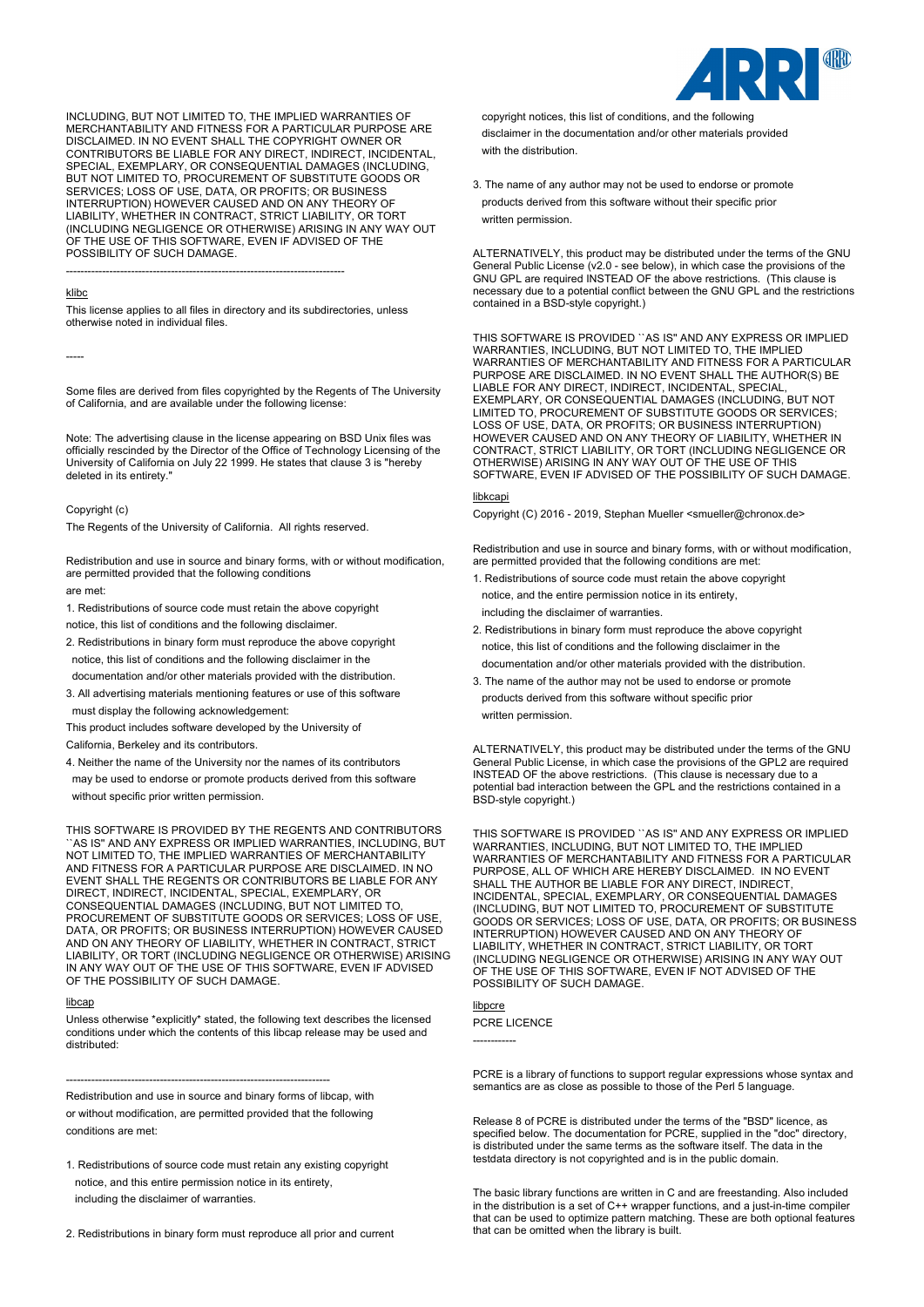

#### THE BASIC LIBRARY FUNCTIONS

--------------------------- Written by: Philip Hazel Email local part: ph10 Email domain: cam.ac.uk

University of Cambridge Computing Service, Cambridge, England.

Copyright (c) 1997-2020 University of Cambridge All rights reserved.

#### PCRE JUST-IN-TIME COMPILATION SUPPORT

------------------------------------- Written by: Zoltan Herczeg Email local part: hzmester Email domain: freemail.hu

Copyright(c) 2010-2020 Zoltan Herczeg All rights reserved.

#### STACK-LESS JUST-IN-TIME COMPILER

-------------------------------- Written by: Zoltan Herczeg Email local part: hzmester Email domain: freemail.hu

Copyright(c) 2009-2020 Zoltan Herczeg All rights reserved.

THE C++ WRAPPER FUNCTIONS

Contributed by: Google Inc.

-------------------------

Copyright (c) 2007-2012, Google Inc. All rights reserved.

#### THE "BSD" LICENCE

#### -----------------

Redistribution and use in source and binary forms, with or without modification, are permitted provided that the following conditions are met:

- \* Redistributions of source code must retain the above copyright notice, this list of conditions and the following disclaimer.
- \* Redistributions in binary form must reproduce the above copyright notice, this list of conditions and the following disclaimer in the documentation and/or other materials provided with the distribution.
- \* Neither the name of the University of Cambridge nor the name of Google Inc. nor the names of their contributors may be used to endorse or promote products derived from this software without specific prior written permission.

THIS SOFTWARE IS PROVIDED BY THE COPYRIGHT HOLDERS AND CONTRIBUTORS "AS IS" AND ANY EXPRESS OR IMPLIED WARRANTIES, INCLUDING, BUT NOT LIMITED TO, THE IMPLIED WARRANTIES OF MERCHANTABILITY AND FITNESS FOR A PARTICULAR PURPOSE ARE DISCLAIMED. IN NO EVENT SHALL THE COPYRIGHT OWNER OR CONTRIBUTORS BE LIABLE FOR ANY DIRECT, INDIRECT, INCIDENTAL, SPECIAL, EXEMPLARY, OR CONSEQUENTIAL DAMAGES (INCLUDING, BUT NOT LIMITED TO, PROCUREMENT OF SUBSTITUTE GOODS OR SERVICES; LOSS OF USE, DATA, OR PROFITS; OR BUSINESS INTERRUPTION) HOWEVER CAUSED AND ON ANY THEORY OF LIABILITY, WHETHER IN CONTRACT, STRICT LIABILITY, OR TORT (INCLUDING NEGLIGENCE OR OTHERWISE) ARISING IN ANY WAY OUT OF THE USE OF THIS SOFTWARE, EVEN IF ADVISED OF THE POSSIBILITY OF SUCH DAMAGE.

#### End

#### newlib

Parts of libc/misc:

Copyright (C) 2004,2010 CodeSourcery, LLC

Permission to use, copy, modify, and distribute this file for any purpose is hereby granted without fee, provided that the above copyright notice and this notice appears in all copies.

This file is distributed WITHOUT ANY WARRANTY; without even the implied warranty of MERCHANTABILITY or FITNESS FOR A PARTICULAR PURPOSE.

libc/machine/arm (most assembler files):

Copyright (c) 2008,2013-2015 ARM Ltd All rights reserved.

Redistribution and use in source and binary forms, with or without modification, are permitted provided that the following conditions are met:

- 1. Redistributions of source code must retain the above copyright notice, this list of conditions and the following disclaimer.
- 2. Redistributions in binary form must reproduce the above copyright notice, this list of conditions and the following disclaimer in the documentation and/or other materials provided with the distribution.
- 3. The name of the company may not be used to endorse or promote products derived from this software without specific prior written permission.

\*

THIS SOFTWARE IS PROVIDED BY ARM LTD "AS IS" AND ANY EXPRESS OR IMPLIED WARRANTIES, INCLUDING, BUT NOT LIMITED TO, THE IMPLIED WARRANTIES OF MERCHANTABILITY AND FITNESS FOR A PARTICULAR PURPOSE ARE DISCLAIMED. IN NO EVENT SHALL ARM LTD BE LIABLE FOR ANY DIRECT, INDIRECT, INCIDENTAL, SPECIAL, EXEMPLARY, OR CONSEQUENTIAL DAMAGES (INCLUDING, BUT NOT LIMITED TO, PROCUREMENT OF SUBSTITUTE GOODS OR SERVICES; LOSS OF USE, DATA, OR PROFITS; OR BUSINESS INTERRUPTION) HOWEVER CAUSED AND ON ANY THEORY OF LIABILITY, WHETHER IN CONTRACT, STRICT LIABILITY, OR TORT (INCLUDING NEGLIGENCE OR OTHERWISE) ARISING IN ANY WAY OUT OF THE USE OF THIS SOFTWARE, EVEN IF ADVISED OF THE POSSIBILITY OF SUCH DAMAGE.

#### protobuf

Copyright 2008 Google Inc. All rights reserved.

Redistribution and use in source and binary forms, with or without modification, are permitted provided that the following conditions are met:

\* Redistributions of source code must retain the above copyright notice, this list of conditions and the following disclaimer.

\* Redistributions in binary form must reproduce the above

copyright notice, this list of conditions and the following disclaimer in the documentation and/or other materials provided with the distribution.

\* Neither the name of Google Inc. nor the names of its

contributors may be used to endorse or promote products derived from this software without specific prior written permission.

THIS SOFTWARE IS PROVIDED BY THE COPYRIGHT HOLDERS AND CONTRIBUTORS "AS IS" AND ANY EXPRESS OR IMPLIED WARRANTIES, INCLUDING, BUT NOT LIMITED TO, THE IMPLIED WARRANTIES OF MERCHANTABILITY AND FITNESS FOR A PARTICULAR PURPOSE ARE DISCLAIMED. IN NO EVENT SHALL THE COPYRIGHT OWNER OR CONTRIBUTORS BE LIABLE FOR ANY DIRECT, INDIRECT, INCIDENTAL, SPECIAL, EXEMPLARY, OR CONSEQUENTIAL DAMAGES (INCLUDING, BUT NOT LIMITED TO, PROCUREMENT OF SUBSTITUTE GOODS OR SERVICES; LOSS OF USE, DATA, OR PROFITS; OR BUSINESS INTERRUPTION) HOWEVER CAUSED AND ON ANY THEORY OF LIABILITY, WHETHER IN CONTRACT, STRICT LIABILITY, OR TORT (INCLUDING NEGLIGENCE OR OTHERWISE) ARISING IN ANY WAY OUT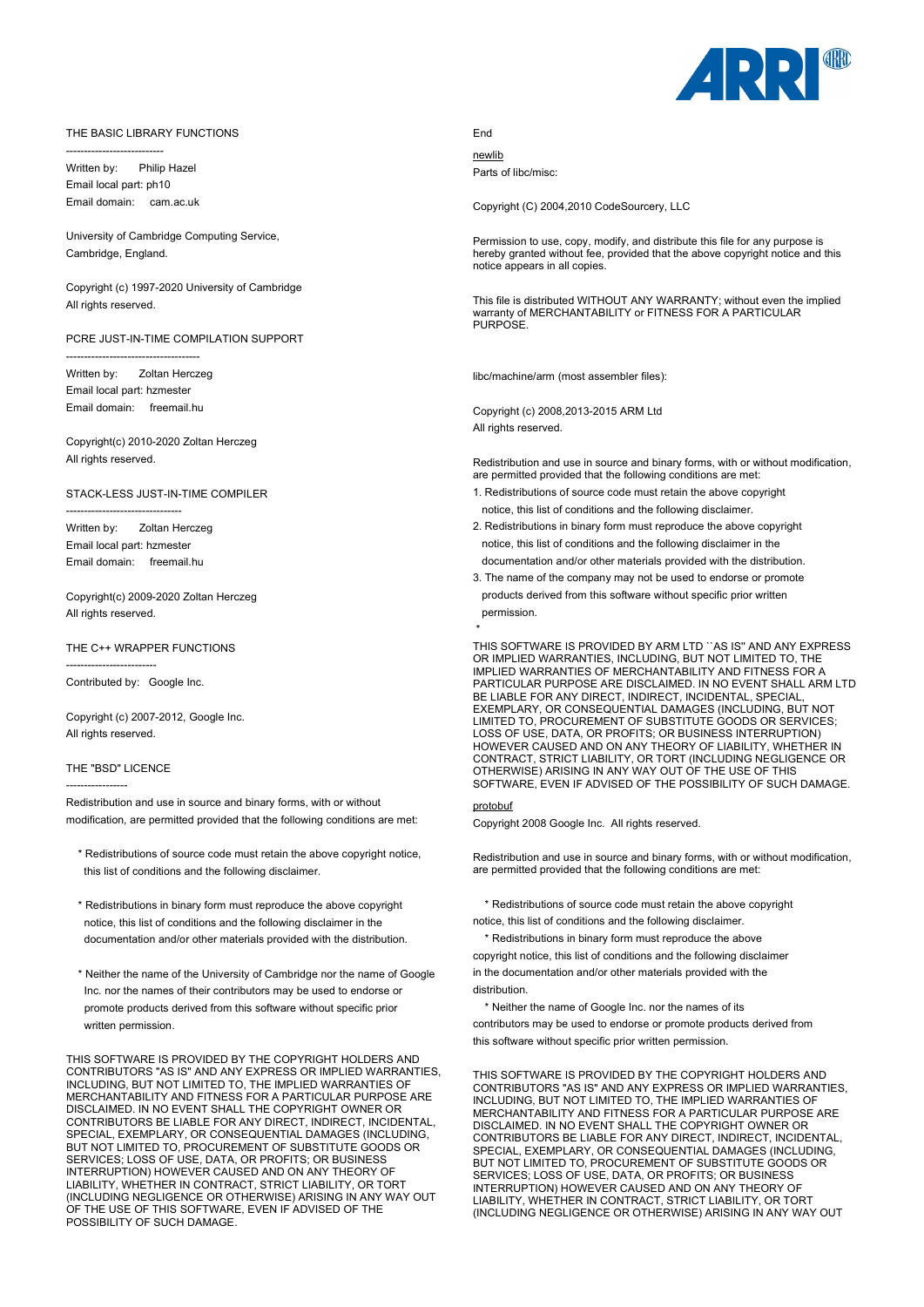

OF THE USE OF THIS SOFTWARE, EVEN IF ADVISED OF THE POSSIBILITY OF SUCH DAMAGE.

Code generated by the Protocol Buffer compiler is owned by the owner of the input file used when generating it. This code is not standalone and requires a support library to be linked with it. This support library is itself covered by the above license.

STM32F7xx CMSIS + HAL driver

© COPYRIGHT(c) 2016,2017,2018,2020 STMicroelectronics

Redistribution and use in source and binary forms, with or without modification, are permitted provided that the following conditions are met:

- 1. Redistributions of source code must retain the above copyright notice, this list of conditions and the following disclaimer.
- 2. Redistributions in binary form must reproduce the above copyright notice, this list of conditions and the following disclaimer in the documentation and/or other materials provided with the distribution.
- 3. Neither the name of STMicroelectronics nor the names of its contributors may be used to endorse or promote products derived from this software without specific prior written permission.

THIS SOFTWARE IS PROVIDED BY THE COPYRIGHT HOLDERS AND CONTRIBUTORS "AS IS" AND ANY EXPRESS OR IMPLIED WARRANTIES, INCLUDING, BUT NOT LIMITED TO, THE IMPLIED WARRANTIES OF MERCHANTABILITY AND FITNESS FOR A PARTICULAR PURPOSE ARE DISCLAIMED. IN NO EVENT SHALL THE COPYRIGHT HOLDER OR CONTRIBUTORS BE LIABLE FOR ANY DIRECT, INDIRECT, INCIDENTAL, SPECIAL, EXEMPLARY, OR CONSEQUENTIAL DAMAGES (INCLUDING, BUT NOT LIMITED TO, PROCUREMENT OF SUBSTITUTE GOODS OR SERVICES; LOSS OF USE, DATA, OR PROFITS; OR BUSINESS INTERRUPTION) HOWEVER CAUSED AND ON ANY THEORY OF LIABILITY, WHETHER IN CONTRACT, STRICT LIABILITY, OR TORT (INCLUDING NEGLIGENCE OR OTHERWISE) ARISING IN ANY WAY OUT OF THE USE OF THIS SOFTWARE, EVEN IF ADVISED OF THE POSSIBILITY OF SUCH DAMAGE.

#### util-linux-libuuid

Redistribution and use in source and binary forms, with or without modification, are permitted provided that the following conditions are met:

- 1. Redistributions of source code must retain the above copyright
- notice, and the entire permission notice in its entirety,
- including the disclaimer of warranties.
- 2. Redistributions in binary form must reproduce the above copyright notice, this list of conditions and the following disclaimer in the documentation and/or other materials provided with the distribution.
- 3. The name of the author may not be used to endorse or promote products derived from this software without specific prior

written permission.

THIS SOFTWARE IS PROVIDED ``AS IS'' AND ANY EXPRESS OR IMPLIED WARRANTIES, INCLUDING, BUT NOT LIMITED TO, THE IMPLIED WARRANTIES OF MERCHANTABILITY AND FITNESS FOR A PARTICULAR PURPOSE, ALL OF WHICH ARE HEREBY DISCLAIMED. IN NO EVENT SHALL THE AUTHOR BE LIABLE FOR ANY DIRECT, INDIRECT, INCIDENTAL, SPECIAL, EXEMPLARY, OR CONSEQUENTIAL DAMAGES (INCLUDING, BUT NOT LIMITED TO, PROCUREMENT OF SUBSTITUTE GOODS OR SERVICES; LOSS OF USE, DATA, OR PROFITS; OR BUSINESS INTERRUPTION) HOWEVER CAUSED AND ON ANY THEORY OF LIABILITY, WHETHER IN CONTRACT, STRICT LIABILITY, OR TORT (INCLUDING NEGLIGENCE OR OTHERWISE) ARISING IN ANY WAY OUT OF THE USE OF THIS SOFTWARE, EVEN IF NOT ADVISED OF THE POSSIBILITY OF SUCH DAMAGE.

#### **MIT license**

#### Curl

COPYRIGHT AND PERMISSION NOTICE

Copyright (c) 1996 - 2020, Daniel Stenberg, <daniel@haxx.se>, and many contributors, see the THANKS file.

#### All rights reserved.

Permission to use, copy, modify, and distribute this software for any purpose with or without fee is hereby granted, provided that the above copyright notice and this permission notice appear in all copies.

THE SOFTWARE IS PROVIDED "AS IS", WITHOUT WARRANTY OF ANY KIND, EXPRESS OR IMPLIED, INCLUDING BUT NOT LIMITED TO THE WARRANTIES OF MERCHANTABILITY, FITNESS FOR A PARTICULAR PURPOSE AND NONINFRINGEMENT OF THIRD PARTY RIGHTS. IN NO EVENT SHALL THE AUTHORS OR COPYRIGHT HOLDERS BE LIABLE FOR ANY CLAIM, DAMAGES OR OTHER LIABILITY, WHETHER IN AN ACTION OF CONTRACT, TORT OR OTHERWISE, ARISING FROM, OUT OF OR IN CONNECTION WITH THE SOFTWARE OR THE USE OR OTHER DEALINGS IN THE SOFTWARE.

Except as contained in this notice, the name of a copyright holder shall not be used in advertising or otherwise to promote the sale, use or other dealings in this Software without prior written authorization of the copyright holder.

#### Expat

Copyright (c) 1998-2000 Thai Open Source Software Center Ltd and Clark Cooper

Copyright (c) 2001-2017 Expat maintainers

Permission is hereby granted, free of charge, to any person obtaining a copy of this software and associated documentation files (the "Software"), to deal in the Software without restriction, including without limitation the rights to use, copy, modify, merge, publish, distribute, sublicense, and/or sell copies of the Software, and to permit persons to whom the Software is furnished to do so, subject to the following conditions:

The above copyright notice and this permission notice shall be included in all copies or substantial portions of the Software.

THE SOFTWARE IS PROVIDED "AS IS", WITHOUT WARRANTY OF ANY KIND, EXPRESS OR IMPLIED, INCLUDING BUT NOT LIMITED TO THE WARRANTIES OF MERCHANTABILITY, FITNESS FOR A PARTICULAR PURPOSE AND NONINFRINGEMENT. IN NO EVENT SHALL THE AUTHORS OR COPYRIGHT HOLDERS BE LIABLE FOR ANY CLAIM, DAMAGES OR OTHER LIABILITY, WHETHER IN AN ACTION OF CONTRACT, TORT OR OTHERWISE, ARISING FROM, OUT OF OR IN CONNECTION WITH THE SOFTWARE OR THE USE OR OTHER DEALINGS IN THE SOFTWARE.

#### klibc

-----

This license applies to all files in directory and its subdirectories, unless otherwise noted in individual files.

Some files are derived from files derived from the include/ directory of the Linux kernel, and are licensed under the terms of the GNU General Public License version 2, as released by the Free Software Foundation, Inc.; incorporated herein by reference.

For all remaining files, the following license applies:

Permission is hereby granted, free of charge, to any person obtaining a copy of this software and associated documentation files (the "Software"), to deal in the Software without restriction, including without limitation the rights to use, copy, modify, merge, publish, distribute, sublicense, and/or sell copies of the Software, and to permit persons to whom the Software is furnished to do so, subject to the following conditions:

Any copyright notice(s) and this permission notice shall be included in all copies or substantial portions of the Software.

THE SOFTWARE IS PROVIDED "AS IS", WITHOUT WARRANTY OF ANY KIND, EXPRESS OR IMPLIED, INCLUDING BUT NOT LIMITED TO THE WARRANTIES OF MERCHANTABILITY, FITNESS FOR A PARTICULAR PURPOSE AND NONINFRINGEMENT. IN NO EVENT SHALL THE AUTHORS OR COPYRIGHT HOLDERS BE LIABLE FOR ANY CLAIM, DAMAGES OR OTHER LIABILITY, WHETHER IN AN ACTION OF CONTRACT, TORT OR OTHERWISE, ARISING FROM, OUT OF OR IN CONNECTION WITH THE SOFTWARE OR THE USE OR OTHER DEALINGS IN THE SOFTWARE.

#### libfdcpp

The MIT License (MIT)

Copyright (c) <2015> Steffen Nüssle

Permission is hereby granted, free of charge, to any person obtaining a copy of this software and associated documentation files (the "Software"), to deal in the Software without restriction, including without limitation the rights to use, copy, modify, merge, publish, distribute, sublicense, and/or sell copies of the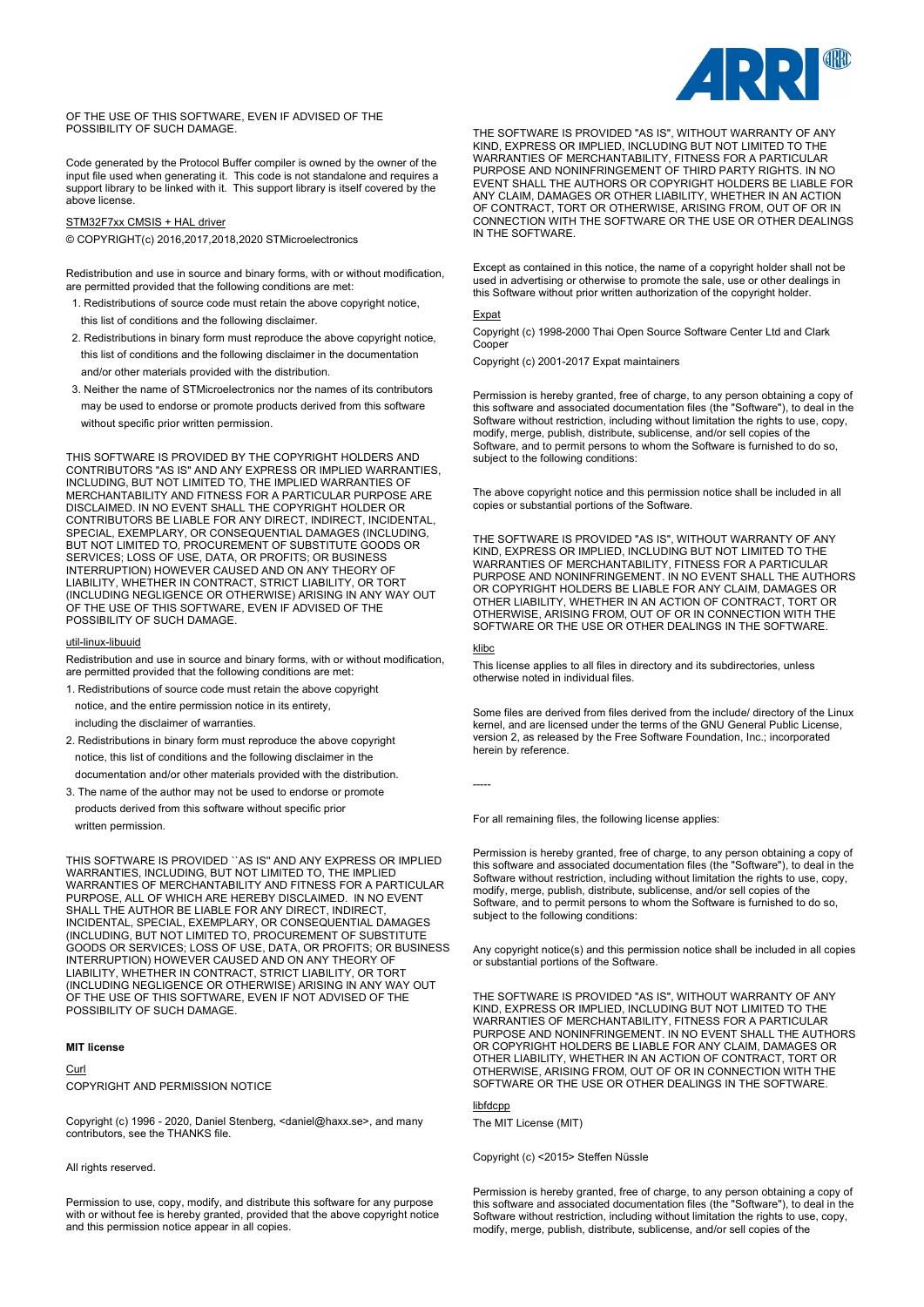

Software, and to permit persons to whom the Software is furnished to do so, subject to the following conditions:

The above copyright notice and this permission notice shall be included in all copies or substantial portions of the Software.

THE SOFTWARE IS PROVIDED "AS IS", WITHOUT WARRANTY OF ANY KIND, EXPRESS OR IMPLIED, INCLUDING BUT NOT LIMITED TO THE WARRANTIES OF MERCHANTABILITY, FITNESS FOR A PARTICULAR PURPOSE AND NONINFRINGEMENT. IN NO EVENT SHALL THE AUTHORS OR COPYRIGHT HOLDERS BE LIABLE FOR ANY CLAIM, DAMAGES OR OTHER LIABILITY, WHETHER IN AN ACTION OF CONTRACT, TORT OR OTHERWISE, ARISING FROM, OUT OF OR IN CONNECTION WITH THE SOFTWARE OR THE USE OR OTHER DEALINGS IN THE SOFTWARE.

#### libffi

libffi - Copyright (c) 1996-2019 Anthony Green, Red Hat, Inc and others. See source files for details.

Permission is hereby granted, free of charge, to any person obtaining a copy of this software and associated documentation files (the ``Software''), to deal in the Software without restriction, including without limitation the rights to use, copy, modify, merge, publish, distribute, sublicense, and/or sell copies of the Software, and to permit persons to whom the Software is furnished to do so, subject to the following conditions:

The above copyright notice and this permission notice shall be included in all copies or substantial portions of the Software.

THE SOFTWARE IS PROVIDED ``AS IS'', WITHOUT WARRANTY OF ANY KIND, EXPRESS OR IMPLIED, INCLUDING BUT NOT LIMITED TO THE WARRANTIES OF MERCHANTABILITY, FITNESS FOR A PARTICULAR PURPOSE AND NONINFRINGEMENT. IN NO EVENT SHALL THE AUTHORS OR COPYRIGHT HOLDERS BE LIABLE FOR ANY CLAIM, DAMAGES OR OTHER LIABILITY, WHETHER IN AN ACTION OF CONTRACT, TORT OR OTHERWISE, ARISING FROM, OUT OF OR IN CONNECTION WITH THE SOFTWARE OR THE USE OR OTHER DEALINGS IN THE SOFTWARE.

#### Bootstrap

The MIT License (MIT)

Copyright (c) 2011-2019 Twitter, Inc. Copyright (c) 2011-2019 The Bootstrap Authors

Permission is hereby granted, free of charge, to any person obtaining a copy of this software and associated documentation files (the "Software"), to deal in the Software without restriction, including without limitation the rights to use, copy, modify, merge, publish, distribute, sublicense, and/or sell copies of the Software, and to permit persons to whom the Software is furnished to do so, subject to the following conditions:

The above copyright notice and this permission notice shall be included in all copies or substantial portions of the Software.

THE SOFTWARE IS PROVIDED "AS IS", WITHOUT WARRANTY OF ANY KIND, EXPRESS OR IMPLIED, INCLUDING BUT NOT LIMITED TO THE WARRANTIES OF MERCHANTABILITY, FITNESS FOR A PARTICULAR PURPOSE AND NONINFRINGEMENT. IN NO EVENT SHALL THE AUTHORS OR COPYRIGHT HOLDERS BE LIABLE FOR ANY CLAIM, DAMAGES OR OTHER LIABILITY, WHETHER IN AN ACTION OF CONTRACT, TORT OR OTHERWISE, ARISING FROM, OUT OF OR IN CONNECTION WITH THE SOFTWARE OR THE USE OR OTHER DEALINGS IN THE SOFTWARE.

#### BootstrapVue

The MIT License (MIT)

Copyright (c) 2016-2020 - BootstrapVue

Permission is hereby granted, free of charge, to any person obtaining a copy of this software and associated documentation files (the "Software"), to deal in the Software without restriction, including without limitation the rights to use, copy, modify, merge, publish, distribute, sublicense, and/or sell copies of the Software, and to permit persons to whom the Software is furnished to do so, subject to the following conditions:

The above copyright notice and this permission notice shall be included in all copies or substantial portions of the Software.

THE SOFTWARE IS PROVIDED "AS IS", WITHOUT WARRANTY OF ANY KIND, EXPRESS OR IMPLIED, INCLUDING BUT NOT LIMITED TO THE WARRANTIES OF MERCHANTABILITY, FITNESS FOR A PARTICULAR PURPOSE AND NONINFRINGEMENT. IN NO EVENT SHALL THE AUTHORS OR COPYRIGHT HOLDERS BE LIABLE FOR ANY CLAIM, DAMAGES OR OTHER LIABILITY, WHETHER IN AN ACTION OF CONTRACT, TORT OR OTHERWISE, ARISING FROM, OUT OF OR IN CONNECTION WITH THE SOFTWARE OR THE USE OR OTHER DEALINGS IN THE SOFTWARE.

is-buffer

The MIT License (MIT)

Copyright (c) Feross Aboukhadijeh

Permission is hereby granted, free of charge, to any person obtaining a copy of this software and associated documentation files (the "Software"), to deal in the Software without restriction, including without limitation the rights to use, copy, modify, merge, publish, distribute, sublicense, and/or sell copies of the Software, and to permit persons to whom the Software is furnished to do so, subject to the following conditions:

The above copyright notice and this permission notice shall be included in all copies or substantial portions of the Software.

THE SOFTWARE IS PROVIDED "AS IS", WITHOUT WARRANTY OF ANY KIND, EXPRESS OR IMPLIED, INCLUDING BUT NOT LIMITED TO THE WARRANTIES OF MERCHANTABILITY, FITNESS FOR A PARTICULAR PURPOSE AND NONINFRINGEMENT. IN NO EVENT SHALL THE AUTHORS OR COPYRIGHT HOLDERS BE LIABLE FOR ANY CLAIM, DAMAGES OR OTHER LIABILITY, WHETHER IN AN ACTION OF CONTRACT, TORT OR OTHERWISE, ARISING FROM, OUT OF OR IN CONNECTION WITH THE SOFTWARE OR THE USE OR OTHER DEALINGS IN THE SOFTWARE.

#### Vue.js The MIT License (MIT)

Copyright (c) 2013-present, Yuxi (Evan) You

Permission is hereby granted, free of charge, to any person obtaining a copy of this software and associated documentation files (the "Software"), to deal in the Software without restriction, including without limitation the rights to use, copy, modify, merge, publish, distribute, sublicense, and/or sell copies of the Software, and to permit persons to whom the Software is furnished to do so, subject to the following conditions:

The above copyright notice and this permission notice shall be included in all copies or substantial portions of the Software.

THE SOFTWARE IS PROVIDED "AS IS", WITHOUT WARRANTY OF ANY KIND, EXPRESS OR IMPLIED, INCLUDING BUT NOT LIMITED TO THE WARRANTIES OF MERCHANTABILITY, FITNESS FOR A PARTICULAR PURPOSE AND NONINFRINGEMENT. IN NO EVENT SHALL THE AUTHORS OR COPYRIGHT HOLDERS BE LIABLE FOR ANY CLAIM, DAMAGES OR OTHER LIABILITY, WHETHER IN AN ACTION OF CONTRACT, TORT OR OTHERWISE, ARISING FROM, OUT OF OR IN CONNECTION WITH THE SOFTWARE OR THE USE OR OTHER DEALINGS IN THE SOFTWARE.

portal-vue MIT License

Copyright (c) 2017 Thorsten Lünborg

Permission is hereby granted, free of charge, to any person obtaining a copy of this software and associated documentation files (the "Software"), to deal in the Software without restriction, including without limitation the rights to use, copy, modify, merge, publish, distribute, sublicense, and/or sell copies of the Software, and to permit persons to whom the Software is furnished to do so, subject to the following conditions:

The above copyright notice and this permission notice shall be included in all copies or substantial portions of the Software.

THE SOFTWARE IS PROVIDED "AS IS", WITHOUT WARRANTY OF ANY KIND, EXPRESS OR IMPLIED, INCLUDING BUT NOT LIMITED TO THE WARRANTIES OF MERCHANTABILITY, FITNESS FOR A PARTICULAR PURPOSE AND NONINFRINGEMENT. IN NO EVENT SHALL THE AUTHORS OR COPYRIGHT HOLDERS BE LIABLE FOR ANY CLAIM, DAMAGES OR OTHER LIABILITY, WHETHER IN AN ACTION OF CONTRACT, TORT OR OTHERWISE, ARISING FROM, OUT OF OR IN CONNECTION WITH THE SOFTWARE OR THE USE OR OTHER DEALINGS IN THE SOFTWARE.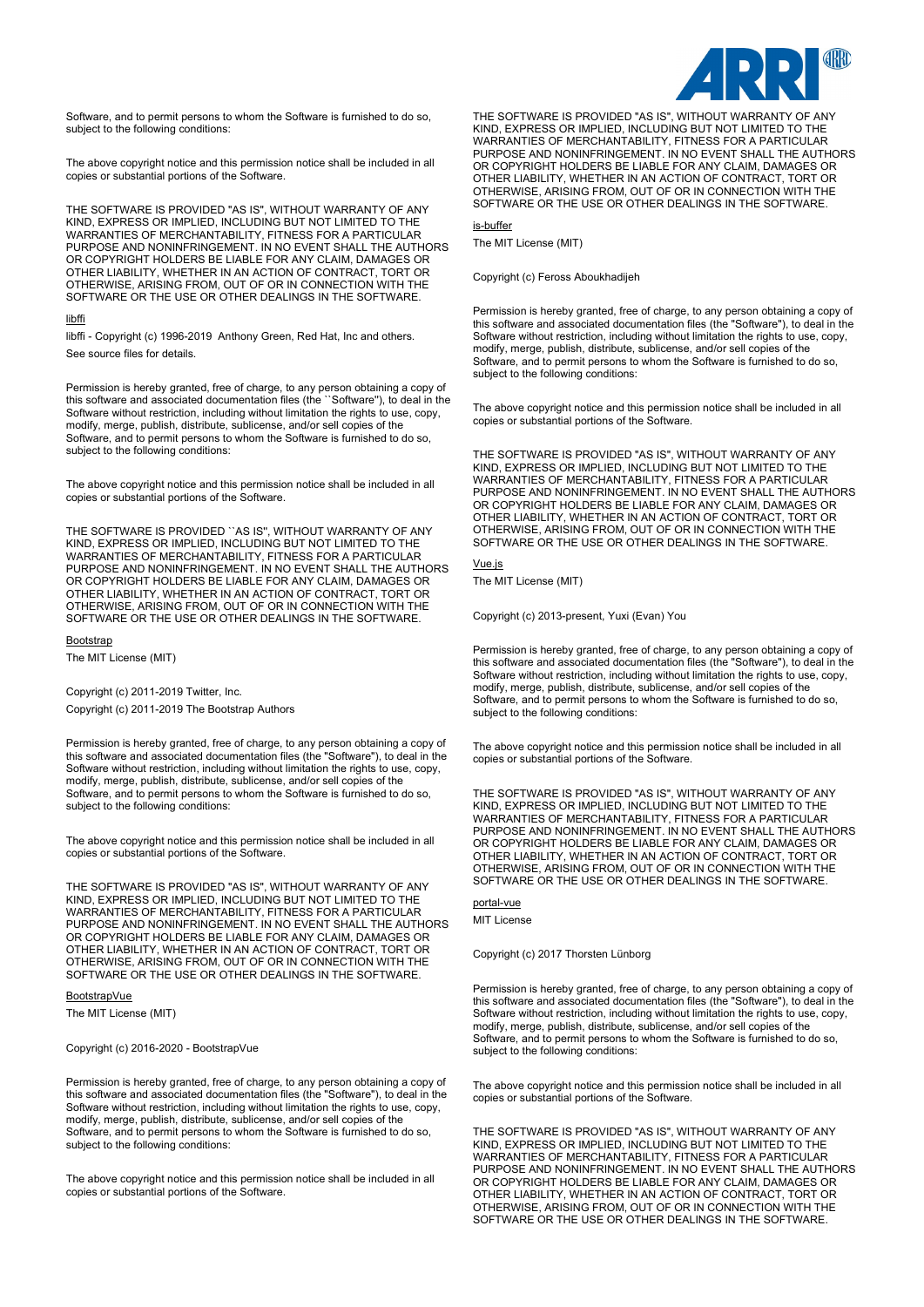

popper The MIT License (MIT) =====================

Copyright © 2016 Federico Zivolo and contributors

Permission is hereby granted, free of charge, to any person obtaining a copy of this software and associated documentation files (the "Software"), to deal in the Software without restriction, including without limitation the rights to use, copy, modify, merge, publish, distribute, sublicense, and/or sell copies of the Software, and to permit persons to whom the Software is furnished to do so, subject to the following conditions:

The above copyright notice and this permission notice shall be included in all copies or substantial portions of the Software.

THE SOFTWARE IS PROVIDED "AS IS", WITHOUT WARRANTY OF ANY KIND, EXPRESS OR IMPLIED, INCLUDING BUT NOT LIMITED TO THE WARRANTIES OF MERCHANTABILITY, FITNESS FOR A PARTICULAR PURPOSE AND NONINFRINGEMENT. IN NO EVENT SHALL THE AUTHORS OR COPYRIGHT HOLDERS BE LIABLE FOR ANY CLAIM, DAMAGES OR OTHER LIABILITY, WHETHER IN AN ACTION OF CONTRACT, TORT OR OTHERWISE, ARISING FROM, OUT OF OR IN CONNECTION WITH THE SOFTWARE OR THE USE OR OTHER DEALINGS IN THE SOFTWARE.

#### ES6-Promise

Copyright (c) 2014 Yehuda Katz, Tom Dale, Stefan Penner and contributors

Permission is hereby granted, free of charge, to any person obtaining a copy of this software and associated documentation files (the "Software"), to deal in the Software without restriction, including without limitation the rights to use, copy, modify, merge, publish, distribute, sublicense, and/or sell copies of the Software, and to permit persons to whom the Software is furnished to do so, subject to the following conditions:

The above copyright notice and this permission notice shall be included in all copies or substantial portions of the Software.

THE SOFTWARE IS PROVIDED "AS IS", WITHOUT WARRANTY OF ANY KIND, EXPRESS OR IMPLIED, INCLUDING BUT NOT LIMITED TO THE WARRANTIES OF MERCHANTABILITY, FITNESS FOR A PARTICULAR PURPOSE AND NONINFRINGEMENT. IN NO EVENT SHALL THE AUTHORS OR COPYRIGHT HOLDERS BE LIABLE FOR ANY CLAIM, DAMAGES OR OTHER LIABILITY, WHETHER IN AN ACTION OF CONTRACT, TORT OR OTHERWISE, ARISING FROM, OUT OF OR IN CONNECTION WITH THE SOFTWARE OR THE USE OR OTHER DEALINGS IN THE SOFTWARE.

#### Musl libc

musl as a whole is licensed under the following standard MIT license:

Copyright © 2005-2020 Rich Felker, et al.

----------------------------------------------------------------------

----------------------------------------------------------------------

Permission is hereby granted, free of charge, to any person obtaining a copy of this software and associated documentation files (the "Software"), to deal in the Software without restriction, including without limitation the rights to use, copy, modify, merge, publish, distribute, sublicense, and/or sell copies of the Software, and to permit persons to whom the Software is furnished to do so, subject to the following conditions:

The above copyright notice and this permission notice shall be included in all copies or substantial portions of the Software.

THE SOFTWARE IS PROVIDED "AS IS", WITHOUT WARRANTY OF ANY KIND, EXPRESS OR IMPLIED, INCLUDING BUT NOT LIMITED TO THE WARRANTIES OF MERCHANTABILITY, FITNESS FOR A PARTICULAR PURPOSE AND NONINFRINGEMENT. IN NO EVENT SHALL THE AUTHORS OR COPYRIGHT HOLDERS BE LIABLE FOR ANY CLAIM, DAMAGES OR OTHER LIABILITY, WHETHER IN AN ACTION OF CONTRACT, TORT OR OTHERWISE, ARISING FROM, OUT OF OR IN CONNECTION WITH THE SOFTWARE OR THE USE OR OTHER DEALINGS IN THE SOFTWARE.

Authors/contributors include:

A. Wilcox Ada Worcester Alex Dowad

Alex Suykov Alexander Monakov Andre McCurdy Andrew Kelley Anthony G. Basile Aric Belsito Arvid Picciani Bartosz Brachaczek Benjamin Peterson Bobby Bingham Boris Brezillon Brent Cook Chris Spiegel Clément Vasseur Daniel Micay Daniel Sabogal **Daurnimator** David Carlier David Edelsohn Denys Vlasenko Dmitry Ivanov Dmitry V. Levin Drew DeVault Emil Renner Berthing Fangrui Song Felix Fietkau Felix Janda Gianluca Anzolin Hauke Mehrtens He X Hiltjo Posthuma Isaac Dunham Jaydeep Patil Jens Gustedt Jeremy Huntwork Jo-Philipp Wich Joakim Sindholt John Spencer Julien Ramseier Justin Cormack Kaarle Ritvanen Khem Raj Kylie McClain Leah Neukirchen Luca Barbato Luka Perkov M Farkas-Dyck (Strake) Mahesh Bodapati Markus Wichmann Masanori Ogino Michael Clark Michael Forney Mikhail Kremnyov Natanael Copa Nicholas J. Kain orc Pascal Cuoq Patrick Oppenlander Petr Hosek Petr Skocik Pierre Carrier Reini Urban Rich Felker Richard Pennington Ryan Fairfax Samuel Holland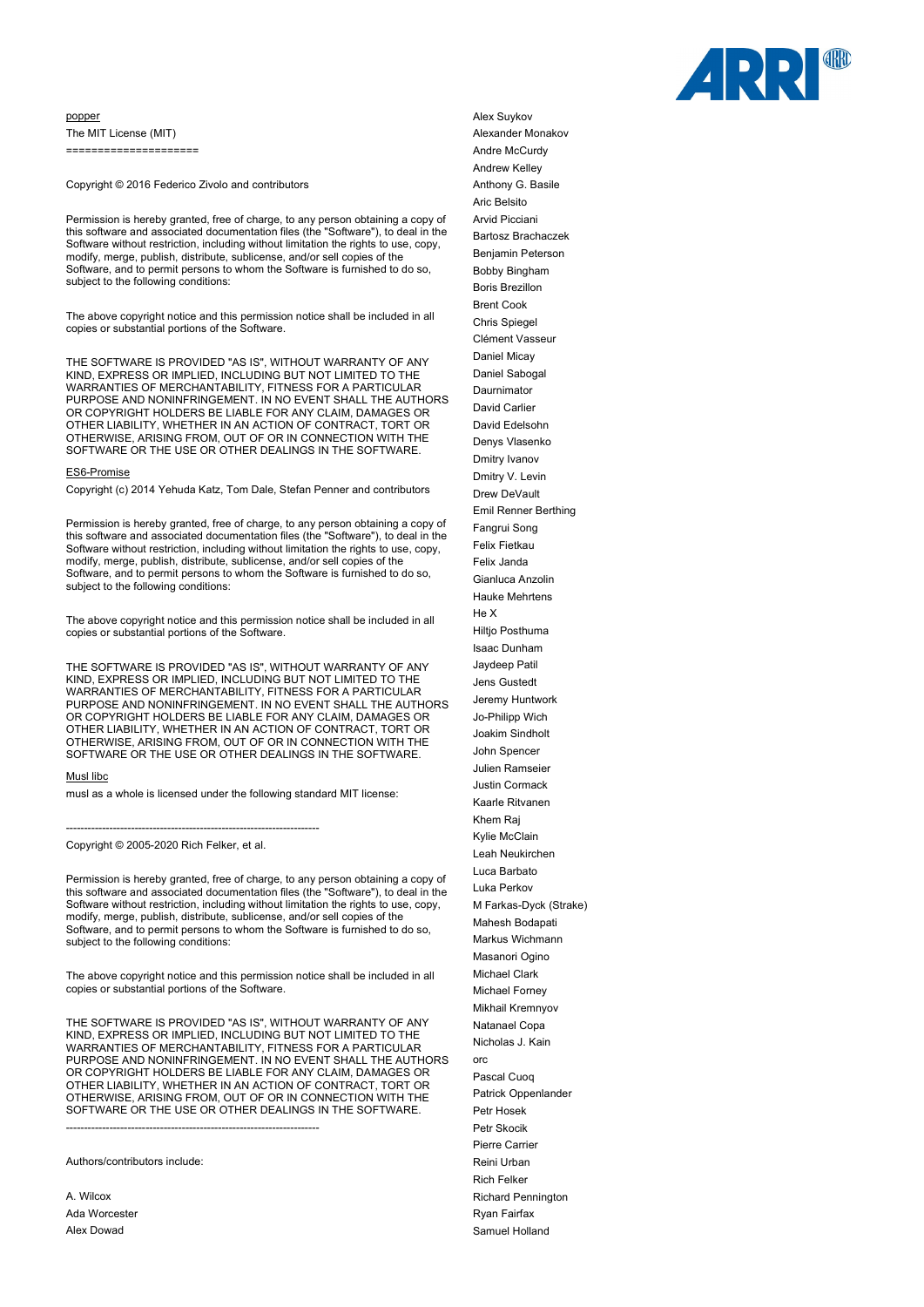

Segev Finer Shiz sin Solar Designer Stefan Kristiansson Stefan O'Rear Szabolcs Nagy Timo Teräs Trutz Behn Valentin Ochs Will Dietz William Haddon William Pitcock

Portions of this software are derived from third-party works licensed under terms compatible with the above MIT license:

The TRE regular expression implementation (src/regex/reg\* and src/regex/tre\*) is Copyright  $\widehat{A}$  2001-2008 Ville Laurikari and licensed under a 2-clause BSD license (license text in the source files). The included version has been heavily modified by Rich Felker in 2012, in the interests of size, simplicity, and namespace cleanliness.

Much of the math library code (src/math/\* and src/complex/\*) is

Copyright © 1993,2004 Sun Microsystems or

Copyright © 2003-2011 David Schultz or

Copyright © 2003-2009 Steven G. Kargl or

Copyright © 2003-2009 Bruce D. Evans or

Copyright © 2008 Stephen L. Moshier or

Copyright © 2017-2018 Arm Limited

and labelled as such in comments in the individual source files. All have been licensed under extremely permissive terms.

The ARM memcpy code (src/string/arm/memcpy\_el.S) is Copyright © 2008 The Android Open Source Project and is licensed under a two-clause BSD license. It was taken from Bionic libc, used on Android.

The implementation of DES for crypt (src/crypt/crypt\_des.c) is Copyright © 1994 David Burren. It is licensed under a BSD license.

The implementation of blowfish crypt (src/crypt/crypt\_blowfish.c) was originally written by Solar Designer and placed into the public domain. The code also comes with a fallback permissive license for use in jurisdictions that may not recognize the public domain.

The smoothsort implementation (src/stdlib/qsort.c) is Copyright © 2011 Valentin Ochs and is licensed under an MIT-style license.

The x86\_64 port was written by Nicholas J. Kain and is licensed under the standard MIT terms.

The mips and microblaze ports were originally written by Richard Pennington for use in the ellcc project. The original code was adapted by Rich Felker for build system and code conventions during upstream integration. It is licensed under the standard MIT terms.

The mips64 port was contributed by Imagination Technologies and is licensed under the standard MIT terms.

The powerpc port was also originally written by Richard Pennington, and later supplemented and integrated by John Spencer. It is licensed under the standard MIT terms.

All other files which have no copyright comments are original works produced specifically for use as part of this library, written either by Rich Felker, the main author of the library, or by one or more contibutors listed above. Details on authorship of individual files can be found in the git version control history of the project. The omission of copyright and license comments in each file is in the interest of source tree size.

In addition, permission is hereby granted for all public header files (include/\* and arch/\*/bits/\*) and crt files intended to be linked into applications (crt/\* ldso/dlstart.c, and arch/\*/crt\_arch.h) to omit the copyright notice and permission notice otherwise required by the license, and to use these files without any requirement of attribution. These files include substantial contributions from:

Bobby Bingham John Spencer Nicholas J. Kain Rich Felker Richard Pennington Stefan Kristiansson Szabolcs Nagy

all of whom have explicitly granted such permission.

This file previously contained text expressing a belief that most of the files covered by the above exception were sufficiently trivial not to be subject to copyright, resulting in confusion over whether it negated the permissions granted in the license. In the spirit of permissive licensing, and of not having licensing issues being an obstacle to adoption, that text has been removed.

nlohmann-json MIT License

Copyright (c) 2013-2019 Niels Lohmann

Permission is hereby granted, free of charge, to any person obtaining a copy of this software and associated documentation files (the "Software"), to deal in the Software without restriction, including without limitation the rights to use, copy, modify, merge, publish, distribute, sublicense, and/or sell copies of the Software, and to permit persons to whom the Software is furnished to do so, subject to the following conditions:

The above copyright notice and this permission notice shall be included in all copies or substantial portions of the Software.

THE SOFTWARE IS PROVIDED "AS IS", WITHOUT WARRANTY OF ANY KIND, EXPRESS OR IMPLIED, INCLUDING BUT NOT LIMITED TO THE WARRANTIES OF MERCHANTABILITY, FITNESS FOR A PARTICULAR PURPOSE AND NONINFRINGEMENT. IN NO EVENT SHALL THE AUTHORS OR COPYRIGHT HOLDERS BE LIABLE FOR ANY CLAIM, DAMAGES OR OTHER LIABILITY, WHETHER IN AN ACTION OF CONTRACT, TORT OR OTHERWISE, ARISING FROM, OUT OF OR IN CONNECTION WITH THE SOFTWARE OR THE USE OR OTHER DEALINGS IN THE SOFTWARE.

#### tclap

Copyright (c) 2003 Michael E. Smoot

Copyright (c) 2004 Daniel Aarno

Copyright (c) 2017 Google Inc.

Permission is hereby granted, free of charge, to any person obtaining a copy of this software and associated documentation files (the "Software"), to deal in the Software without restriction, including without limitation the rights to use, copy, modify, merge, publish, distribute, sublicense, and/or sell copies of the Software, and to permit persons to whom the Software is furnished to do so, subject to the following conditions:

The above copyright notice and this permission notice shall be included in all copies or substantial portions of the Software.

THE SOFTWARE IS PROVIDED "AS IS", WITHOUT WARRANTY OF ANY KIND, EXPRESS OR IMPLIED, INCLUDING BUT NOT LIMITED TO THE WARRANTIES OF MERCHANTABILITY, FITNESS FOR A PARTICULAR PURPOSE AND NONINFRINGEMENT. IN NO EVENT SHALL THE AUTHORS OR COPYRIGHT HOLDERS BE LIABLE FOR ANY CLAIM, DAMAGES OR OTHER LIABILITY, WHETHER IN AN ACTION OF CONTRACT, TORT OR OTHERWISE, ARISING FROM, OUT OF OR IN CONNECTION WITH THE SOFTWARE OR THE USE OR OTHER DEALINGS IN THE SOFTWARE.

#### Openembedded / Yocto

Permission is hereby granted, free of charge, to any person obtaining a copy of this software and associated documentation files (the "Software"), to deal in the Software without restriction, including without limitation the rights to use, copy, modify, merge, publish, distribute, sublicense, and/or sell copies of the Software, and to permit persons to whom the Software is furnished to do so, subject to the following conditions:

The above copyright notice and this permission notice shall be included in all copies or substantial portions of the Software.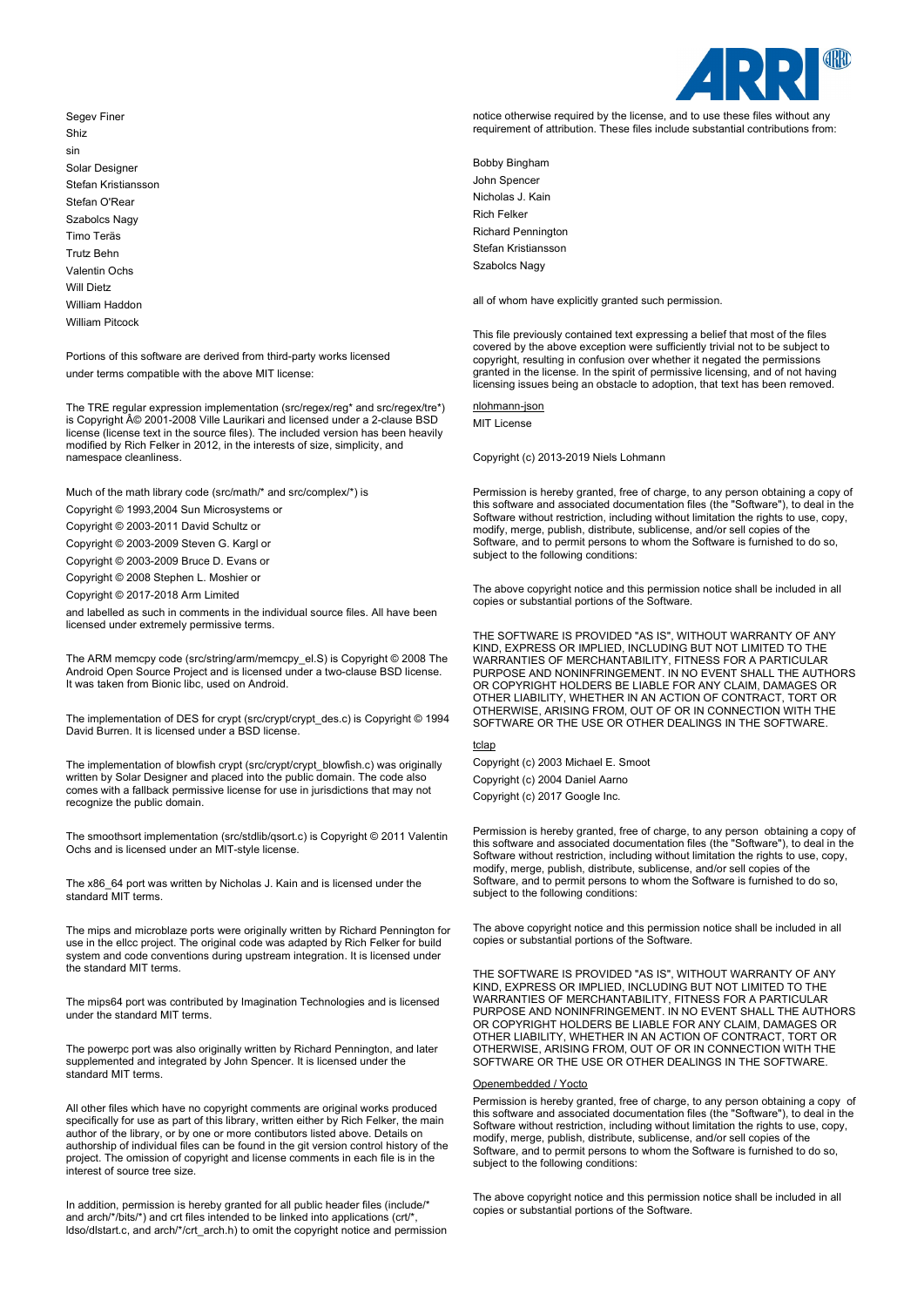

THE SOFTWARE IS PROVIDED "AS IS", WITHOUT WARRANTY OF ANY KIND, EXPRESS OR IMPLIED, INCLUDING BUT NOT LIMITED TO THE WARRANTIES OF MERCHANTABILITY, FITNESS FOR A PARTICULAR PURPOSE AND NONINFRINGEMENT. IN NO EVENT SHALL THE AUTHORS OR COPYRIGHT HOLDERS BE LIABLE FOR ANY CLAIM, DAMAGES OR OTHER LIABILITY, WHETHER IN AN ACTION OF CONTRACT, TORT OR OTHERWISE, ARISING FROM, OUT OF OR IN CONNECTION WITH THE SOFTWARE OR THE USE OR OTHER DEALINGS IN THE SOFTWARE.

#### **Mozilla Public License**

#### plog

Copyright (c) 2016 Sergey Podobry (sergey.podobry at gmail.com). Mozilla Public License Version 2.0 se[e www.arri.com/lios](http://www.arri.com/lios)

For source code please visi[t www.arri.com/contact](http://www.arri.com/contact) and get in touch with your regional ARRI contact.

#### **OpenSSL license**

openssl

#### LICENSE ISSUES

==============

The OpenSSL toolkit stays under a double license, i.e. both the conditions of the OpenSSL License and the original SSLeay license apply to the toolkit. See below for the actual license texts.

#### OpenSSL License

---------------

============================================================ Copyright (c) 1998-2019 The OpenSSL Project. All rights reserved.

Redistribution and use in source and binary forms, with or without modification, are permitted provided that the following conditions are met:

- 1. Redistributions of source code must retain the above copyright notice, this list of conditions and the following disclaimer.
- 2. Redistributions in binary form must reproduce the above copyright notice, this list of conditions and the following disclaimer in the documentation and/or other materials provided with the distribution.
- 3. All advertising materials mentioning features or use of this software must display the following acknowledgment: "This product includes software developed by the OpenSSL Project for use in the OpenSSL Toolkit. (http://www.openssl.org/)"
- 4. The names "OpenSSL Toolkit" and "OpenSSL Project" must not be used to endorse or promote products derived from this software without prior written permission. For written permission, please contact openssl-core@openssl.org.
- 5. Products derived from this software may not be called "OpenSSL" nor may "OpenSSL" appear in their names without prior written permission of the OpenSSL Project.
- 6. Redistributions of any form whatsoever must retain the following acknowledgment:

"This product includes software developed by the OpenSSL Project for use in the OpenSSL Toolkit (http://www.openssl.org/)"

THIS SOFTWARE IS PROVIDED BY THE OpenSSL PROJECT ``AS IS'' AND ANY EXPRESSED OR IMPLIED WARRANTIES, INCLUDING, BUT NOT LIMITED TO, THE IMPLIED WARRANTIES OF MERCHANTABILITY AND FITNESS FOR A PARTICULAR PURPOSE ARE DISCLAIMED. IN NO EVENT SHALL THE OpenSSL PROJECT OR ITS CONTRIBUTORS BE LIABLE FOR

ANY DIRECT, INDIRECT, INCIDENTAL, SPECIAL, EXEMPLARY, OR CONSEQUENTIAL DAMAGES (INCLUDING, BUT NOT LIMITED TO, PROCUREMENT OF SUBSTITUTE GOODS OR SERVICES; LOSS OF USE, DATA, OR PROFITS; OR BUSINESS INTERRUPTION) HOWEVER CAUSED AND ON ANY THEORY OF LIABILITY, WHETHER IN CONTRACT, STRICT LIABILITY, OR TORT (INCLUDING NEGLIGENCE OR OTHERWISE) ARISING IN ANY WAY OUT OF THE USE OF THIS SOFTWARE, EVEN IF ADVISED OF THE POSSIBILITY OF SUCH DAMAGE.

============================================================

This product includes cryptographic software written by Eric Young

(eay@cryptsoft.com). This product includes software written by Tim Hudson (tjh@cryptsoft.com).

Original SSLeay License

-----------------------

Copyright (C) 1995-1998 Eric Young (eay@cryptsoft.com) All rights reserved.

This package is an SSL implementation written by Eric Young  $\frac{\partial c$ ryptsoft.com). The implementation was written so as to conform with Netscapes SSL.

This library is free for commercial and non-commercial use as long as the following conditions are aheared to. The following conditions apply to all code found in this distribution, be it the RC4, RSA, lhash, DES, etc., code; not just the SSL code. The SSL documentation included with this distribution is covered by the same copyright terms except that the holder is Tim Hudson (tjh@cryptsoft.com).

Copyright remains Eric Young's, and as such any Copyright notices in the code are not to be removed. If this package is used in a product, Eric Young should be given attribution as the author of the parts of the library used. This can be in the form of a textual message at program startup or in documentation (online or textual) provided with the package.

Redistribution and use in source and binary forms, with or without modification, are permitted provided that the following conditions are met:

- 1. Redistributions of source code must retain the copyright notice, this list of conditions and the following disclaimer.
- 2. Redistributions in binary form must reproduce the above copyright notice, this list of conditions and the following disclaimer in the documentation and/or other materials provided with the distribution.
- 3. All advertising materials mentioning features or use of this software must display the following acknowledgement:
	- "This product includes cryptographic software written by
- Eric Young (eay@cryptsoft.com)"

The word 'cryptographic' can be left out if the rouines from the library being used are not cryptographic related :-).

4. If you include any Windows specific code (or a derivative thereof) from the apps directory (application code) you must include an acknowledgement: "This product includes software written by Tim Hudson (tjh@cryptsoft.com)"

THIS SOFTWARE IS PROVIDED BY ERIC YOUNG ``AS IS'' AND ANY EXPRESS OR IMPLIED WARRANTIES, INCLUDING, BUT NOT LIMITED TO, THE IMPLIED WARRANTIES OF MERCHANTABILITY AND FITNESS FOR A PARTICULAR PURPOSE ARE DISCLAIMED. IN NO EVENT SHALL THE AUTHOR OR CONTRIBUTORS BE LIABLE FOR ANY DIRECT, INDIRECT, INCIDENTAL, SPECIAL, EXEMPLARY, OR CONSEQUENTIAL DAMAGES (INCLUDING, BUT NOT LIMITED TO, PROCUREMENT OF SUBSTITUTE GOODS OR SERVICES; LOSS OF USE, DATA, OR PROFITS; OR BUSINESS INTERRUPTION) HOWEVER CAUSED AND ON ANY THEORY OF LIABILITY, WHETHER IN CONTRACT, STRICT LIABILITY, OR TORT (INCLUDING NEGLIGENCE OR OTHERWISE) ARISING IN ANY WAY OUT OF THE USE OF THIS SOFTWARE, EVEN IF ADVISED OF THE POSSIBILITY OF SUCH DAMAGE.

The licence and distribution terms for any publically available version or derivative of this code cannot be changed. i.e. this code cannot simply be copied and put under another distribution licence [including the GNU Public Licence.]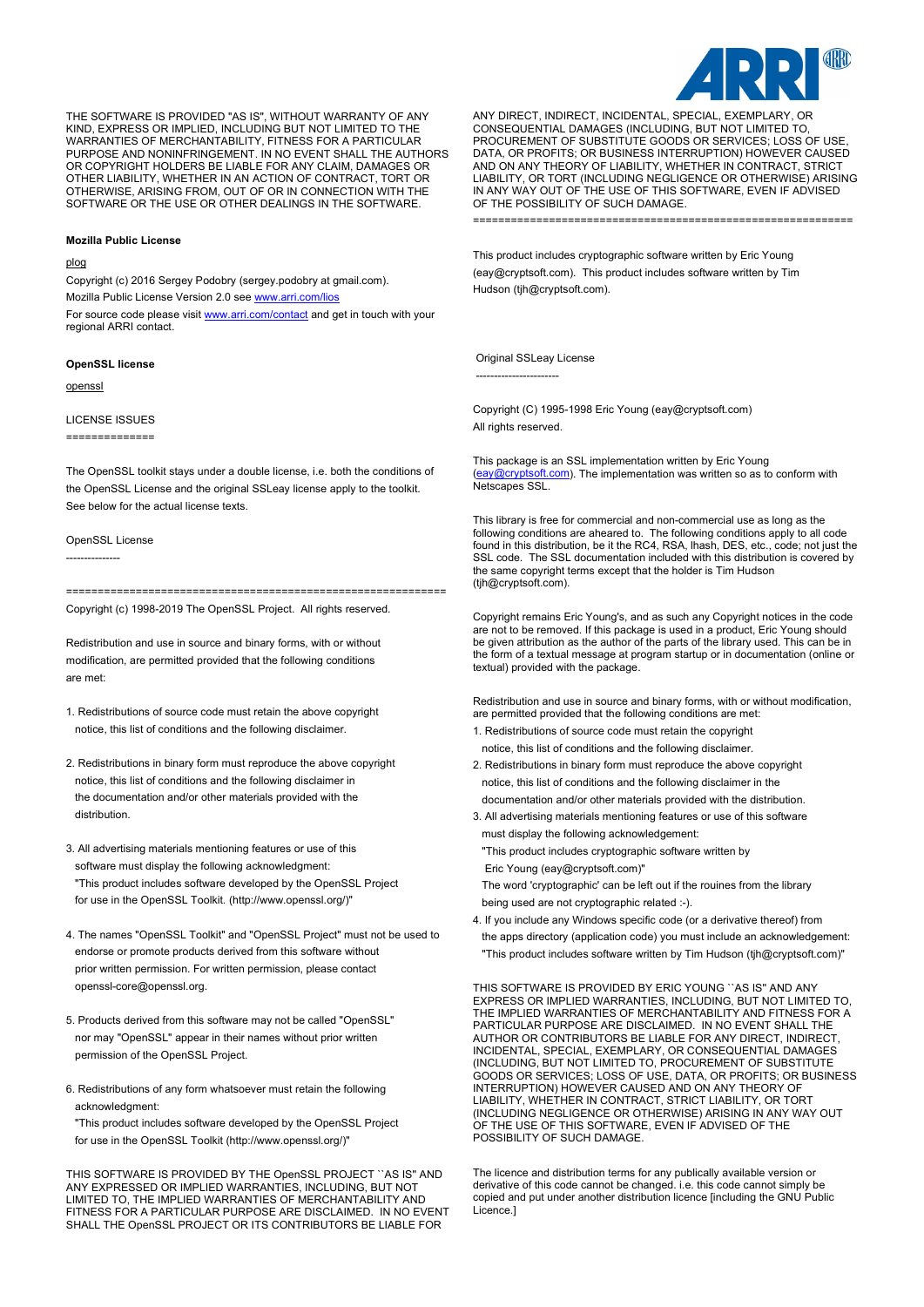

#### **zlib license**

#### nanopb

Copyright (c) 2011 Petteri Aimonen <jpa at nanopb.mail.kapsi.fi>

This software is provided 'as-is', without any express or implied warranty. In no event will the authors be held liable for any damages arising from the use of this software.

Permission is granted to anyone to use this software for any purpose, including commercial applications, and to alter it and redistribute it freely, subject to the following restrictions:

- 1. The origin of this software must not be misrepresented; you must not claim that you wrote the original software. If you use this software in a product, an acknowledgment in the product documentation would be appreciated but is not required.
- 2. Altered source versions must be plainly marked as such, and must not be misrepresented as being the original software.
- 3. This notice may not be removed or altered from any source distribution.

#### zlib

This software is provided 'as-is', without any express or implied warranty. In no event will the authors be held liable for any damages arising from the use of this software.

Permission is granted to anyone to use this software for any purpose, including commercial applications, and to alter it and redistribute it freely, subject to the following restrictions:

- 1. The origin of this software must not be misrepresented; you must not claim that you wrote the original software. If you use this software in a product, an acknowledgment in the product documentation would be appreciated but is not required.
- 2. Altered source versions must be plainly marked as such, and must not be misrepresented as being the original software.
- 3. This notice may not be removed or altered from any source distribution.

Jean-loup Gailly Mark Adler jloup@gzip.org madler@alumni.caltech.edu

## **Orbiter cover cap**

#### **Apache License**

CMSIS CPU core / compiler support

Copyright (c) 2009-2018 Arm Limited. All rights reserved.

SPDX-License-Identifier: Apache-2.0

Licensed under the Apache License, Version 2.0 (the License); you may not use this file except in compliance with the License. You may obtain a copy of the License at

www.apache.org/licenses/LICENSE-2.0

Unless required by applicable law or agreed to in writing, software distributed under the License is distributed on an AS IS BASIS, WITHOUT WARRANTIES OR CONDITIONS OF ANY KIND, either express or implied. See the License for the specific language governing permissions and limitations under the License.

#### **BSD license**

#### Parts of libm:

====================================================

Copyright (C) 1993 by Sun Microsystems, Inc. All rights reserved.

Developed at SunPro, a Sun Microsystems, Inc. business. Permission to use, copy, modify, and distribute this software is freely granted, provided that this notice is preserved.

====================================================

Parts of libc/misc:

Copyright (C) 2004,2010 CodeSourcery, LLC

Permission to use, copy, modify, and distribute this file for any purpose is hereby granted without fee, provided that the above copyright notice and this notice appears in all copies.

This file is distributed WITHOUT ANY WARRANTY; without even the implied warranty of MERCHANTABILITY or FITNESS FOR A PARTICULAR PURPOSE

libc/machine/arm (most assembler files): Parts of libm:

Copyright (c) 2013-2015,2018 ARM Ltd All rights reserved.

Redistribution and use in source and binary forms, with or without modification, are permitted provided that the following conditions are met:

- . Redistributions of source code must retain the above copyright notice, this list of conditions and the following disclaimer.
- 
- . Redistributions in binary form must reproduce the above copyright notice, this list of conditions and the following disclaimer in the
- documentation and/or other materials provided with the distribution. . The name of the company may not be used to endorse or promote

products derived from this software without specific prior written permission.

THIS SOFTWARE IS PROVIDED BY ARM LTD "AS IS" AND ANY EXPRESS OR IMPLIED WARRANTIES, INCLUDING, BUT NOT LIMITED TO, THE IMPLIED WARRANTIES OF MERCHANTABILITY AND FITNESS FOR A PARTICULAR PURPOSE ARE DISCLAIMED. IN NO EVENT SHALL ARM LTD BE LIABLE FOR ANY DIRECT, INDIRECT, INCIDENTAL, SPECIAL EXEMPLARY, OR CONSEQUENTIAL DAMAGES (INCLUDING, BUT NOT LIMITED TO, PROCUREMENT OF SUBSTITUTE GOODS OR SERVICES; LOSS OF USE, DATA, OR PROFITS; OR BUSINESS INTERRUPTION) HOWEVER CAUSED AND ON ANY THEORY OF LIABILITY, WHETHER IN CONTRACT, STRICT LIABILITY, OR TORT (INCLUDING NEGLIGENCE OR OTHERWISE) ARISING IN ANY WAY OUT OF THE USE OF THIS SOFTWARE, EVEN IF ADVISED OF THE POSSIBILITY OF SUCH DAMAGE.

#### STM32F0xx CMSIS + HAL driver

© Copyright (c) 2016,2019 STMicroelectronics. All rights reserved.

This software component is licensed by ST under BSD 3-Clause license, the "License"; You may not use this file except in compliance with the License. You may obtain a copy of the License at:

opensource.org/licenses/BSD-3-Clause

#### **MIT license**

hmac-sha256

Copyright (c) 2017 Adrian Perez [<aperez@igalia.com>](mailto:aperez@igalia.com)

-------------------------------------------------------------------------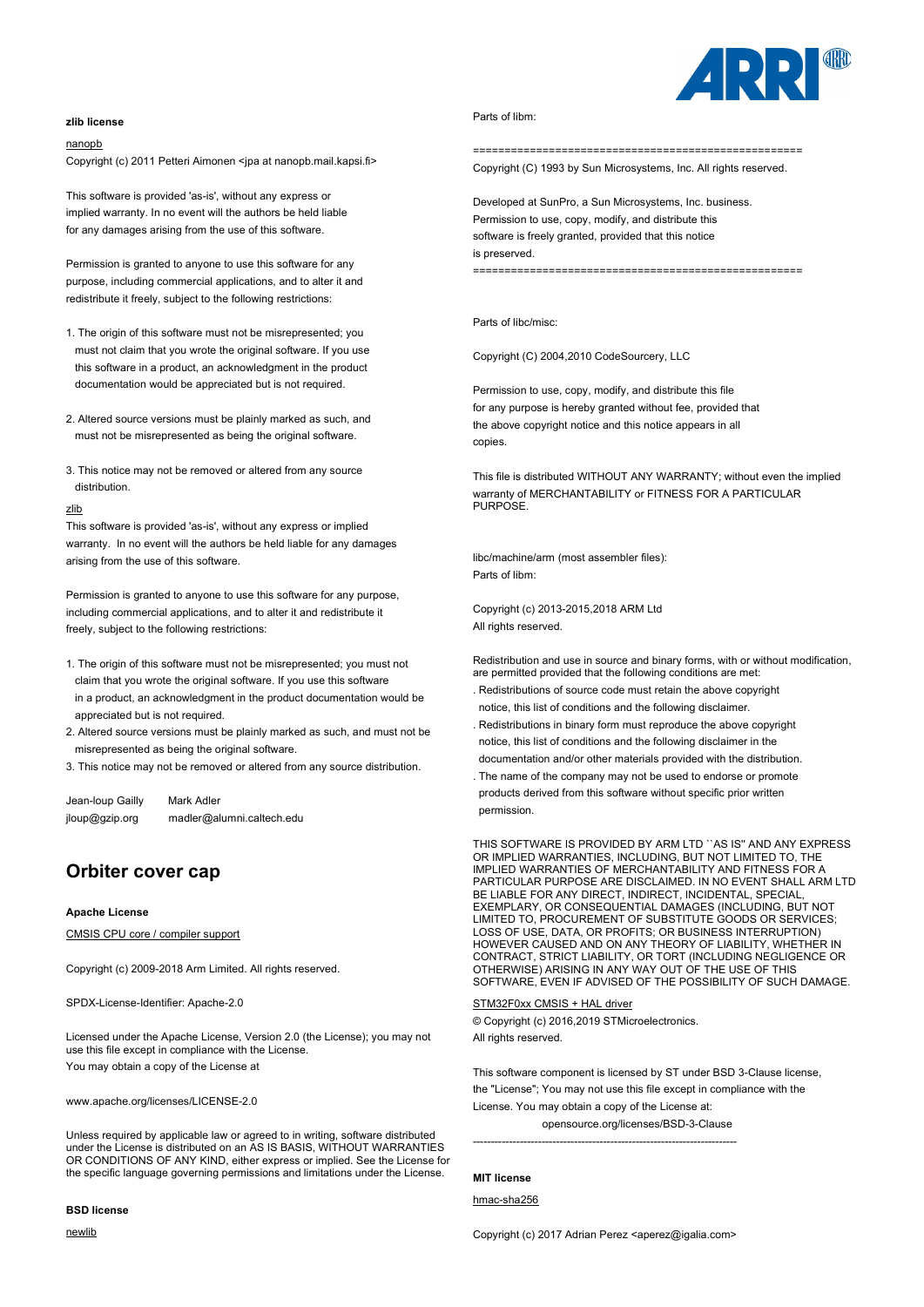

Permission is hereby granted, free of charge, to any person obtaining a copy of this software and associated documentation files (the "Software"), to deal in the Software without restriction, including without limitation the rights to use, copy, modify, merge, publish, distribute, sublicense, and/or sell copies of the Software, and to permit persons to whom the Software is furnished to do so, subject to the following conditions:

The above copyright notice and this permission notice shall be included in all copies or substantial portions of the Software.

THE SOFTWARE IS PROVIDED "AS IS", WITHOUT WARRANTY OF ANY KIND, EXPRESS OR IMPLIED, INCLUDING BUT NOT LIMITED TO THE WARRANTIES OF MERCHANTABILITY, FITNESS FOR A PARTICULAR PURPOSE AND NONINFRINGEMENT. IN NO EVENT SHALL THE AUTHORS OR COPYRIGHT HOLDERS BE LIABLE FOR ANY CLAIM, DAMAGES OR OTHER LIABILITY, WHETHER IN AN ACTION OF CONTRACT, TORT OR OTHERWISE, ARISING FROM, OUT OF OR IN CONNECTION WITH THE SOFTWARE OR THE USE OR OTHER DEALINGS IN THE SOFTWARE.

-------------------------------------------------------------------------

#### **zlib license**

#### nanopb

Copyright (c) 2011 Petteri Aimonen <jpa at nanopb.mail.kapsi.fi>

This software is provided 'as-is', without any express or implied warranty. In no event will the authors be held liable for any damages arising from the use of this software.

Permission is granted to anyone to use this software for any purpose, including commercial applications, and to alter it and redistribute it freely, subject to the following restrictions:

- 1. The origin of this software must not be misrepresented; you must not claim that you wrote the original software. If you use this software in a product, an acknowledgment in the product documentation would be appreciated but is not required.
- 2. Altered source versions must be plainly marked as such, and must not be misrepresented as being the original software.
- 3. This notice may not be removed or altered from any source distribution.

#### **Acknowledgments**

This product includes software developed by the OpenSSL Project for use in the OpenSSL Toolkit (http://www.openssl.org/)

#### **Contact**

If license information may be incomplete, wrong or missing entirely, please visit [www.arri.com/contact](http://www.arri.com/contact) and get in touch with your regional ARRI contact.